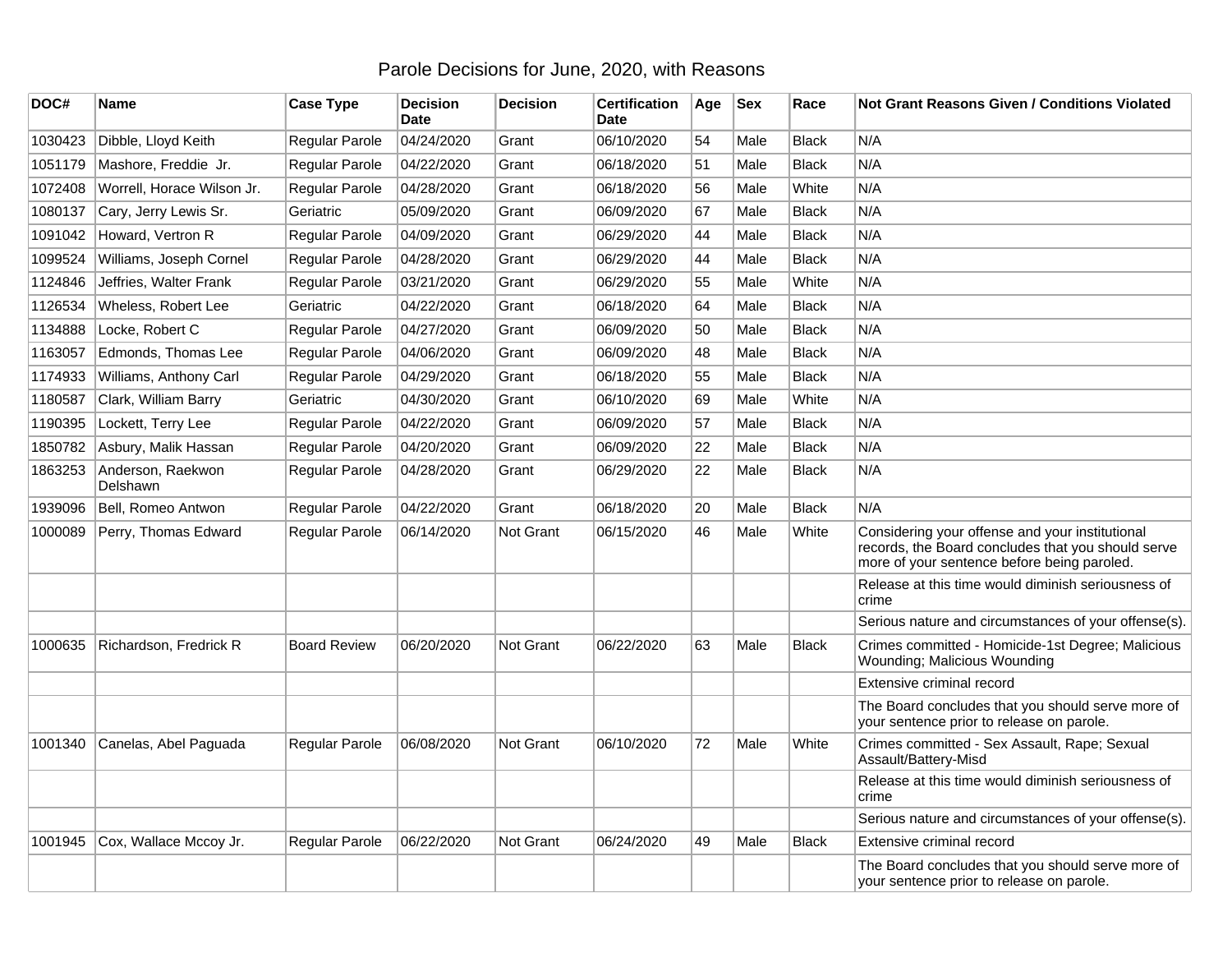| DOC#    | Name                                  | <b>Case Type</b> | <b>Decision</b><br><b>Date</b> | <b>Decision</b>  | <b>Certification</b><br>Date | Age | <b>Sex</b> | Race         | <b>Not Grant Reasons Given / Conditions Violated</b>                                                                                                        |
|---------|---------------------------------------|------------------|--------------------------------|------------------|------------------------------|-----|------------|--------------|-------------------------------------------------------------------------------------------------------------------------------------------------------------|
| 1001945 | Cox, Wallace Mccoy Jr.                | Regular Parole   | 06/22/2020                     | Not Grant        | 06/24/2020                   | 49  | Male       | <b>Black</b> | The Board considers you to be a risk to the<br>community.                                                                                                   |
|         |                                       |                  |                                |                  |                              |     |            |              | Your prior failure(s) and/or convictions while under<br>community supervision indicate that you are unlikely<br>to comply with conditions of release.       |
| 1003152 | Thomas, Demetris                      | Regular Parole   | 06/09/2020                     | Not Grant        | 06/10/2020                   | 52  | Male       | Black        | Crimes committed - Sex Assault, Rape; Aggravated<br>Sexual Battery; Malicious Wounding                                                                      |
|         |                                       |                  |                                |                  |                              |     |            |              | Serious nature and circumstances of your offense(s).                                                                                                        |
|         |                                       |                  |                                |                  |                              |     |            |              | The Board concludes that you should serve more of<br>your sentence prior to release on parole.                                                              |
| 1003383 | Holden, Michael Keith                 | Regular Parole   | 06/19/2020                     | <b>Not Grant</b> | 06/22/2020                   | 55  | Male       | <b>Black</b> | Extensive criminal record                                                                                                                                   |
|         |                                       |                  |                                |                  |                              |     |            |              | The Board concludes that you should serve more of<br>your sentence prior to release on parole.                                                              |
|         |                                       |                  |                                |                  |                              |     |            |              | You need further participation in institutional work<br>and/or educational programs to indicate your positive<br>progression towards re-entry into society. |
|         |                                       |                  |                                |                  |                              |     |            |              | Your prior failure(s) and/or convictions while under<br>community supervision indicate that you are unlikely<br>to comply with conditions of release.       |
| 1003658 | Strother, Christopher W               | Regular Parole   | 06/14/2020                     | Not Grant        | 06/16/2020                   | 47  | Male       | <b>Black</b> | Crimes committed - Robbery; Robbery; Robbery                                                                                                                |
|         |                                       |                  |                                |                  |                              |     |            |              | The Board concludes that you should serve more of<br>your sentence prior to release on parole.                                                              |
|         |                                       |                  |                                |                  |                              |     |            |              | You need to show a longer period of stable<br>adjustment.                                                                                                   |
| 1004831 | Self, Keith Aleen                     | Regular Parole   | 06/26/2020                     | Not Grant        | 06/29/2020                   | 67  | Male       | White        | Crimes committed - Homicide-Capital; Robbery;<br><b>Statutory Burglary</b>                                                                                  |
|         |                                       |                  |                                |                  |                              |     |            |              | Extensive criminal record                                                                                                                                   |
|         |                                       |                  |                                |                  |                              |     |            |              | Serious nature and circumstances of your offense(s).                                                                                                        |
|         |                                       |                  |                                |                  |                              |     |            |              | The Board concludes that you should serve more of<br>your sentence prior to release on parole.                                                              |
|         |                                       |                  |                                |                  |                              |     |            |              | Your prior failure(s) and/or convictions while under<br>community supervision indicate that you are unlikely<br>to comply with conditions of release.       |
| 1004891 | Mccauley, James Madison III Geriatric |                  | 06/22/2020                     | Not Grant        | 06/22/2020                   | 67  | Male       | White        | Crimes committed - Aggravated Sexual Battery;<br>Aggravated Sexual Battery; Aggravated Sexual<br><b>Battery</b>                                             |
|         |                                       |                  |                                |                  |                              |     |            |              | Serious nature and circumstances of your offense(s).                                                                                                        |
|         |                                       |                  |                                |                  |                              |     |            |              | The Board concludes that you should serve more of<br>your sentence prior to release on parole.                                                              |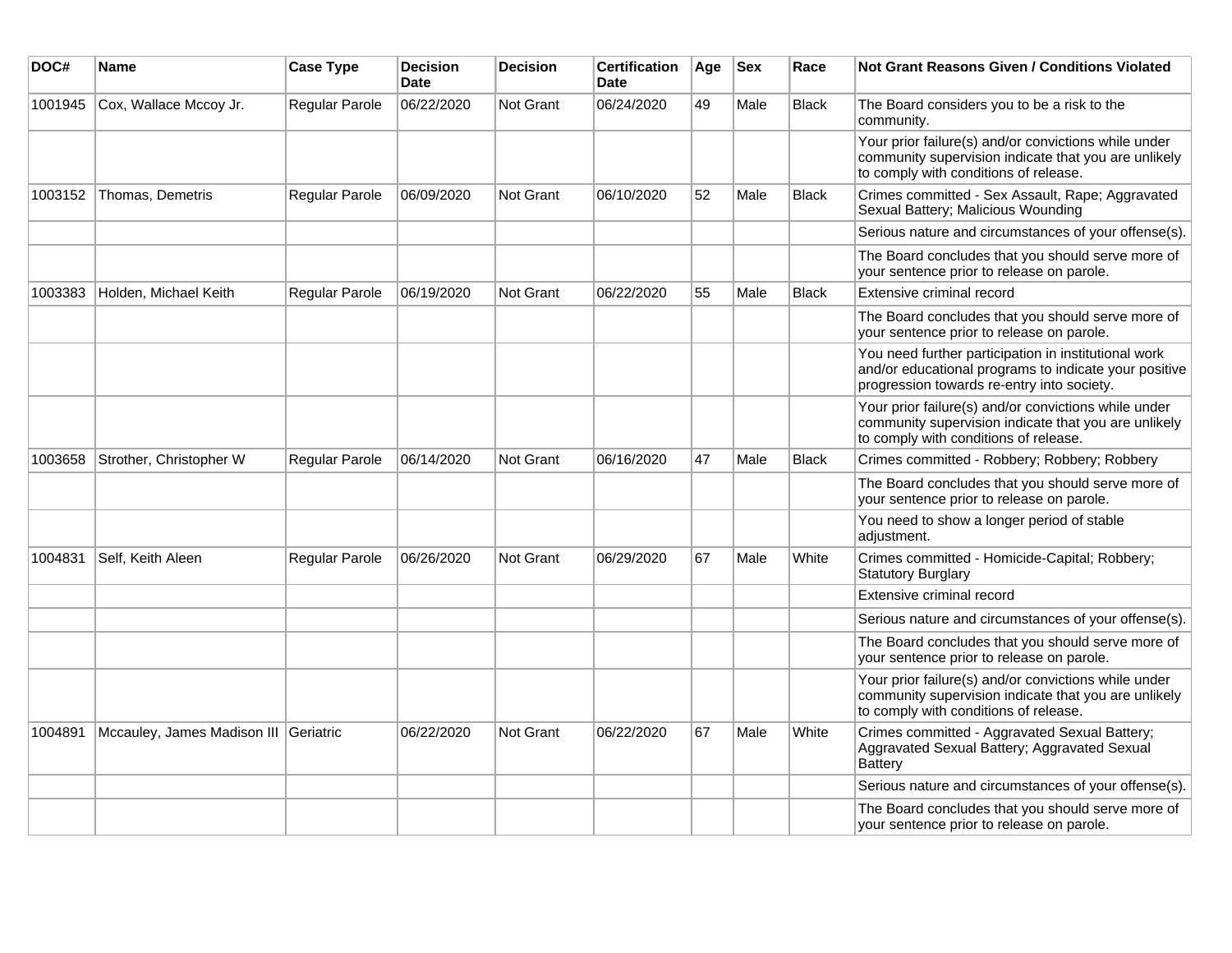| DOC#    | Name                                 | <b>Case Type</b> | <b>Decision</b><br>Date | <b>Decision</b> | <b>Certification</b><br><b>Date</b> | Age | <b>Sex</b> | Race         | <b>Not Grant Reasons Given / Conditions Violated</b>                                                                                                                          |
|---------|--------------------------------------|------------------|-------------------------|-----------------|-------------------------------------|-----|------------|--------------|-------------------------------------------------------------------------------------------------------------------------------------------------------------------------------|
| 1005308 | Pratt, Valeton Sr.                   | Geriatric        | 06/29/2020              | Not Grant       | 06/30/2020                          | 61  | Male       | <b>Black</b> | Crimes committed - Drugs: Possess W/Intent To<br>Manuf/Sell Sch I, Ii; Drugs: Possess W/Intent To<br>Manuf/Sell Sch I, Ii; Drugs: Possess W/Intent To<br>Manuf/Sell Sch I, li |
|         |                                      |                  |                         |                 |                                     |     |            |              | Extensive criminal record                                                                                                                                                     |
|         |                                      |                  |                         |                 |                                     |     |            |              | The Board concludes that you should serve more of<br>your sentence prior to release on parole.                                                                                |
|         |                                      |                  |                         |                 |                                     |     |            |              | The Board considers you to be a risk to the<br>community.                                                                                                                     |
| 1005357 | Sanders, Anthony J                   | Geriatric        | 06/20/2020              | Not Grant       | 06/22/2020                          | 65  | Male       | <b>Black</b> | Crimes committed - Kidnap/Abduct; Sex Assault,<br>Rape; Sex Assault, Rape                                                                                                     |
|         |                                      |                  |                         |                 |                                     |     |            |              | Release at this time would diminish seriousness of<br>crime                                                                                                                   |
|         |                                      |                  |                         |                 |                                     |     |            |              | Serious nature and circumstances of your offense(s).                                                                                                                          |
| 1005407 | Mangum, Beverly Ricardo              | Geriatric        | 06/29/2020              | Not Grant       | 06/30/2020                          | 66  | Male       | Black        | Crimes committed - Murder: 1st Degree; Grand<br>Larceny: >=\$200 Not From A Person; Grand<br>Larceny: >=\$200 Not From A Person                                               |
|         |                                      |                  |                         |                 |                                     |     |            |              | History of violence.                                                                                                                                                          |
|         |                                      |                  |                         |                 |                                     |     |            |              | Serious nature and circumstances of your offense(s).                                                                                                                          |
|         |                                      |                  |                         |                 |                                     |     |            |              | The Board concludes that you should serve more of<br>your sentence prior to release on parole.                                                                                |
| 1005757 | Mock, Andre Demetriu                 | Regular Parole   | 06/18/2020              | Not Grant       | 06/22/2020                          | 54  | Male       | <b>Black</b> | Extensive criminal record                                                                                                                                                     |
|         |                                      |                  |                         |                 |                                     |     |            |              | Release at this time would diminish seriousness of<br>crime                                                                                                                   |
|         |                                      |                  |                         |                 |                                     |     |            |              | Serious nature and circumstances of your offense(s).                                                                                                                          |
|         |                                      |                  |                         |                 |                                     |     |            |              | You need to show a longer period of stable<br>adjustment.                                                                                                                     |
| 1006167 | Hawkins, John Arthur                 | Regular Parole   | 06/08/2020              | Not Grant       | 06/10/2020                          | 64  | Male       | White        | Crimes committed - Homicide-1st Degree; Burglary;<br>Burglary                                                                                                                 |
|         |                                      |                  |                         |                 |                                     |     |            |              | Serious nature and circumstances of your offense(s).                                                                                                                          |
|         |                                      |                  |                         |                 |                                     |     |            |              | You need to show a longer period of stable<br>adjustment.                                                                                                                     |
| 1007273 | Copeland, Randolph Rernard Geriatric |                  | 06/14/2020              | Not Grant       | 06/16/2020                          | 66  | Male       | Black        | Release at this time would diminish seriousness of<br>crime                                                                                                                   |
|         |                                      |                  |                         |                 |                                     |     |            |              | Serious nature and circumstances of your offense(s).                                                                                                                          |
|         |                                      |                  |                         |                 |                                     |     |            |              | The Board concludes that you should serve more of<br>your sentence prior to release on parole.                                                                                |
| 1008479 | Dock, James Thomas                   | Regular Parole   | 05/30/2020              | Not Grant       | 06/01/2020                          | 57  | Male       | Black        | Conviction of a new crime while incarcerated                                                                                                                                  |
|         |                                      |                  |                         |                 |                                     |     |            |              | Crimes committed - Homicide-Capital; Robbery;<br>Malicious Wounding                                                                                                           |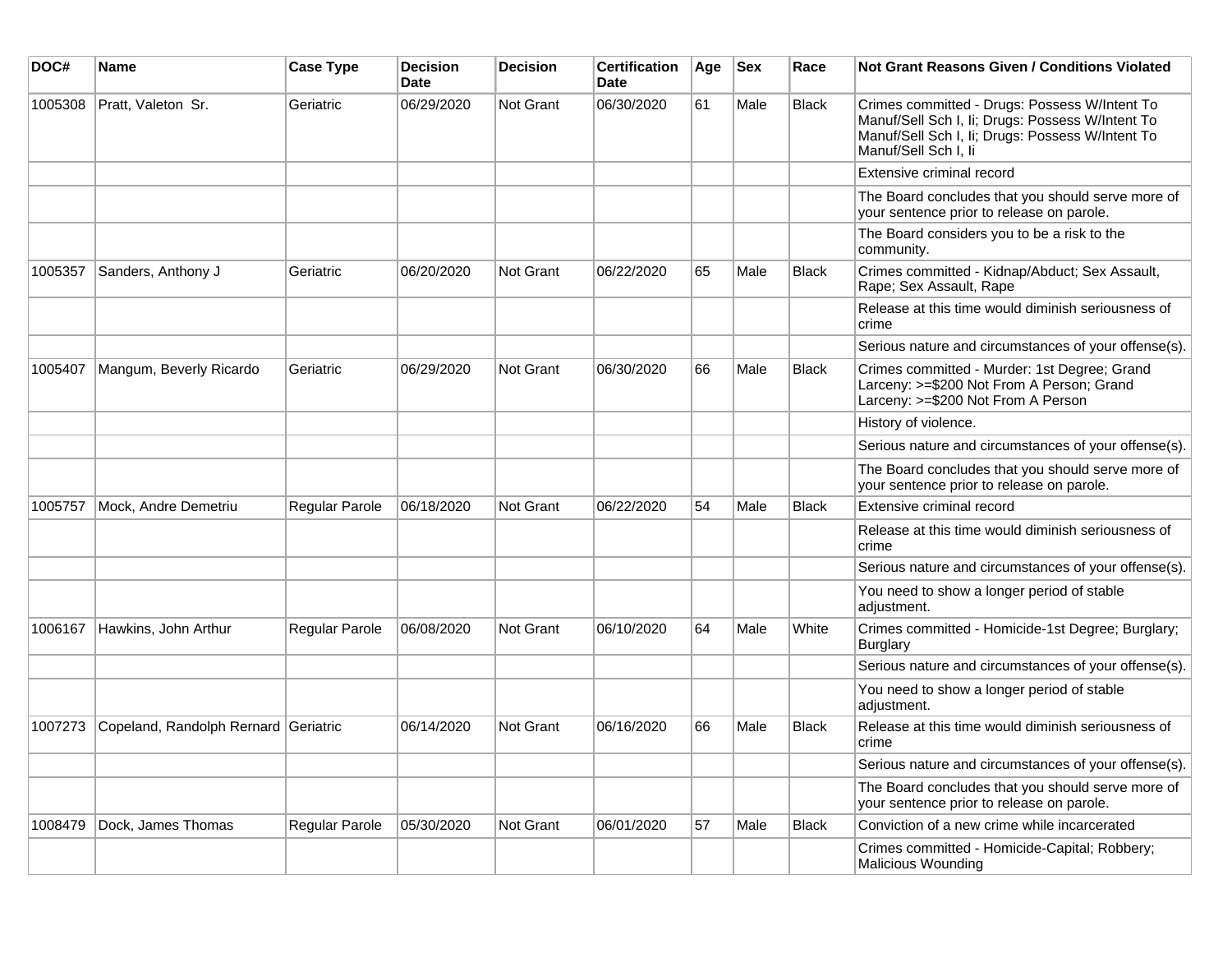| DOC#    | Name                                      | <b>Case Type</b> | <b>Decision</b><br><b>Date</b> | <b>Decision</b>  | <b>Certification</b><br><b>Date</b> | Age | <b>Sex</b> | Race         | Not Grant Reasons Given / Conditions Violated                                                                                                               |
|---------|-------------------------------------------|------------------|--------------------------------|------------------|-------------------------------------|-----|------------|--------------|-------------------------------------------------------------------------------------------------------------------------------------------------------------|
| 1008479 | Dock, James Thomas                        | Regular Parole   | 05/30/2020                     | Not Grant        | 06/01/2020                          | 57  | Male       | <b>Black</b> | Serious nature and circumstances of your offense(s).                                                                                                        |
| 1011036 | Sowers, David Wayne                       | Regular Parole   | 06/04/2020                     | Not Grant        | 06/05/2020                          | 63  | Male       | White        | Crimes committed - Abduct-No Ransom Or Asslt;<br>Sex Assault, Rape; Sodomy                                                                                  |
|         |                                           |                  |                                |                  |                                     |     |            |              | Extensive criminal record                                                                                                                                   |
|         |                                           |                  |                                |                  |                                     |     |            |              | Serious nature and circumstances of your offense(s).                                                                                                        |
| 1011100 | Hines, Alvin Howard                       | Regular Parole   | 06/14/2020                     | Not Grant        | 06/16/2020                          | 64  | Male       | <b>Black</b> | Crimes committed - Homicide-Capital; Robbery;<br>Robbery - Attempted                                                                                        |
|         |                                           |                  |                                |                  |                                     |     |            |              | Release at this time would diminish seriousness of<br>crime                                                                                                 |
|         |                                           |                  |                                |                  |                                     |     |            |              | Serious nature and circumstances of your offense(s).                                                                                                        |
|         |                                           |                  |                                |                  |                                     |     |            |              | The Board concludes that you should serve more of<br>your sentence prior to release on parole.                                                              |
| 1011337 | Murray, Kenneth                           | Geriatric        | 06/29/2020                     | <b>Not Grant</b> | 06/30/2020                          | 73  | Male       | White        | History of violence.                                                                                                                                        |
|         |                                           |                  |                                |                  |                                     |     |            |              | Serious nature and circumstances of your offense(s).                                                                                                        |
|         |                                           |                  |                                |                  |                                     |     |            |              | The Board concludes that you should serve more of<br>your sentence prior to release on parole.                                                              |
| 1011358 | Reynolds, Howard Wayne Jr. Regular Parole |                  | 06/24/2020                     | Not Grant        | 06/26/2020                          | 53  | Male       | <b>Black</b> | Considering your offense and your institutional<br>records, the Board concludes that you should serve<br>more of your sentence before being paroled.        |
|         |                                           |                  |                                |                  |                                     |     |            |              | Crimes committed - Homicide-Capital; Robbery;<br><b>Statutory Burglary</b>                                                                                  |
|         |                                           |                  |                                |                  |                                     |     |            |              | History of substance abuse.                                                                                                                                 |
|         |                                           |                  |                                |                  |                                     |     |            |              | Serious nature and circumstances of your offense(s).                                                                                                        |
|         |                                           |                  |                                |                  |                                     |     |            |              | You need further participation in institutional work<br>and/or educational programs to indicate your positive<br>progression towards re-entry into society. |
|         |                                           |                  |                                |                  |                                     |     |            |              | You need to show a longer period of stable<br>adjustment.                                                                                                   |
| 1012424 | Newsome, Kevin Alonzo                     | Regular Parole   | 06/09/2020                     | <b>Not Grant</b> | 06/10/2020                          | 51  | Male       | <b>Black</b> | Crimes committed - Homicide-1st Degree; Robbery;<br>Robbery - Attempted                                                                                     |
|         |                                           |                  |                                |                  |                                     |     |            |              | Extensive criminal record                                                                                                                                   |
|         |                                           |                  |                                |                  |                                     |     |            |              | Release at this time would diminish seriousness of<br>crime                                                                                                 |
|         |                                           |                  |                                |                  |                                     |     |            |              | Serious nature and circumstances of your offense(s).                                                                                                        |
|         |                                           |                  |                                |                  |                                     |     |            |              | The Board concludes that you should serve more of<br>your sentence prior to release on parole.                                                              |
|         |                                           |                  |                                |                  |                                     |     |            |              | Your prior failure(s) and/or convictions while under<br>community supervision indicate that you are unlikely<br>to comply with conditions of release.       |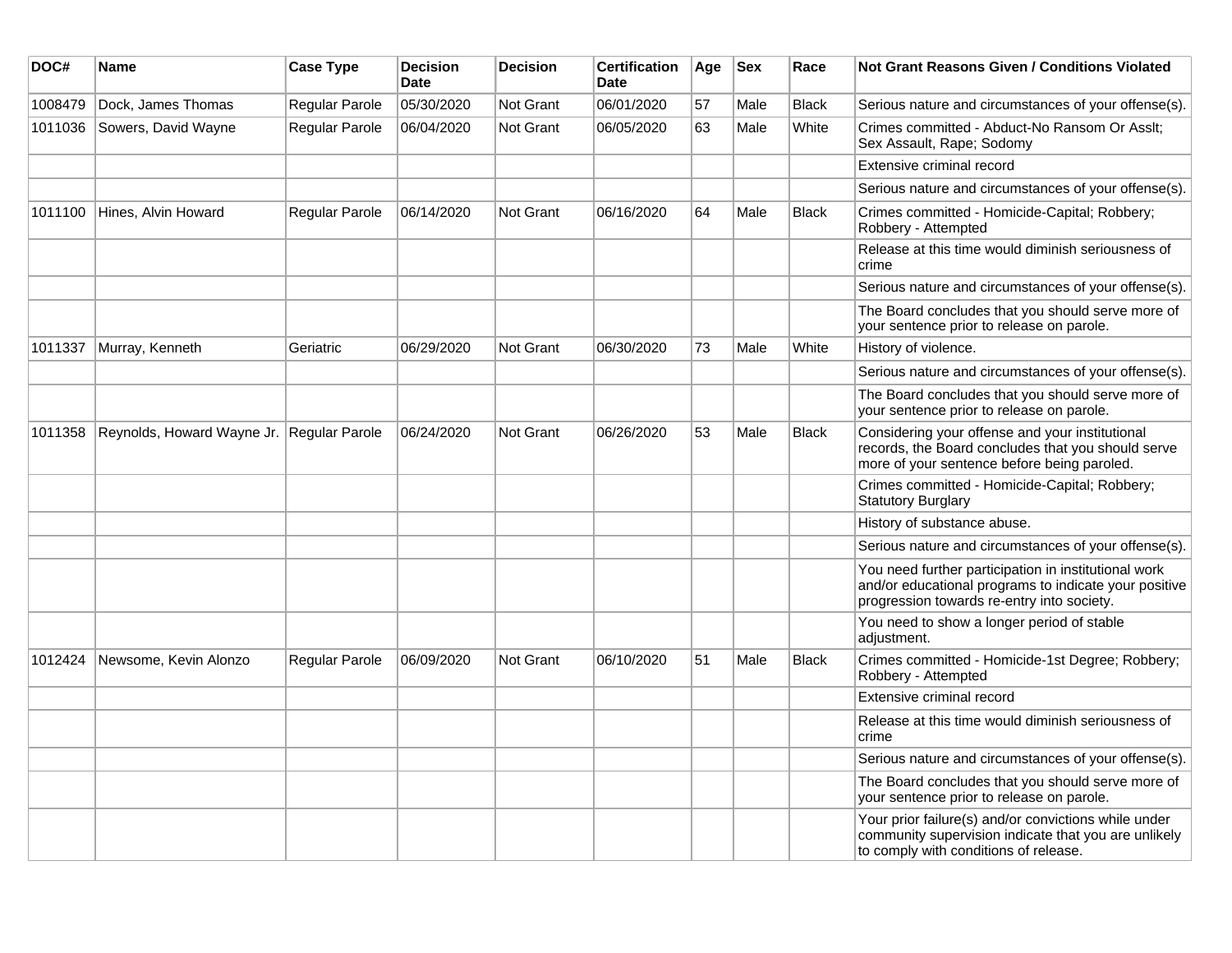| DOC#    | <b>Name</b>                                 | <b>Case Type</b>    | <b>Decision</b><br><b>Date</b> | <b>Decision</b> | <b>Certification</b><br><b>Date</b> | Age | <b>Sex</b> | Race         | Not Grant Reasons Given / Conditions Violated                                                                                                         |
|---------|---------------------------------------------|---------------------|--------------------------------|-----------------|-------------------------------------|-----|------------|--------------|-------------------------------------------------------------------------------------------------------------------------------------------------------|
| 1015956 | Caffee, Clyde L                             | Geriatric           | 06/29/2020                     | Not Grant       | 06/30/2020                          | 66  | Male       | Black        | Release at this time would diminish seriousness of<br>crime                                                                                           |
|         |                                             |                     |                                |                 |                                     |     |            |              | Serious nature and circumstances of your offense(s).                                                                                                  |
|         |                                             |                     |                                |                 |                                     |     |            |              | The Board concludes that you should serve more of<br>your sentence prior to release on parole.                                                        |
| 1015980 | Williams, Jimmie Lee                        | Regular Parole      | 06/03/2020                     | Not Grant       | 06/05/2020                          | 51  | Male       | White        | No Interest in Parole                                                                                                                                 |
| 1017019 | Fauntleroy, Stephon P                       | <b>Board Review</b> | 06/04/2020                     | Not Grant       | 06/05/2020                          | 57  | Male       | <b>Black</b> | Release at this time would diminish seriousness of<br>crime                                                                                           |
|         |                                             |                     |                                |                 |                                     |     |            |              | Serious nature and circumstances of your offense(s).                                                                                                  |
|         |                                             |                     |                                |                 |                                     |     |            |              | The Board concludes that you should serve more of<br>your sentence prior to release on parole.                                                        |
| 1018121 | Harris, Freddie Raven Jr.                   | Regular Parole      | 06/20/2020                     | Not Grant       | 06/22/2020                          | 56  | Male       | <b>Black</b> | Crimes committed - Robbery; Shoplift/Altr<br>Price/Conceal/Xfer Goods <\$200; Shoplift/Altr<br>Price/Conceal/Xfer Goods <\$200                        |
|         |                                             |                     |                                |                 |                                     |     |            |              | Extensive criminal record                                                                                                                             |
|         |                                             |                     |                                |                 |                                     |     |            |              | Serious nature and circumstances of your offense(s).                                                                                                  |
|         |                                             |                     |                                |                 |                                     |     |            |              | The Board concludes that you should serve more of<br>your sentence prior to release on parole.                                                        |
| 1019991 | Featherstone, Kyle Woodrow   Regular Parole |                     | 06/09/2020                     | Not Grant       | 06/10/2020                          | 59  | Male       | <b>Black</b> | Crimes committed - Robbery; Shoplifting; Larc-Petty                                                                                                   |
|         |                                             |                     |                                |                 |                                     |     |            |              | Extensive criminal record                                                                                                                             |
|         |                                             |                     |                                |                 |                                     |     |            |              | History of substance abuse.                                                                                                                           |
|         |                                             |                     |                                |                 |                                     |     |            |              | Serious nature and circumstances of your offense(s).                                                                                                  |
|         |                                             |                     |                                |                 |                                     |     |            |              | The Board concludes that you should serve more of<br>your sentence prior to release on parole.                                                        |
|         |                                             |                     |                                |                 |                                     |     |            |              | Your prior failure(s) and/or convictions while under<br>community supervision indicate that you are unlikely<br>to comply with conditions of release. |
| 1020267 | Clark, Todd Antwone                         | Geriatric           | 06/16/2020                     | Not Grant       | 06/17/2020                          | 61  | Male       | <b>Black</b> | Crimes committed - Rape: Intercourse By<br>Force/Threat/Intimidation; Rape: Intercourse By<br>Force/Threat/Intimidation                               |
|         |                                             |                     |                                |                 |                                     |     |            |              | Extensive criminal record                                                                                                                             |
|         |                                             |                     |                                |                 |                                     |     |            |              | Serious nature and circumstances of your offense(s).                                                                                                  |
|         |                                             |                     |                                |                 |                                     |     |            |              | The Board considers you to be a risk to the<br>community.                                                                                             |
| 1020896 | Ridgley, Kevin Pierre-<br>Mustafa           | Regular Parole      | 06/20/2020                     | Not Grant       | 06/22/2020                          | 59  | Male       | <b>Black</b> | Crimes committed - Homicide-2Nd-Degree; Use Of<br>Firearm In Felony                                                                                   |
|         |                                             |                     |                                |                 |                                     |     |            |              | Extensive criminal record                                                                                                                             |
|         |                                             |                     |                                |                 |                                     |     |            |              | The Board concludes that you should serve more of<br>your sentence prior to release on parole.                                                        |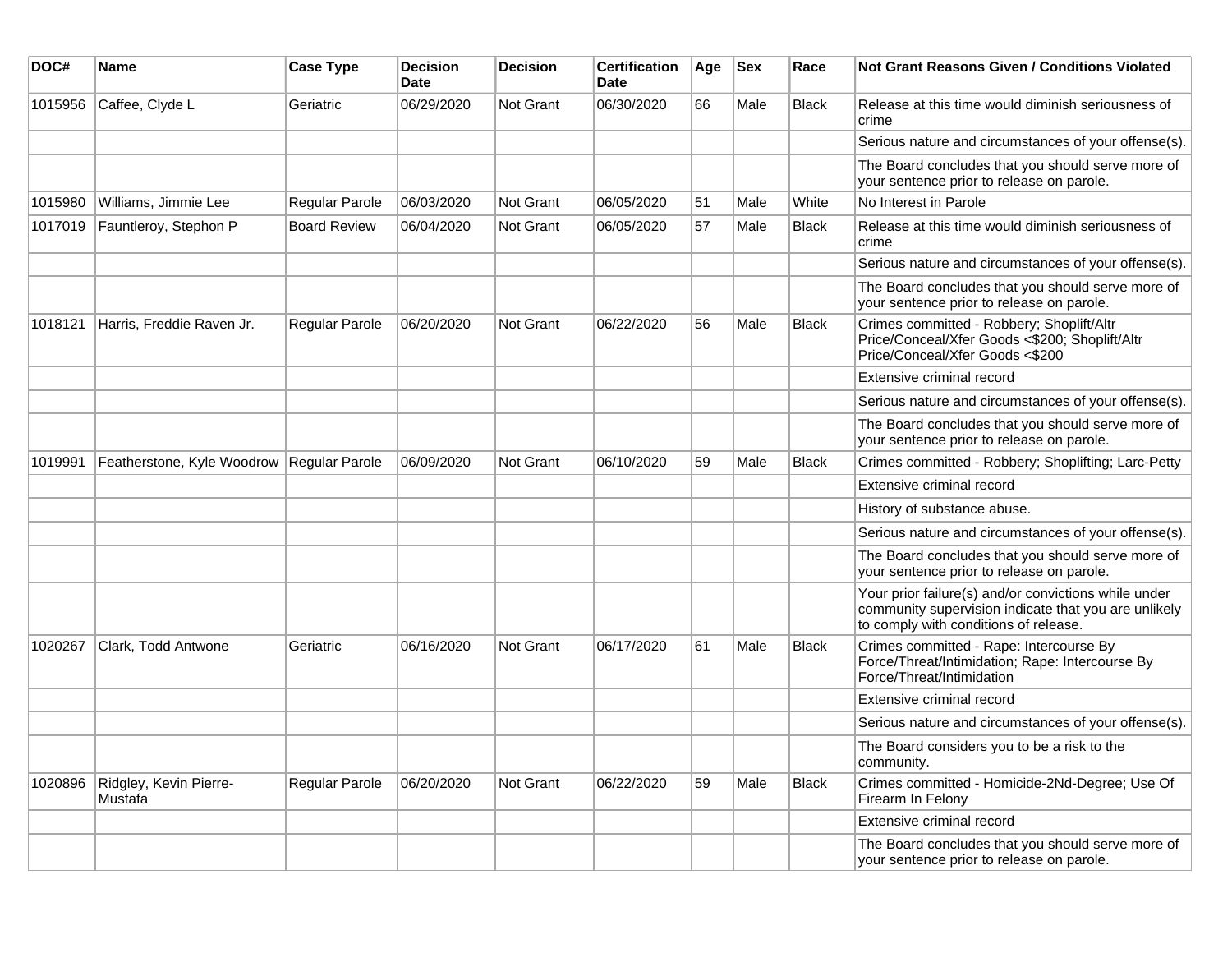| DOC#    | Name                              | <b>Case Type</b>      | <b>Decision</b><br><b>Date</b> | <b>Decision</b>  | <b>Certification</b><br><b>Date</b> | Age | <b>Sex</b> | Race         | <b>Not Grant Reasons Given / Conditions Violated</b>                                                                                                  |
|---------|-----------------------------------|-----------------------|--------------------------------|------------------|-------------------------------------|-----|------------|--------------|-------------------------------------------------------------------------------------------------------------------------------------------------------|
| 1020896 | Ridgley, Kevin Pierre-<br>Mustafa | Regular Parole        | 06/20/2020                     | Not Grant        | 06/22/2020                          | 59  | Male       | <b>Black</b> | Your record indicates a serious disregard for the<br>property rights of others.                                                                       |
| 1021770 | Randolph, Nathan Olette           | Geriatric             | 06/29/2020                     | <b>Not Grant</b> | 06/30/2020                          | 66  | Male       | <b>Black</b> | Crimes committed - Murder: 1st Degree                                                                                                                 |
|         |                                   |                       |                                |                  |                                     |     |            |              | Release at this time would diminish seriousness of<br>crime                                                                                           |
|         |                                   |                       |                                |                  |                                     |     |            |              | Serious nature and circumstances of your offense(s).                                                                                                  |
|         |                                   |                       |                                |                  |                                     |     |            |              | The Board concludes that you should serve more of<br>your sentence prior to release on parole.                                                        |
| 1022150 | Thorn, Shorn                      | Regular Parole        | 06/20/2020                     | <b>Not Grant</b> | 06/22/2020                          | 46  | Male       | <b>Black</b> | Crimes committed - Robbery; Tampering With Auto;<br>Drugs: Possess W/Intent To Manuf/Sell Sch I, Ii                                                   |
|         |                                   |                       |                                |                  |                                     |     |            |              | Release at this time would diminish seriousness of<br>crime                                                                                           |
|         |                                   |                       |                                |                  |                                     |     |            |              | You need to show a longer period of stable<br>adjustment.                                                                                             |
|         |                                   |                       |                                |                  |                                     |     |            |              | Your prior failure(s) and/or convictions while under<br>community supervision indicate that you are unlikely<br>to comply with conditions of release. |
| 1022520 | Fortune, Terry Marvin             | Regular Parole        | 06/08/2020                     | <b>Not Grant</b> | 06/10/2020                          | 62  | Male       | White        | Crimes committed - Kidnap/Abduct; Kidnap/Abduct;<br>Kidnap/Abduct                                                                                     |
|         |                                   |                       |                                |                  |                                     |     |            |              | Release at this time would diminish seriousness of<br>crime                                                                                           |
|         |                                   |                       |                                |                  |                                     |     |            |              | Serious nature and circumstances of your offense(s).                                                                                                  |
| 1022558 | Sink, Ryan Jason                  | <b>Regular Parole</b> | 06/14/2020                     | Not Grant        | 06/15/2020                          | 43  | Male       | White        | Crimes committed - Aggravated Sexual Battery:<br>Victim Incapacity/Etc; Robbery: On Or Near Street;<br>Malicious Wounding                             |
|         |                                   |                       |                                |                  |                                     |     |            |              | The Board concludes that you should serve more of<br>your sentence prior to release on parole.                                                        |
|         |                                   |                       |                                |                  |                                     |     |            |              | The Board considers you to be a risk to the<br>community.                                                                                             |
|         |                                   |                       |                                |                  |                                     |     |            |              | Your prior failure(s) and/or convictions while under<br>community supervision indicate that you are unlikely<br>to comply with conditions of release. |
| 1023432 | Brewer, Tracey Allen Jr.          | Regular Parole        | 06/02/2020                     | <b>Not Grant</b> | 06/03/2020                          | 57  | Male       | <b>Black</b> | Considering your offense and your institutional<br>records, the Board concludes that you should serve<br>more of your sentence before being paroled.  |
|         |                                   |                       |                                |                  |                                     |     |            |              | Release at this time would diminish seriousness of<br>crime                                                                                           |
|         |                                   |                       |                                |                  |                                     |     |            |              | Serious nature and circumstances of your offense(s).                                                                                                  |
|         |                                   |                       |                                |                  |                                     |     |            |              | You need to show a longer period of stable<br>adjustment.                                                                                             |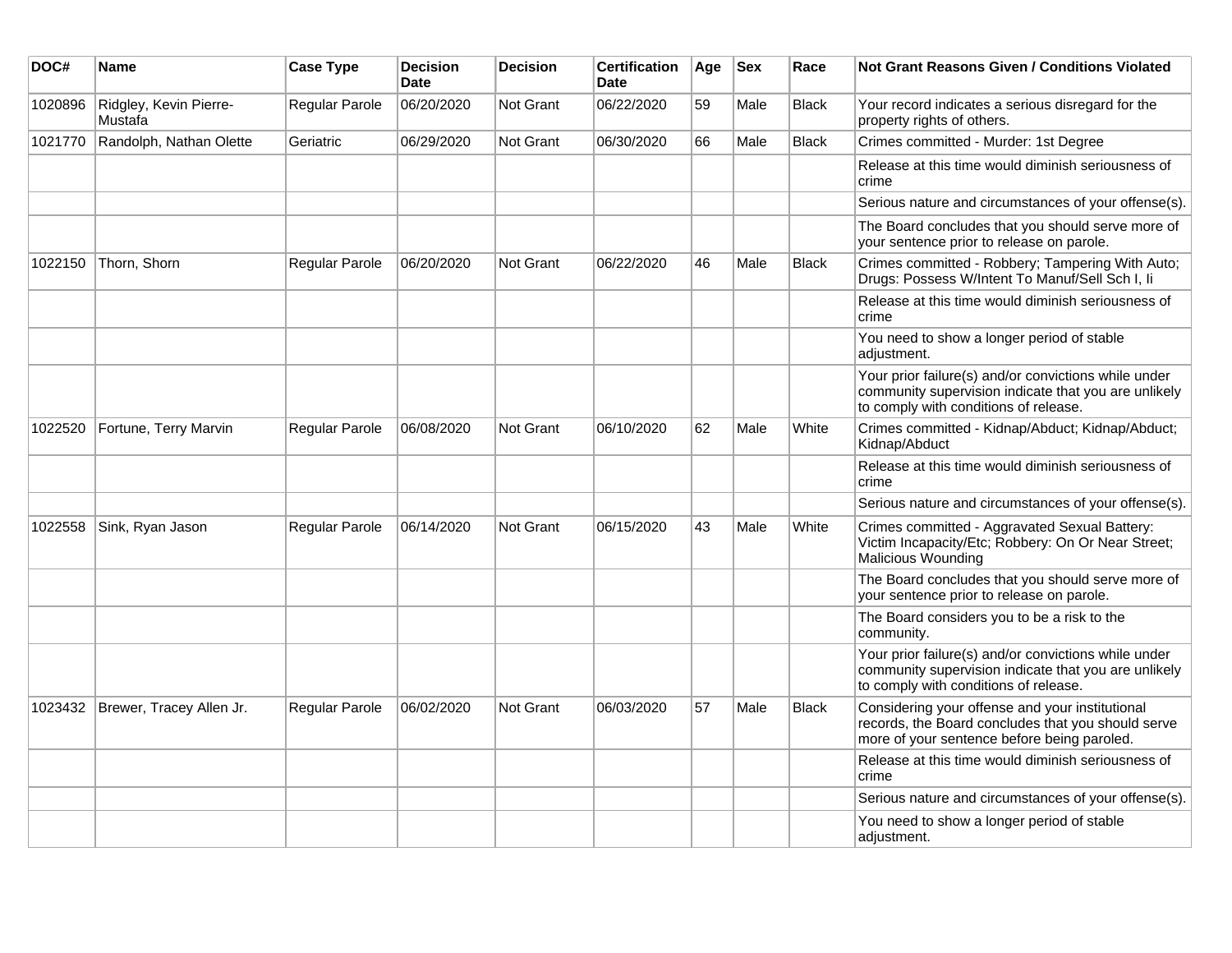| DOC#    | Name                     | <b>Case Type</b>      | <b>Decision</b><br><b>Date</b> | <b>Decision</b>  | <b>Certification</b><br>Date | Age | <b>Sex</b> | Race         | <b>Not Grant Reasons Given / Conditions Violated</b>                                                                                                  |
|---------|--------------------------|-----------------------|--------------------------------|------------------|------------------------------|-----|------------|--------------|-------------------------------------------------------------------------------------------------------------------------------------------------------|
| 1023432 | Brewer, Tracey Allen Jr. | Regular Parole        | 06/02/2020                     | <b>Not Grant</b> | 06/03/2020                   | 57  | Male       | <b>Black</b> | Your prior failure(s) and/or convictions while under<br>community supervision indicate that you are unlikely<br>to comply with conditions of release. |
|         |                          |                       |                                |                  |                              |     |            |              | Your record of institutional infractions indicates a<br>disregard for rules and that you are not ready to<br>conform to society.                      |
| 1024341 | Reynolds, Craig Nathanie | <b>Regular Parole</b> | 06/09/2020                     | <b>Not Grant</b> | 06/10/2020                   | 54  | Male       | <b>Black</b> | Crimes committed - Sex Assault, Rape; Sex Assault,<br>Rape; Robbery                                                                                   |
|         |                          |                       |                                |                  |                              |     |            |              | Extensive criminal record                                                                                                                             |
|         |                          |                       |                                |                  |                              |     |            |              | Serious nature and circumstances of your offense(s).                                                                                                  |
|         |                          |                       |                                |                  |                              |     |            |              | The Board concludes that you should serve more of<br>your sentence prior to release on parole.                                                        |
| 1025957 | Harrison, Daniel Keith   | <b>Regular Parole</b> | 06/20/2020                     | <b>Not Grant</b> | 06/22/2020                   | 63  | Male       | White        | Crimes committed - Homicide/Murder; Weapon<br>Offense                                                                                                 |
|         |                          |                       |                                |                  |                              |     |            |              | Extensive criminal record                                                                                                                             |
|         |                          |                       |                                |                  |                              |     |            |              | Release at this time would diminish seriousness of<br>crime                                                                                           |
|         |                          |                       |                                |                  |                              |     |            |              | Your record of institutional infractions indicates a<br>disregard for rules and that you are not ready to<br>conform to society.                      |
| 1026156 | Jackson, Steven Llewelly | <b>Regular Parole</b> | 06/17/2020                     | Not Grant        | 06/22/2020                   | 49  | Male       | <b>Black</b> | Extensive criminal record                                                                                                                             |
|         |                          |                       |                                |                  |                              |     |            |              | The Board considers you to be a risk to the<br>community.                                                                                             |
|         |                          |                       |                                |                  |                              |     |            |              | You need to show a longer period of stable<br>adjustment.                                                                                             |
|         |                          |                       |                                |                  |                              |     |            |              | Your prior failure(s) and/or convictions while under<br>community supervision indicate that you are unlikely<br>to comply with conditions of release. |
| 1027507 | Williams, Frederick      | Regular Parole        | 06/09/2020                     | Not Grant        | 06/10/2020                   | 58  | Male       | Black        | Crimes committed - Homicide-Capital;<br>Kidnap/Abduct; Burning Misc                                                                                   |
|         |                          |                       |                                |                  |                              |     |            |              | Serious nature and circumstances of your offense(s).                                                                                                  |
|         |                          |                       |                                |                  |                              |     |            |              | The Board concludes that you should serve more of<br>your sentence prior to release on parole.                                                        |
| 1029367 | Faison, David Fleetwoo   | Regular Parole        | 06/14/2020                     | Not Grant        | 06/16/2020                   | 68  | Male       | <b>Black</b> | Conviction of a new crime while incarcerated                                                                                                          |
|         |                          |                       |                                |                  |                              |     |            |              | Crimes committed - Homicide-1st Degree; Robbery;<br><b>Bribery</b>                                                                                    |
|         |                          |                       |                                |                  |                              |     |            |              | The Board concludes that you should serve more of<br>your sentence prior to release on parole.                                                        |
|         |                          |                       |                                |                  |                              |     |            |              | Your prior failure(s) and/or convictions while under<br>community supervision indicate that you are unlikely<br>to comply with conditions of release. |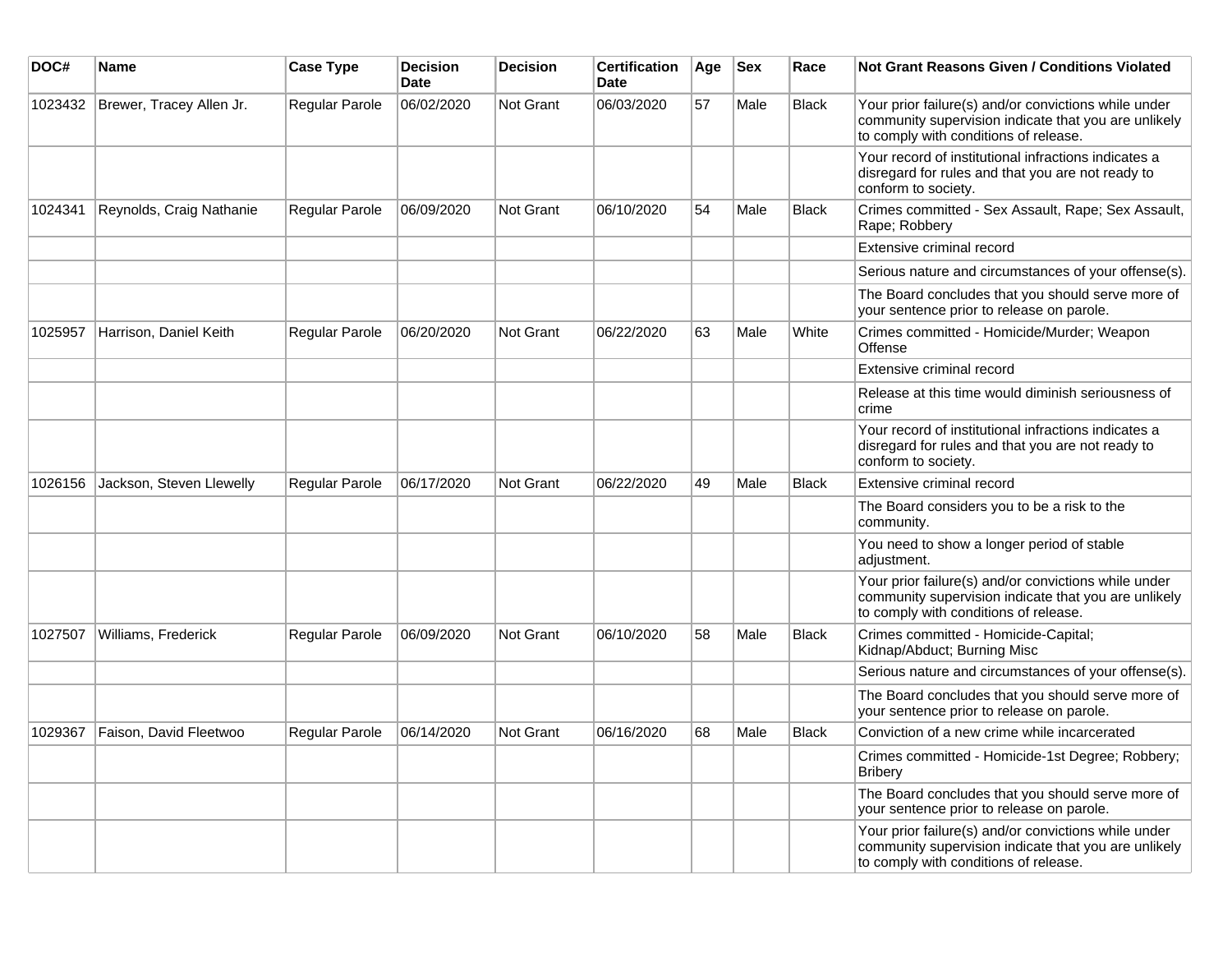| DOC#    | Name                    | <b>Case Type</b>      | <b>Decision</b><br><b>Date</b> | <b>Decision</b>  | <b>Certification</b><br><b>Date</b> | Age | <b>Sex</b> | Race         | <b>Not Grant Reasons Given / Conditions Violated</b>                                                                                                  |
|---------|-------------------------|-----------------------|--------------------------------|------------------|-------------------------------------|-----|------------|--------------|-------------------------------------------------------------------------------------------------------------------------------------------------------|
| 1029679 | Dawson, Johnny Doranzo  | <b>Regular Parole</b> | 06/23/2020                     | <b>Not Grant</b> | 06/26/2020                          | 55  | Male       | White        | Crimes committed - Burglary; Burglary; Breaking<br>And Entering                                                                                       |
|         |                         |                       |                                |                  |                                     |     |            |              | Release at this time would diminish seriousness of<br>crime                                                                                           |
|         |                         |                       |                                |                  |                                     |     |            |              | Serious nature and circumstances of your offense(s).                                                                                                  |
|         |                         |                       |                                |                  |                                     |     |            |              | The Board concludes that you should serve more of<br>your sentence prior to release on parole.                                                        |
| 1031964 | Sedgwick, Robert Otis   | Geriatric             | 06/16/2020                     | <b>Not Grant</b> | 06/17/2020                          | 68  | Male       | <b>Black</b> | No Interest in Parole                                                                                                                                 |
| 1032622 | Morrison, Gary D Jr.    | <b>Regular Parole</b> | 06/15/2020                     | <b>Not Grant</b> | 06/16/2020                          | 50  | Male       | White        | Crimes committed - Homicide-1st Degree;<br>Kidnap/Abduct                                                                                              |
|         |                         |                       |                                |                  |                                     |     |            |              | Release at this time would diminish seriousness of<br>crime                                                                                           |
|         |                         |                       |                                |                  |                                     |     |            |              | Serious nature and circumstances of your offense(s).                                                                                                  |
|         |                         |                       |                                |                  |                                     |     |            |              | The Board concludes that you should serve more of<br>your sentence prior to release on parole.                                                        |
| 1032919 | Watts, Danny Lee        | <b>Regular Parole</b> | 06/23/2020                     | <b>Not Grant</b> | 06/26/2020                          | 50  | Male       | <b>Black</b> | Crimes committed - Homicide-1st Degree; Homicide-<br>1st Degree; Homicide-1st Degree                                                                  |
|         |                         |                       |                                |                  |                                     |     |            |              | Extensive criminal record                                                                                                                             |
|         |                         |                       |                                |                  |                                     |     |            |              | Release at this time would diminish seriousness of<br>crime                                                                                           |
|         |                         |                       |                                |                  |                                     |     |            |              | Serious nature and circumstances of your offense(s).                                                                                                  |
|         |                         |                       |                                |                  |                                     |     |            |              | Your prior failure(s) and/or convictions while under<br>community supervision indicate that you are unlikely<br>to comply with conditions of release. |
| 1033445 | Green, Danny            | <b>Regular Parole</b> | 06/08/2020                     | <b>Not Grant</b> | 06/10/2020                          | 54  | Male       | Black        | You need to show a longer period of stable<br>adjustment.                                                                                             |
| 1033869 | Crawley, Marcellus Leon | Geriatric             | 06/24/2020                     | <b>Not Grant</b> | 06/26/2020                          | 62  | Male       | <b>Black</b> | Crimes committed - Kidnap/Abduct; Forcible Sodomy                                                                                                     |
|         |                         |                       |                                |                  |                                     |     |            |              | Extensive criminal record                                                                                                                             |
|         |                         |                       |                                |                  |                                     |     |            |              | Serious nature and circumstances of your offense(s).                                                                                                  |
|         |                         |                       |                                |                  |                                     |     |            |              | The Board concludes that you should serve more of<br>your sentence prior to release on parole.                                                        |
| 1034837 | Winston, Charles Owens  | <b>Regular Parole</b> | 06/09/2020                     | <b>Not Grant</b> | 06/10/2020                          | 66  | Male       | <b>Black</b> | Crimes committed - Homicide/Murder; Abduct-No<br>Ransom Or Asslt; Abduct-No Ransom Or Asslt                                                           |
|         |                         |                       |                                |                  |                                     |     |            |              | Extensive criminal record                                                                                                                             |
|         |                         |                       |                                |                  |                                     |     |            |              | The Board considers you to be a risk to the<br>community.                                                                                             |
| 1036110 | Lockley, John B Jr.     | <b>Regular Parole</b> | 06/28/2020                     | <b>Not Grant</b> | 06/29/2020                          | 53  | Male       | <b>Black</b> | Crimes committed - Homicide-1st Degree; Unlawful<br>Wound/Bodily Injury; Assault: On Law<br>Enf/Judge/DOC/Fire/Emerg Person                           |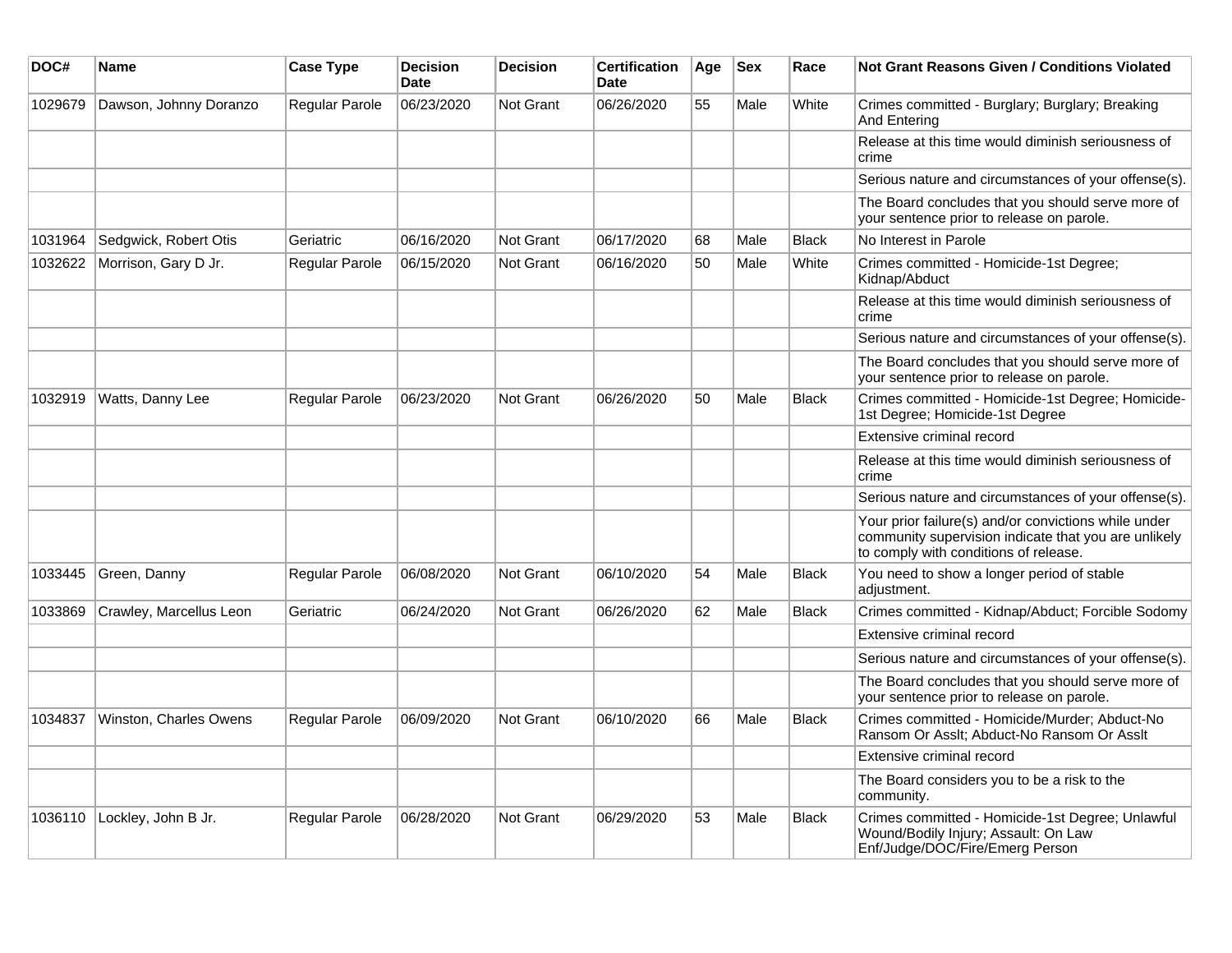| DOC#    | Name                     | <b>Case Type</b>      | <b>Decision</b><br>Date | <b>Decision</b> | <b>Certification</b><br>Date | Age | Sex  | Race         | <b>Not Grant Reasons Given / Conditions Violated</b>                                                                             |
|---------|--------------------------|-----------------------|-------------------------|-----------------|------------------------------|-----|------|--------------|----------------------------------------------------------------------------------------------------------------------------------|
| 1036110 | Lockley, John B Jr.      | Regular Parole        | 06/28/2020              | Not Grant       | 06/29/2020                   | 53  | Male | <b>Black</b> | Release at this time would diminish seriousness of<br>crime                                                                      |
|         |                          |                       |                         |                 |                              |     |      |              | Serious nature and circumstances of your offense(s).                                                                             |
|         |                          |                       |                         |                 |                              |     |      |              | The Board concludes that you should serve more of<br>your sentence prior to release on parole.                                   |
| 1036337 | Johnson, Michael Charles | Geriatric             | 06/28/2020              | Not Grant       | 06/29/2020                   | 67  | Male | <b>Black</b> | Extensive criminal record                                                                                                        |
|         |                          |                       |                         |                 |                              |     |      |              | Release at this time would diminish seriousness of<br>crime                                                                      |
|         |                          |                       |                         |                 |                              |     |      |              | Serious nature and circumstances of your offense(s).                                                                             |
|         |                          |                       |                         |                 |                              |     |      |              | The Board concludes that you should serve more of<br>your sentence prior to release on parole.                                   |
|         |                          |                       |                         |                 |                              |     |      |              | You need to show a longer period of stable<br>adjustment.                                                                        |
| 1036459 | Gross, Prentis Dwayne    | Regular Parole        | 06/05/2020              | Not Grant       | 06/08/2020                   | 67  | Male | White        | Crimes committed - Homicide-1st Degree; Breaking<br>And Entering                                                                 |
|         |                          |                       |                         |                 |                              |     |      |              | Serious nature and circumstances of your offense(s).                                                                             |
|         |                          |                       |                         |                 |                              |     |      |              | The Board considers you to be a risk to the<br>community.                                                                        |
| 1039127 | Clark, Bernard Jr.       | Geriatric             | 06/28/2020              | Not Grant       | 06/30/2020                   | 83  | Male | White        | Crimes committed - Aggravated Sexual Battery                                                                                     |
|         |                          |                       |                         |                 |                              |     |      |              | Serious nature and circumstances of your offense(s).                                                                             |
|         |                          |                       |                         |                 |                              |     |      |              | The Board concludes that you should serve more of<br>your sentence prior to release on parole.                                   |
| 1039474 | Benjamin, Alejardo       | <b>Regular Parole</b> | 06/05/2020              | Not Grant       | 06/05/2020                   | 50  | Male | <b>Black</b> | Crimes committed - Murder: 1st Degree; Robbery:<br>Residence; Burglary                                                           |
|         |                          |                       |                         |                 |                              |     |      |              | Serious nature and circumstances of your offense(s).                                                                             |
|         |                          |                       |                         |                 |                              |     |      |              | The Board considers you to be a risk to the<br>community.                                                                        |
|         |                          |                       |                         |                 |                              |     |      |              | You need to show a longer period of stable<br>adjustment.                                                                        |
|         |                          |                       |                         |                 |                              |     |      |              | Your record of institutional infractions indicates a<br>disregard for rules and that you are not ready to<br>conform to society. |
| 1039930 | Thomas, Gerald B         | <b>Regular Parole</b> | 06/25/2020              | Not Grant       | 06/26/2020                   | 63  | Male | White        | Release at this time would diminish seriousness of<br>crime                                                                      |
|         |                          |                       |                         |                 |                              |     |      |              | Serious nature and circumstances of your offense(s).                                                                             |
|         |                          |                       |                         |                 |                              |     |      |              | The Board concludes that you should serve more of<br>your sentence prior to release on parole.                                   |
| 1039938 | Bowles, Thomas R         | Regular Parole        | 06/09/2020              | Not Grant       | 06/10/2020                   | 60  | Male | Black        | Crimes committed - Sex Assault, Rape; Forcible<br>Sodomy; Malicious Wounding                                                     |
|         |                          |                       |                         |                 |                              |     |      |              | Release at this time would diminish seriousness of<br>crime                                                                      |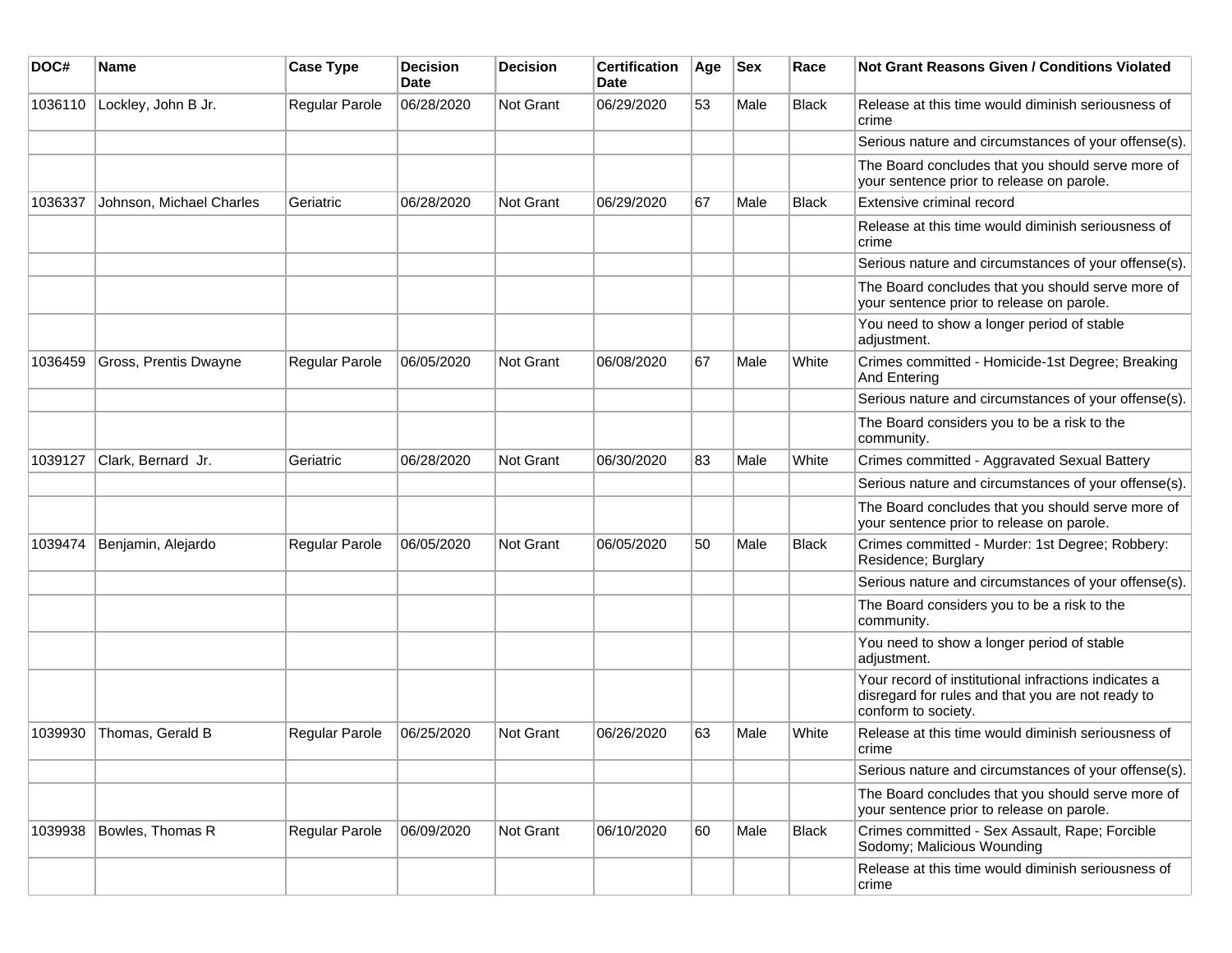| DOC#    | Name                     | <b>Case Type</b>      | <b>Decision</b><br>Date | <b>Decision</b> | <b>Certification</b><br>Date | Age | <b>Sex</b>   | Race         | Not Grant Reasons Given / Conditions Violated                                                                                                         |
|---------|--------------------------|-----------------------|-------------------------|-----------------|------------------------------|-----|--------------|--------------|-------------------------------------------------------------------------------------------------------------------------------------------------------|
| 1039938 | Bowles, Thomas R         | Regular Parole        | 06/09/2020              | Not Grant       | 06/10/2020                   | 60  | Male         | <b>Black</b> | Serious nature and circumstances of your offense(s).                                                                                                  |
|         |                          |                       |                         |                 |                              |     |              |              | The Board considers you to be a risk to the<br>community.                                                                                             |
| 1042033 | Reeves, Markeithia Reene | <b>Regular Parole</b> | 06/26/2020              | Not Grant       | 06/29/2020                   | 54  | Female Black |              | Extensive criminal record                                                                                                                             |
|         |                          |                       |                         |                 |                              |     |              |              | Release at this time would diminish seriousness of<br>crime                                                                                           |
|         |                          |                       |                         |                 |                              |     |              |              | Serious nature and circumstances of your offense(s).                                                                                                  |
|         |                          |                       |                         |                 |                              |     |              |              | The Board concludes that you should serve more of<br>your sentence prior to release on parole.                                                        |
| 1043010 | Gomez, Eugene            | Regular Parole        | 06/11/2020              | Not Grant       | 06/15/2020                   | 49  | Male         | <b>Black</b> | Crimes committed - Homicide-Capital; Homicide-<br>Capital; Homicide-Capital                                                                           |
|         |                          |                       |                         |                 |                              |     |              |              | Release at this time would diminish seriousness of<br>crime                                                                                           |
| 1043272 | Wilson, Thomas Leon      | Regular Parole        | 06/22/2020              | Not Grant       | 06/26/2020                   | 69  | Male         | <b>Black</b> | Crimes committed - Robbery; Robbery; Robbery                                                                                                          |
|         |                          |                       |                         |                 |                              |     |              |              | Extensive criminal record                                                                                                                             |
|         |                          |                       |                         |                 |                              |     |              |              | The Board concludes that you should serve more of<br>your sentence prior to release on parole.                                                        |
| 1044625 | Taylor, Spencer Gladden  | <b>Board Review</b>   | 06/05/2020              | Not Grant       | 06/05/2020                   | 59  | Male         | <b>Black</b> | Crimes committed - Homicide/Murder; Malicious<br>Wounding; Use Of Firearm In Felony                                                                   |
|         |                          |                       |                         |                 |                              |     |              |              | Release at this time would diminish seriousness of<br>crime                                                                                           |
|         |                          |                       |                         |                 |                              |     |              |              | Serious nature and circumstances of your offense(s).                                                                                                  |
|         |                          |                       |                         |                 |                              |     |              |              | The Board concludes that you should serve more of<br>your sentence prior to release on parole.                                                        |
| 1044675 | Davis, Melvin Ray        | <b>Regular Parole</b> | 05/31/2020              | Not Grant       | 06/01/2020                   | 46  | Male         | <b>Black</b> | Considering your offense and your institutional<br>records, the Board concludes that you should serve<br>more of your sentence before being paroled.  |
|         |                          |                       |                         |                 |                              |     |              |              | Serious nature and circumstances of your offense(s).                                                                                                  |
|         |                          |                       |                         |                 |                              |     |              |              | You need to show a longer period of stable<br>adjustment.                                                                                             |
|         |                          |                       |                         |                 |                              |     |              |              | Your prior failure(s) and/or convictions while under<br>community supervision indicate that you are unlikely<br>to comply with conditions of release. |
|         |                          |                       |                         |                 |                              |     |              |              | Your record of institutional infractions indicates a<br>disregard for rules and that you are not ready to<br>conform to society.                      |
| 1045282 | Blansett, Lonzo Edward   | Geriatric             | 06/05/2020              | Not Grant       | 06/08/2020                   | 66  | Male         | White        | Crimes committed - Murder: 1st Degree; Use Of<br>Firearm In Felony                                                                                    |
|         |                          |                       |                         |                 |                              |     |              |              | Release at this time would diminish seriousness of<br>crime                                                                                           |
|         |                          |                       |                         |                 |                              |     |              |              | Serious nature and circumstances of your offense(s).                                                                                                  |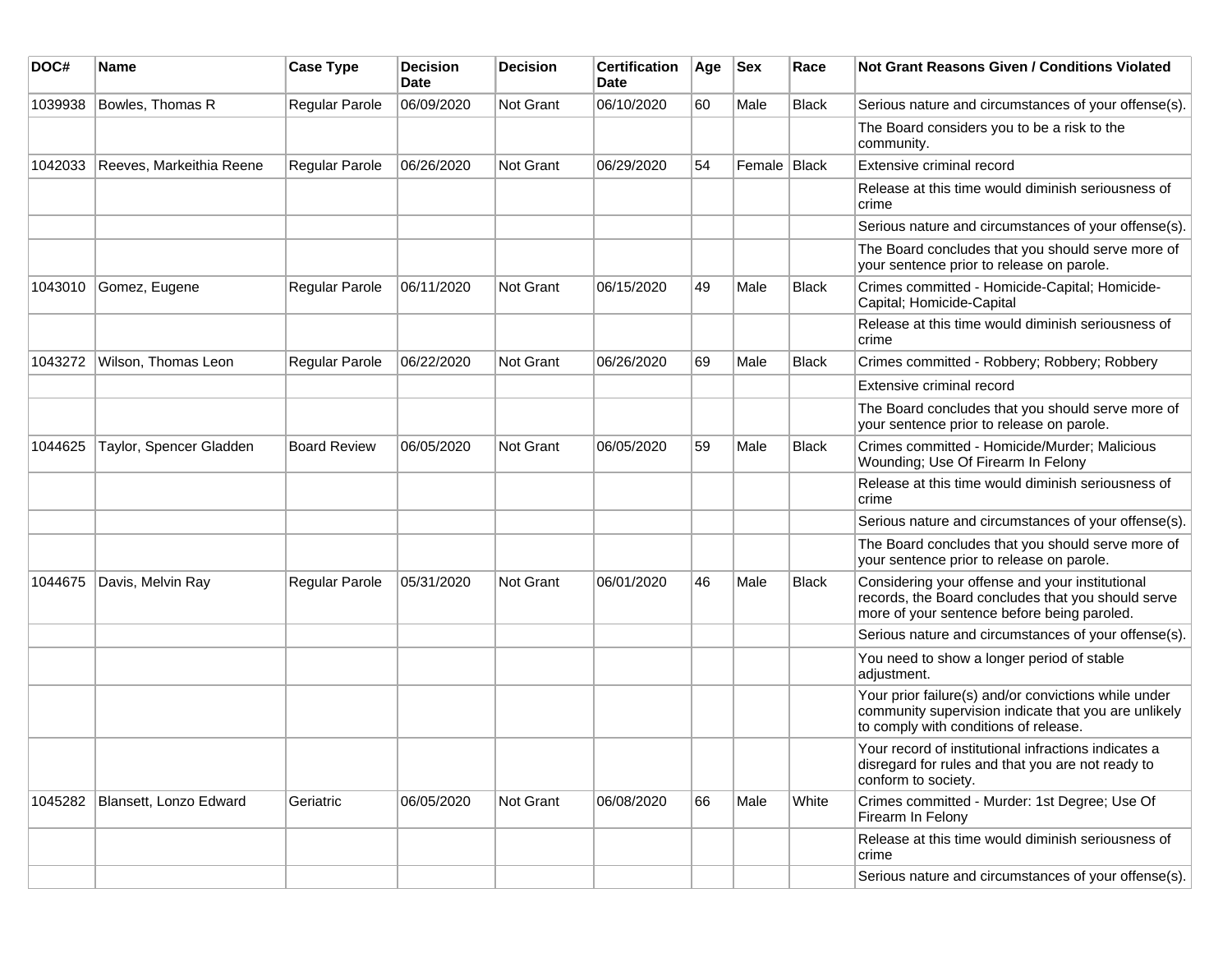| DOC#    | Name                       | <b>Case Type</b> | <b>Decision</b><br><b>Date</b> | <b>Decision</b> | <b>Certification</b><br>Date | Age | <b>Sex</b> | Race         | <b>Not Grant Reasons Given / Conditions Violated</b>                                                                                                        |
|---------|----------------------------|------------------|--------------------------------|-----------------|------------------------------|-----|------------|--------------|-------------------------------------------------------------------------------------------------------------------------------------------------------------|
| 1045398 | Mason, David Lee           | Geriatric        | 06/16/2020                     | Not Grant       | 06/17/2020                   | 59  | Male       | Black        | Crimes committed - Homicide-1st Degree; Firing Into<br>Dwelling Or Buildi; Use Of Firearm In Felony                                                         |
|         |                            |                  |                                |                 |                              |     |            |              | History of violence.                                                                                                                                        |
|         |                            |                  |                                |                 |                              |     |            |              | Release at this time would diminish seriousness of<br>crime                                                                                                 |
|         |                            |                  |                                |                 |                              |     |            |              | The Board concludes that you should serve more of<br>your sentence prior to release on parole.                                                              |
| 1047671 | Foster, Cleandrew          | Regular Parole   | 06/08/2020                     | Not Grant       | 06/10/2020                   | 56  | Male       | <b>Black</b> | Crimes committed - Sex Assault, Rape; Sex Asslt-<br>Attempted Rape; Robbery                                                                                 |
|         |                            |                  |                                |                 |                              |     |            |              | Release at this time would diminish seriousness of<br>crime                                                                                                 |
|         |                            |                  |                                |                 |                              |     |            |              | Serious nature and circumstances of your offense(s).                                                                                                        |
| 1048233 | Collins, Moses Lee         | Regular Parole   | 06/29/2020                     | Not Grant       | 06/30/2020                   | 72  | Male       | <b>Black</b> | Crimes committed - Homicide-1st Degree; Use Of<br>Firearm In Felony                                                                                         |
|         |                            |                  |                                |                 |                              |     |            |              | Release at this time would diminish seriousness of<br>crime                                                                                                 |
|         |                            |                  |                                |                 |                              |     |            |              | Serious nature and circumstances of your offense(s).                                                                                                        |
|         |                            |                  |                                |                 |                              |     |            |              | The Board concludes that you should serve more of<br>your sentence prior to release on parole.                                                              |
| 1048367 | Lamb, Roger Wayne          | Regular Parole   | 06/29/2020                     | Not Grant       | 06/30/2020                   | 53  | Male       | White        | Crimes committed - Sex Assault, Rape; Penetrate<br>W/Inanimate Object; Forcible Sodomy                                                                      |
|         |                            |                  |                                |                 |                              |     |            |              | Release at this time would diminish seriousness of<br>crime                                                                                                 |
|         |                            |                  |                                |                 |                              |     |            |              | Serious nature and circumstances of your offense(s).                                                                                                        |
|         |                            |                  |                                |                 |                              |     |            |              | The Board concludes that you should serve more of<br>your sentence prior to release on parole.                                                              |
| 1050050 | Slayton, Charles Scott Sr. | Regular Parole   | 06/23/2020                     | Not Grant       | 06/26/2020                   | 59  | Male       | White        | Extensive criminal record                                                                                                                                   |
|         |                            |                  |                                |                 |                              |     |            |              | History of substance abuse.                                                                                                                                 |
|         |                            |                  |                                |                 |                              |     |            |              | The Board concludes that you should serve more of<br>your sentence prior to release on parole.                                                              |
|         |                            |                  |                                |                 |                              |     |            |              | You need further participation in institutional work<br>and/or educational programs to indicate your positive<br>progression towards re-entry into society. |
|         |                            |                  |                                |                 |                              |     |            |              | You need to show a longer period of stable<br>adjustment.                                                                                                   |
|         |                            |                  |                                |                 |                              |     |            |              | Your prior failure(s) and/or convictions while under<br>community supervision indicate that you are unlikely<br>to comply with conditions of release.       |
|         |                            |                  |                                |                 |                              |     |            |              | Your record indicates a serious disregard for the<br>property rights of others.                                                                             |
| 1052363 | Powell, Donald Lee         | Regular Parole   | 05/29/2020                     | Not Grant       | 06/01/2020                   | 62  | Male       | Black        | Conviction of a new crime while incarcerated                                                                                                                |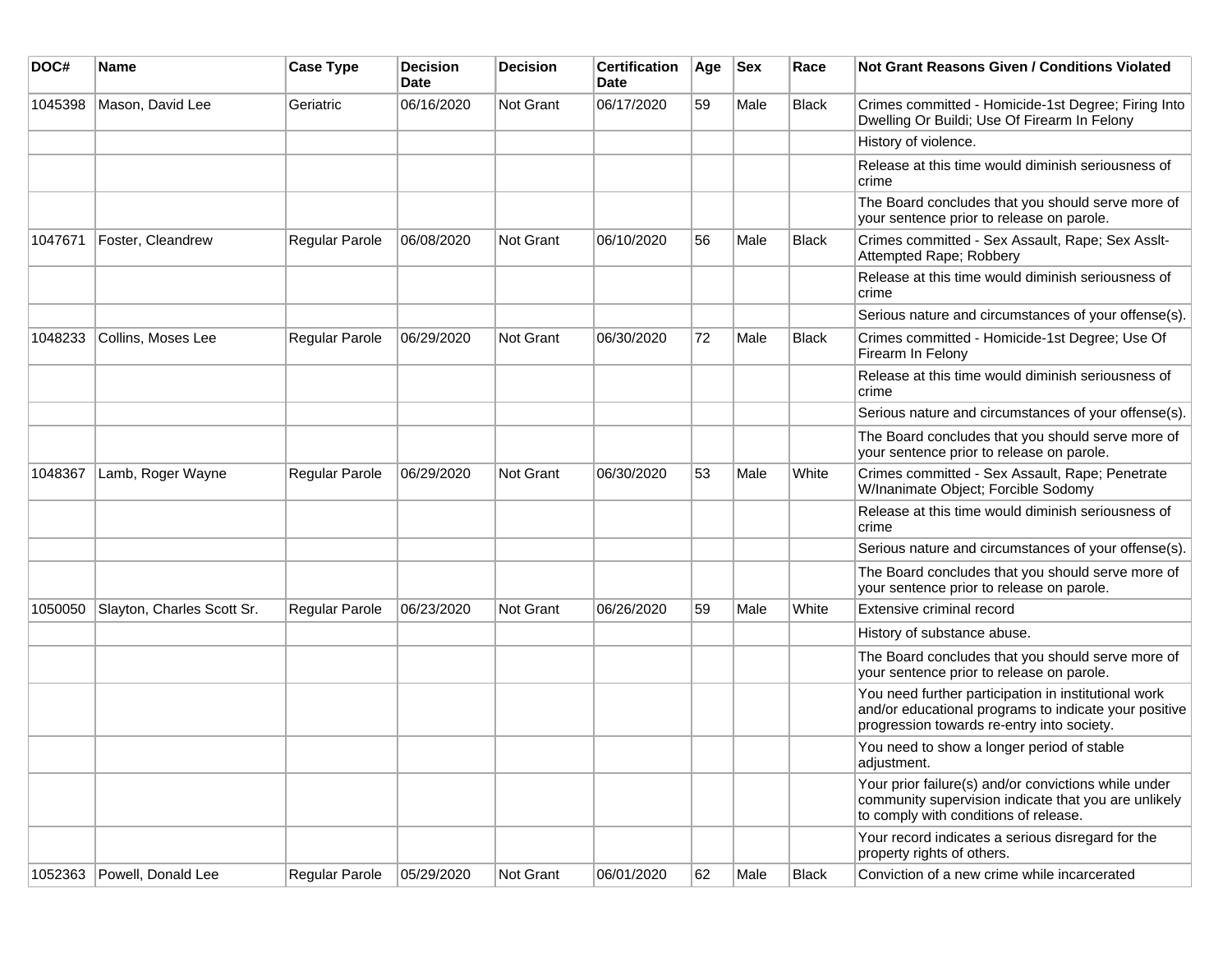| DOC#    | <b>Name</b>               | <b>Case Type</b>      | <b>Decision</b><br><b>Date</b> | <b>Decision</b>  | <b>Certification</b><br>Date | Age | <b>Sex</b> | Race         | <b>Not Grant Reasons Given / Conditions Violated</b>                                                                                                         |
|---------|---------------------------|-----------------------|--------------------------------|------------------|------------------------------|-----|------------|--------------|--------------------------------------------------------------------------------------------------------------------------------------------------------------|
| 1052363 | Powell, Donald Lee        | Regular Parole        | 05/29/2020                     | Not Grant        | 06/01/2020                   | 62  | Male       | <b>Black</b> | Crimes committed - Homicide-Capital; Robbery;<br>Robbery                                                                                                     |
|         |                           |                       |                                |                  |                              |     |            |              | History of violence.                                                                                                                                         |
|         |                           |                       |                                |                  |                              |     |            |              | Serious nature and circumstances of your offense(s).                                                                                                         |
|         |                           |                       |                                |                  |                              |     |            |              | Your prior failure(s) and/or convictions while under<br>community supervision indicate that you are unlikely<br>to comply with conditions of release.        |
|         |                           |                       |                                |                  |                              |     |            |              | Your record of institutional infractions indicates a<br>disregard for rules and that you are not ready to<br>conform to society.                             |
| 1053072 | Underwood, Jeffrey Lynn   | Regular Parole        | 06/14/2020                     | <b>Not Grant</b> | 06/16/2020                   | 53  | Male       | White        | Extensive criminal record                                                                                                                                    |
|         |                           |                       |                                |                  |                              |     |            |              | The Board concludes that you should serve more of<br>your sentence prior to release on parole.                                                               |
|         |                           |                       |                                |                  |                              |     |            |              | The Board considers you to be a risk to the<br>community.                                                                                                    |
| 1053558 | Barksdale, Reuben Gregory | Regular Parole        | 06/23/2020                     | <b>Not Grant</b> | 06/24/2020                   | 59  | Male       | Black        | Crimes committed - Homicide-Capital                                                                                                                          |
|         |                           |                       |                                |                  |                              |     |            |              | The Board concludes that you should serve more of<br>your sentence prior to release on parole.                                                               |
| 1053936 | Terhune, Wayne William    | <b>Regular Parole</b> | 06/22/2020                     | <b>Not Grant</b> | 06/24/2020                   | 62  | Male       | White        | History of violence.                                                                                                                                         |
|         |                           |                       |                                |                  |                              |     |            |              | Release at this time would diminish seriousness of<br>crime                                                                                                  |
|         |                           |                       |                                |                  |                              |     |            |              | Serious nature and circumstances of your offense(s).                                                                                                         |
|         |                           |                       |                                |                  |                              |     |            |              | The Board concludes that you should serve more of<br>your sentence prior to release on parole.                                                               |
|         |                           |                       |                                |                  |                              |     |            |              | The Board considers you to be a risk to the<br>community.                                                                                                    |
| 1054077 | Goins, Milan Rube         | Geriatric             | 05/30/2020                     | <b>Not Grant</b> | 06/01/2020                   | 64  | Male       | White        | History of violence.                                                                                                                                         |
|         |                           |                       |                                |                  |                              |     |            |              | Release at this time would diminish seriousness of<br>crime                                                                                                  |
|         |                           |                       |                                |                  |                              |     |            |              | The Board concludes that you should serve more of<br>your sentence prior to release on parole.                                                               |
| 1054418 | Anderson, Kirk            | Geriatric             | 06/29/2020                     | <b>Not Grant</b> | 06/30/2020                   | 63  | Male       | Black        | Crimes committed - Rape: Intercourse By<br>Force/Threat/Intimidation; Rape: Intercourse By<br>Force/Threat/Intimidation; Indecent Liberties:<br>W/Child <15Y |
|         |                           |                       |                                |                  |                              |     |            |              | Release at this time would diminish seriousness of<br>crime                                                                                                  |
|         |                           |                       |                                |                  |                              |     |            |              | Serious nature and circumstances of your offense(s).                                                                                                         |
|         |                           |                       |                                |                  |                              |     |            |              | The Board concludes that you should serve more of<br>your sentence prior to release on parole.                                                               |
| 1054568 | Cross, Earl J             | Geriatric             | 06/24/2020                     | Not Grant        | 06/29/2020                   | 80  | Male       | <b>Black</b> | Extensive criminal record                                                                                                                                    |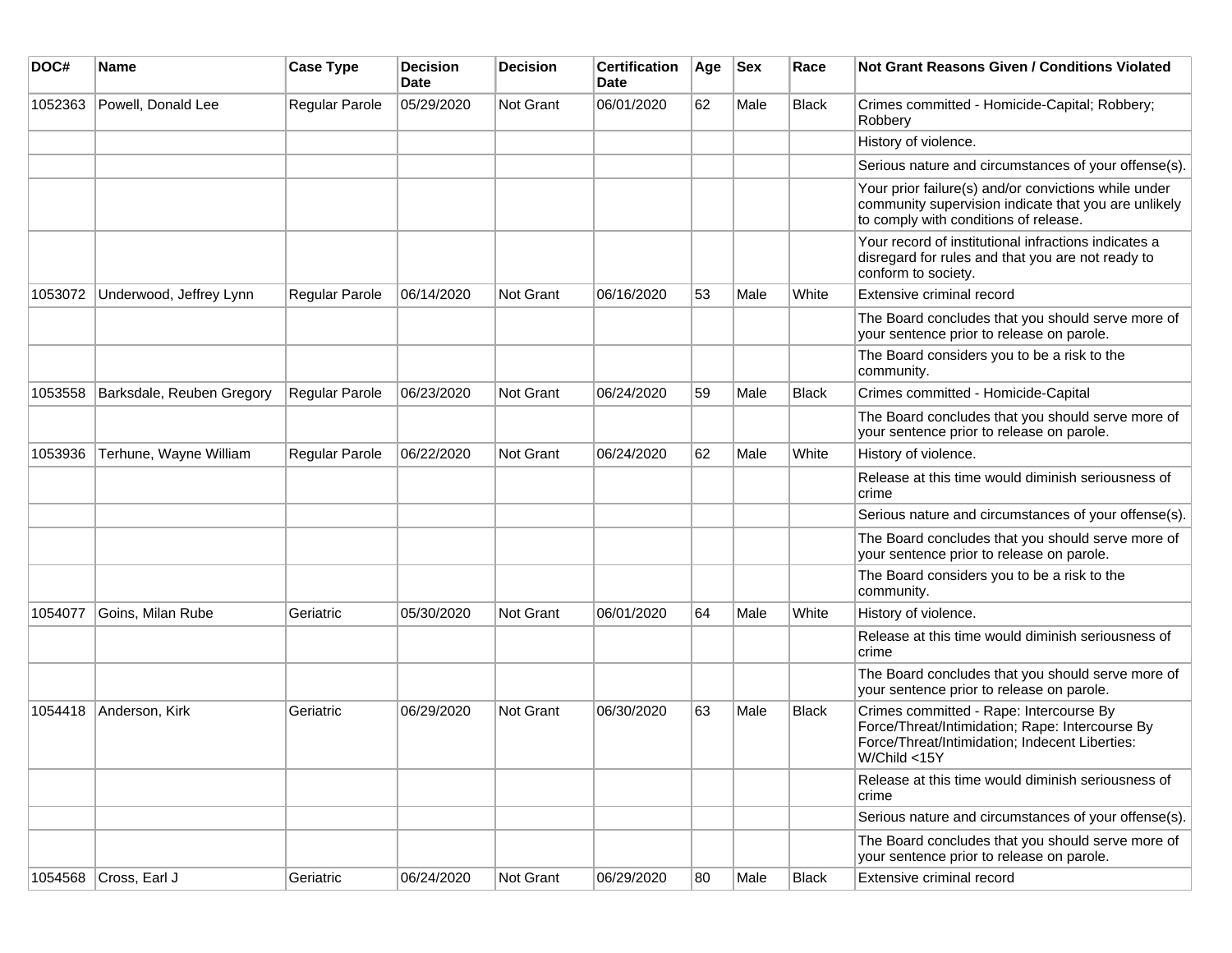| DOC#    | Name                   | <b>Case Type</b>    | <b>Decision</b><br>Date | <b>Decision</b> | <b>Certification</b><br>Date | Age | <b>Sex</b> | Race         | Not Grant Reasons Given / Conditions Violated                                                                                                               |
|---------|------------------------|---------------------|-------------------------|-----------------|------------------------------|-----|------------|--------------|-------------------------------------------------------------------------------------------------------------------------------------------------------------|
| 1054568 | Cross, Earl J          | Geriatric           | 06/24/2020              | Not Grant       | 06/29/2020                   | 80  | Male       | <b>Black</b> | Serious nature and circumstances of your offense(s).                                                                                                        |
|         |                        |                     |                         |                 |                              |     |            |              | The Board concludes that you should serve more of<br>your sentence prior to release on parole.                                                              |
| 1054642 | Jackson, Roger E       | Regular Parole      | 06/03/2020              | Not Grant       | 06/03/2020                   | 66  | Male       | <b>Black</b> | No Interest in Parole                                                                                                                                       |
| 1056492 | Brogan, James Terry    | Regular Parole      | 06/18/2020              | Not Grant       | 06/18/2020                   | 62  | Male       | White        | Crimes committed - Homicide-1st Degree; Homicide-<br>1st Degree; Homicide-1st Degree                                                                        |
|         |                        |                     |                         |                 |                              |     |            |              | History of violence.                                                                                                                                        |
|         |                        |                     |                         |                 |                              |     |            |              | Serious nature and circumstances of your offense(s).                                                                                                        |
| 1057394 | Wyatt, Franklin Kevin  | Geriatric           | 06/03/2020              | Not Grant       | 06/05/2020                   | 60  | Male       | Black        | Release at this time would diminish seriousness of<br>crime                                                                                                 |
|         |                        |                     |                         |                 |                              |     |            |              | Serious nature and circumstances of your offense(s).                                                                                                        |
|         |                        |                     |                         |                 |                              |     |            |              | The Board concludes that you should serve more of<br>your sentence prior to release on parole.                                                              |
|         |                        |                     |                         |                 |                              |     |            |              | You need further participation in institutional work<br>and/or educational programs to indicate your positive<br>progression towards re-entry into society. |
| 1057747 | Lorance, Lanny Thomas  | <b>Board Review</b> | 05/29/2020              | Not Grant       | 06/01/2020                   | 65  | Male       | White        | Crimes committed - Homicide/Murder; Robbery;<br>Fraud                                                                                                       |
|         |                        |                     |                         |                 |                              |     |            |              | Serious nature and circumstances of your offense(s).                                                                                                        |
|         |                        |                     |                         |                 |                              |     |            |              | The Board concludes that you should serve more of<br>your sentence prior to release on parole.                                                              |
| 1058043 | Wade, Samuel David Jr. | Regular Parole      | 06/01/2020              | Not Grant       | 06/02/2020                   | 62  | Male       | White        | Release at this time would diminish seriousness of<br>crime                                                                                                 |
|         |                        |                     |                         |                 |                              |     |            |              | Serious nature and circumstances of your offense(s).                                                                                                        |
|         |                        |                     |                         |                 |                              |     |            |              | The Board concludes that you should serve more of<br>your sentence prior to release on parole.                                                              |
|         |                        |                     |                         |                 |                              |     |            |              | You need further participation in institutional work<br>and/or educational programs to indicate your positive<br>progression towards re-entry into society. |
| 1060755 | Julien, Glen H         | Geriatric           | 06/15/2020              | Not Grant       | 06/16/2020                   | 61  | Male       | <b>Black</b> | Crimes committed - Aggravated Sexual Battery;<br>Forcible Sodomy; Forcible Sodomy                                                                           |
|         |                        |                     |                         |                 |                              |     |            |              | Serious nature and circumstances of your offense(s).                                                                                                        |
|         |                        |                     |                         |                 |                              |     |            |              | The Board considers you to be a risk to the<br>community.                                                                                                   |
| 1061217 | Scott, Floyd           | Geriatric           | 06/09/2020              | Not Grant       | 06/10/2020                   | 60  | Male       | <b>Black</b> | Crimes committed - Robbery: On Or Near Street;<br>Firearm: Poss/Transport By Felon W/ Violent Off                                                           |
|         |                        |                     |                         |                 |                              |     |            |              | Extensive criminal record                                                                                                                                   |
|         |                        |                     |                         |                 |                              |     |            |              | Your prior failure(s) and/or convictions while under<br>community supervision indicate that you are unlikely<br>to comply with conditions of release.       |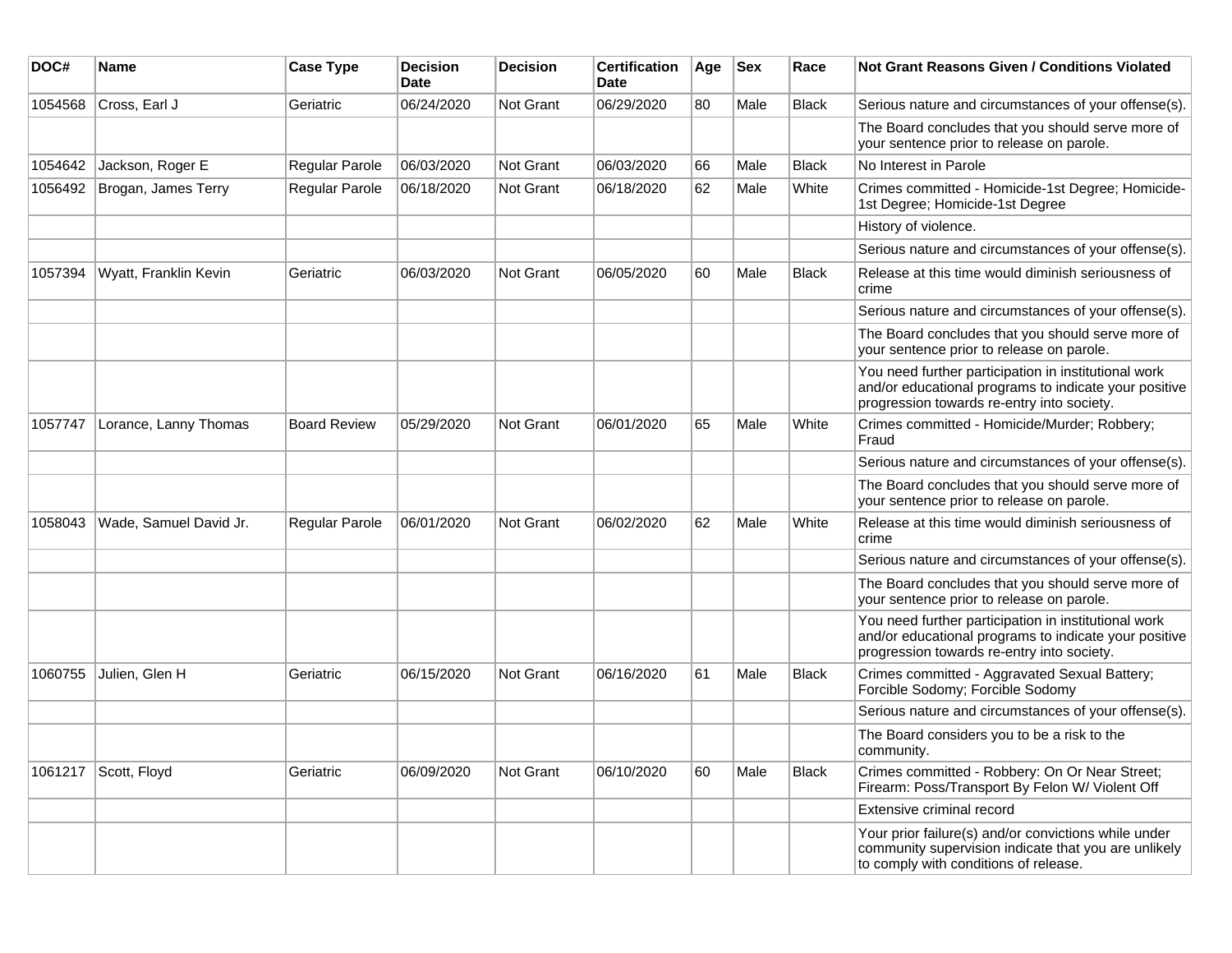| DOC#    | <b>Name</b>            | <b>Case Type</b> | <b>Decision</b><br>Date | <b>Decision</b> | <b>Certification</b><br>Date | Age | <b>Sex</b> | Race         | Not Grant Reasons Given / Conditions Violated                                                                                                         |
|---------|------------------------|------------------|-------------------------|-----------------|------------------------------|-----|------------|--------------|-------------------------------------------------------------------------------------------------------------------------------------------------------|
| 1061217 | Scott, Floyd           | Geriatric        | 06/09/2020              | Not Grant       | 06/10/2020                   | 60  | Male       | <b>Black</b> | Your record of institutional infractions indicates a<br>disregard for rules and that you are not ready to<br>conform to society.                      |
| 1061398 | Brown, Erland A        | Regular Parole   | 06/18/2020              | Not Grant       | 06/22/2020                   | 56  | Male       | Black        | Crimes committed - Homicide-Capital; Kidnap Adult<br>To Sexually Asslt; Forcible Sodomy                                                               |
|         |                        |                  |                         |                 |                              |     |            |              | Release at this time would diminish seriousness of<br>crime                                                                                           |
|         |                        |                  |                         |                 |                              |     |            |              | Serious nature and circumstances of your offense(s).                                                                                                  |
|         |                        |                  |                         |                 |                              |     |            |              | The Board concludes that you should serve more of<br>your sentence prior to release on parole.                                                        |
| 1064370 | Phillips, Don Carlos   | Regular Parole   | 06/23/2020              | Not Grant       | 06/24/2020                   | 47  | Male       | <b>Black</b> | Crimes committed - Homicide-1st Degree; Grand<br>Larceny Auto; Capias/Attachment                                                                      |
|         |                        |                  |                         |                 |                              |     |            |              | The Board concludes that you should serve more of<br>your sentence prior to release on parole.                                                        |
|         |                        |                  |                         |                 |                              |     |            |              | You need to show a longer period of stable<br>adjustment.                                                                                             |
| 1065068 | El-Amin, Vernon Fateen | Geriatric        | 06/17/2020              | Not Grant       | 06/22/2020                   | 71  | Male       | <b>Black</b> | Crimes committed - Homicide-1st Degree; Homicide-<br>1st Degree; Homicide-1st Degree                                                                  |
|         |                        |                  |                         |                 |                              |     |            |              | Extensive criminal record                                                                                                                             |
|         |                        |                  |                         |                 |                              |     |            |              | Serious nature and circumstances of your offense(s).                                                                                                  |
|         |                        |                  |                         |                 |                              |     |            |              | The Board concludes that you should serve more of<br>your sentence prior to release on parole.                                                        |
| 1065212 | Deshazo, Joe Curtis    | Geriatric        | 06/29/2020              | Not Grant       | 06/30/2020                   | 61  | Male       | <b>Black</b> | Extensive criminal record                                                                                                                             |
|         |                        |                  |                         |                 |                              |     |            |              | Serious nature and circumstances of your offense(s).                                                                                                  |
|         |                        |                  |                         |                 |                              |     |            |              | The Board concludes that you should serve more of<br>your sentence prior to release on parole.                                                        |
|         |                        |                  |                         |                 |                              |     |            |              | Your prior failure(s) and/or convictions while under<br>community supervision indicate that you are unlikely<br>to comply with conditions of release. |
| 1065388 | Canady, Lloyd Thomas   | Regular Parole   | 06/02/2020              | Not Grant       | 06/03/2020                   | 58  | Male       | White        | Crimes committed - Sex Assault, Rape; Malicious<br>Wounding; Statutory Burglary                                                                       |
|         |                        |                  |                         |                 |                              |     |            |              | Serious nature and circumstances of your offense(s).                                                                                                  |
|         |                        |                  |                         |                 |                              |     |            |              | The Board concludes that you should serve more of<br>your sentence prior to release on parole.                                                        |
| 1065695 | Gaddis, Harry Lee      | Geriatric        | 06/29/2020              | Not Grant       | 06/30/2020                   | 73  | Male       | Black        | Crimes committed - Homicide-1st Degree; Arson                                                                                                         |
|         |                        |                  |                         |                 |                              |     |            |              | The Board concludes that you should serve more of<br>your sentence prior to release on parole.                                                        |
| 1066161 | Bryant, Michael Wayne  | Regular Parole   | 06/01/2020              | Not Grant       | 06/02/2020                   | 50  | Male       | <b>Black</b> | Crimes committed - Sex Assault, Rape; Sex Assault,<br>Rape; Burglary                                                                                  |
|         |                        |                  |                         |                 |                              |     |            |              | Release at this time would diminish seriousness of<br>crime                                                                                           |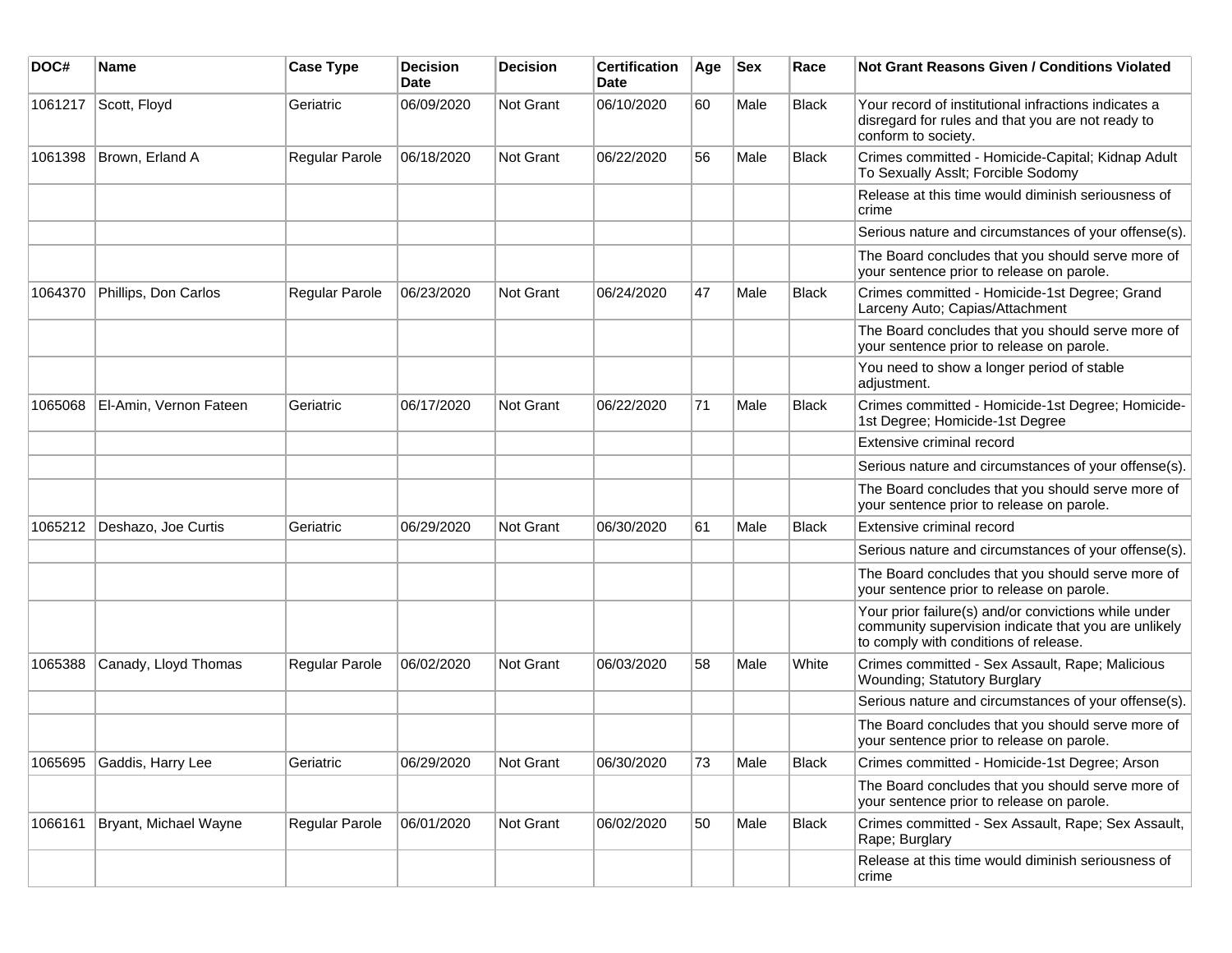| DOC#    | <b>Name</b>                 | <b>Case Type</b> | <b>Decision</b><br>Date | <b>Decision</b>  | <b>Certification</b><br>Date | Age | <b>Sex</b> | Race         | Not Grant Reasons Given / Conditions Violated                                                                                                         |
|---------|-----------------------------|------------------|-------------------------|------------------|------------------------------|-----|------------|--------------|-------------------------------------------------------------------------------------------------------------------------------------------------------|
| 1066161 | Bryant, Michael Wayne       | Regular Parole   | 06/01/2020              | <b>Not Grant</b> | 06/02/2020                   | 50  | Male       | <b>Black</b> | The Board concludes that you should serve more of<br>your sentence prior to release on parole.                                                        |
| 1066412 | Waddell, George Clevelan    | Regular Parole   | 06/09/2020              | <b>Not Grant</b> | 06/10/2020                   | 67  | Male       | White        | Crimes committed - Kidnap/Abduct; Sex Assault,<br>Rape; Sex Asslt-Sodomy-Woman                                                                        |
|         |                             |                  |                         |                  |                              |     |            |              | Release at this time would diminish seriousness of<br>crime                                                                                           |
|         |                             |                  |                         |                  |                              |     |            |              | Serious nature and circumstances of your offense(s).                                                                                                  |
|         |                             |                  |                         |                  |                              |     |            |              | The Board concludes that you should serve more of<br>your sentence prior to release on parole.                                                        |
|         |                             |                  |                         |                  |                              |     |            |              | You need to show a longer period of stable<br>adjustment.                                                                                             |
|         |                             |                  |                         |                  |                              |     |            |              | Your prior failure(s) and/or convictions while under<br>community supervision indicate that you are unlikely<br>to comply with conditions of release. |
| 1066895 | Smith, Michael S            | Geriatric        | 06/09/2020              | <b>Not Grant</b> | 06/10/2020                   | 64  | Male       | White        | Serious nature and circumstances of your offense(s).                                                                                                  |
|         |                             |                  |                         |                  |                              |     |            |              | The Board considers you to be a risk to the<br>community.                                                                                             |
| 1067553 | Hogan, Justin Ed            | Geriatric        | 06/29/2020              | Not Grant        | 06/30/2020                   | 62  | Male       | White        | Crimes committed - Aggravated Sexual Battery;<br>Aggravated Sexual Battery; Forcible Sodomy                                                           |
|         |                             |                  |                         |                  |                              |     |            |              | Serious nature and circumstances of your offense(s).                                                                                                  |
|         |                             |                  |                         |                  |                              |     |            |              | The Board concludes that you should serve more of<br>your sentence prior to release on parole.                                                        |
|         |                             |                  |                         |                  |                              |     |            |              | The Board considers you to be a risk to the<br>community.                                                                                             |
|         |                             |                  |                         |                  |                              |     |            |              | Your prior failure(s) and/or convictions while under<br>community supervision indicate that you are unlikely<br>to comply with conditions of release. |
| 1070051 | Hopkins, George Lincoln Jr. | Geriatric        | 06/29/2020              | Not Grant        | 06/30/2020                   | 71  | Male       | White        | Extensive criminal record                                                                                                                             |
|         |                             |                  |                         |                  |                              |     |            |              | Release at this time would diminish seriousness of<br>crime                                                                                           |
|         |                             |                  |                         |                  |                              |     |            |              | Serious nature and circumstances of your offense(s).                                                                                                  |
|         |                             |                  |                         |                  |                              |     |            |              | The Board concludes that you should serve more of<br>your sentence prior to release on parole.                                                        |
| 1071206 | Sumrell, Darnell Craig      | Regular Parole   | 06/11/2020              | <b>Not Grant</b> | 06/15/2020                   | 56  | Male       | White        | Extensive criminal record                                                                                                                             |
|         |                             |                  |                         |                  |                              |     |            |              | Serious nature and circumstances of your offense(s).                                                                                                  |
| 1072032 | Perry, Calvin               | Regular Parole   | 06/17/2020              | <b>Not Grant</b> | 06/22/2020                   | 61  | Male       | <b>Black</b> | Extensive criminal record                                                                                                                             |
|         |                             |                  |                         |                  |                              |     |            |              | Serious nature and circumstances of your offense(s).                                                                                                  |
|         |                             |                  |                         |                  |                              |     |            |              | The Board concludes that you should serve more of<br>your sentence prior to release on parole.                                                        |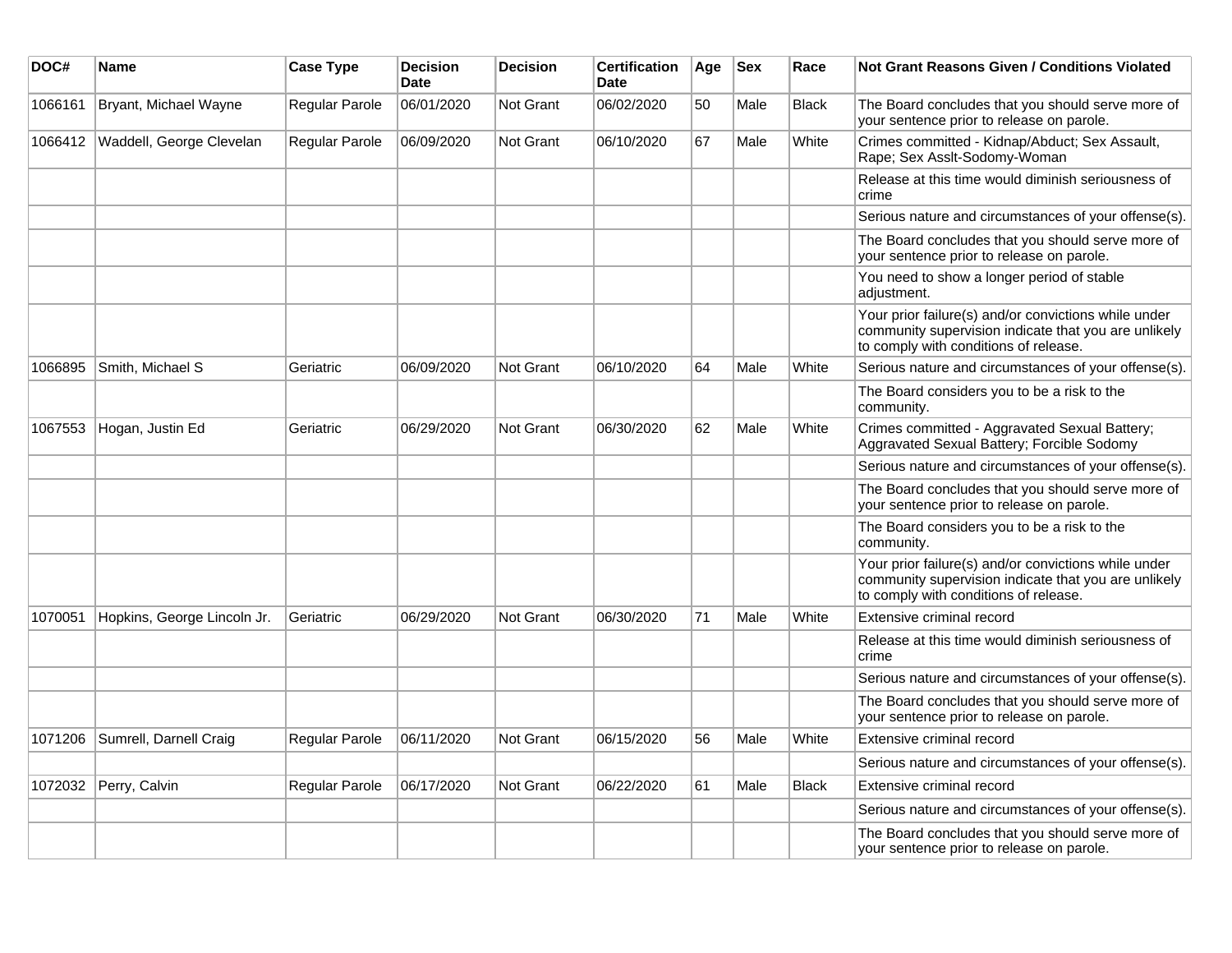| DOC#    | Name                  | <b>Case Type</b>    | <b>Decision</b><br>Date | <b>Decision</b> | <b>Certification</b><br>Date | Age | <b>Sex</b>   | Race         | Not Grant Reasons Given / Conditions Violated                                                                                                                                    |
|---------|-----------------------|---------------------|-------------------------|-----------------|------------------------------|-----|--------------|--------------|----------------------------------------------------------------------------------------------------------------------------------------------------------------------------------|
| 1072032 | Perry, Calvin         | Regular Parole      | 06/17/2020              | Not Grant       | 06/22/2020                   | 61  | Male         | <b>Black</b> | Your prior failure(s) and/or convictions while under<br>community supervision indicate that you are unlikely<br>to comply with conditions of release.                            |
| 1072924 | Aswad, Auguss         | Geriatric           | 06/17/2020              | Not Grant       | 06/22/2020                   | 62  | Male         | <b>Black</b> | Extensive criminal record                                                                                                                                                        |
|         |                       |                     |                         |                 |                              |     |              |              | History of violence.                                                                                                                                                             |
|         |                       |                     |                         |                 |                              |     |              |              | Serious nature and circumstances of your offense(s).                                                                                                                             |
|         |                       |                     |                         |                 |                              |     |              |              | The Board concludes that you should serve more of<br>your sentence prior to release on parole.                                                                                   |
| 1075364 | Farinacci, Elizabeth  | <b>Board Review</b> | 06/02/2020              | Not Grant       | 06/03/2020                   | 66  | Female White |              | Crimes committed - Homicide-1st Degree; Use Of<br>Firearm In Felony                                                                                                              |
|         |                       |                     |                         |                 |                              |     |              |              | Release at this time would diminish seriousness of<br>crime                                                                                                                      |
|         |                       |                     |                         |                 |                              |     |              |              | Serious nature and circumstances of your offense(s).                                                                                                                             |
|         |                       |                     |                         |                 |                              |     |              |              | The Board concludes that you should serve more of<br>your sentence prior to release on parole.                                                                                   |
| 1075380 | Berlin, John Joseph   | Regular Parole      | 06/22/2020              | Not Grant       | 06/24/2020                   | 74  | Male         | White        | Extensive criminal record                                                                                                                                                        |
|         |                       |                     |                         |                 |                              |     |              |              | The Board concludes that you should serve more of<br>your sentence prior to release on parole.                                                                                   |
|         |                       |                     |                         |                 |                              |     |              |              | Your prior failure(s) and/or convictions while under<br>community supervision indicate that you are unlikely<br>to comply with conditions of release.                            |
| 1075838 | Higgins, David D      | Regular Parole      | 06/04/2020              | Not Grant       | 06/05/2020                   | 62  | Male         | White        | Crimes committed - Aggravated Sexual Battery:<br>Victim Incapacity/Etc; Aggravated Sexual Battery:<br>Victim Incapacity/Etc; Aggravated Sexual Battery:<br>Victim Incapacity/Etc |
|         |                       |                     |                         |                 |                              |     |              |              | Extensive criminal record                                                                                                                                                        |
|         |                       |                     |                         |                 |                              |     |              |              | History of substance abuse.                                                                                                                                                      |
|         |                       |                     |                         |                 |                              |     |              |              | The Board concludes that you should serve more of<br>your sentence prior to release on parole.                                                                                   |
|         |                       |                     |                         |                 |                              |     |              |              | Your prior failure(s) and/or convictions while under<br>community supervision indicate that you are unlikely<br>to comply with conditions of release.                            |
| 1076682 | Smith, Tobias Anthony | Regular Parole      | 06/20/2020              | Not Grant       | 06/22/2020                   | 62  | Male         | <b>Black</b> | Crimes committed - Rape: Intercourse By<br>Force/Threat/Intimidation; Rape: Intercourse By<br>Force/Threat/Intimidation; Robbery                                                 |
|         |                       |                     |                         |                 |                              |     |              |              | Extensive criminal record                                                                                                                                                        |
|         |                       |                     |                         |                 |                              |     |              |              | Serious nature and circumstances of your offense(s).                                                                                                                             |
|         |                       |                     |                         |                 |                              |     |              |              | The Board concludes that you should serve more of<br>your sentence prior to release on parole.                                                                                   |
| 1076927 | Jones, Donald Thomas  | Regular Parole      | 06/17/2020              | Not Grant       | 06/22/2020                   | 46  | Male         | Black        | Crimes committed - Kidnap/Abduct; Aggravated<br>Sexual Battery; Contempt Of Court                                                                                                |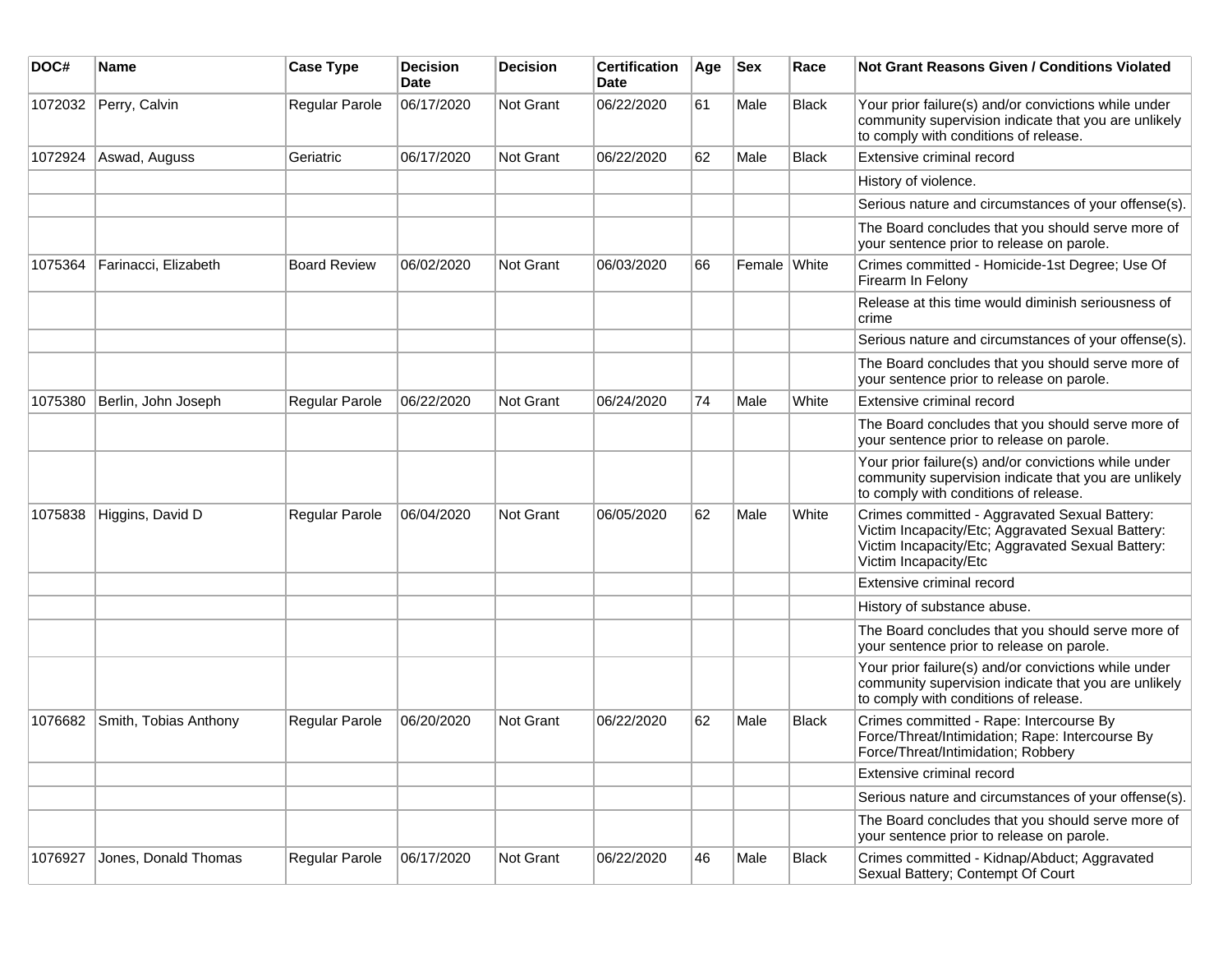| DOC#    | Name                                            | <b>Case Type</b>      | <b>Decision</b><br><b>Date</b> | <b>Decision</b>  | <b>Certification</b><br>Date | Age | <b>Sex</b> | Race         | <b>Not Grant Reasons Given / Conditions Violated</b>                                                                                                  |
|---------|-------------------------------------------------|-----------------------|--------------------------------|------------------|------------------------------|-----|------------|--------------|-------------------------------------------------------------------------------------------------------------------------------------------------------|
| 1076927 | Jones, Donald Thomas                            | Regular Parole        | 06/17/2020                     | Not Grant        | 06/22/2020                   | 46  | Male       | <b>Black</b> | Release at this time would diminish seriousness of<br>crime                                                                                           |
|         |                                                 |                       |                                |                  |                              |     |            |              | The Board concludes that you should serve more of<br>your sentence prior to release on parole.                                                        |
| 1077328 | Muhammad, Abdullah Hakim Regular Parole<br>Wali |                       | 06/01/2020                     | Not Grant        | 06/02/2020                   | 49  | Male       | Black        | Extensive criminal record                                                                                                                             |
|         |                                                 |                       |                                |                  |                              |     |            |              | History of substance abuse.                                                                                                                           |
|         |                                                 |                       |                                |                  |                              |     |            |              | Your prior failure(s) and/or convictions while under<br>community supervision indicate that you are unlikely<br>to comply with conditions of release. |
| 1078263 | Kennedy, Leon III                               | Regular Parole        | 06/05/2020                     | <b>Not Grant</b> | 06/08/2020                   | 52  | Male       | <b>Black</b> | No Interest in Parole                                                                                                                                 |
| 1078399 | Tillery, Donnell                                | Regular Parole        | 06/14/2020                     | <b>Not Grant</b> | 06/15/2020                   | 61  | Male       | <b>Black</b> | Release at this time would diminish seriousness of<br>crime                                                                                           |
|         |                                                 |                       |                                |                  |                              |     |            |              | Serious nature and circumstances of your offense(s).                                                                                                  |
|         |                                                 |                       |                                |                  |                              |     |            |              | The Board concludes that you should serve more of<br>your sentence prior to release on parole.                                                        |
|         |                                                 |                       |                                |                  |                              |     |            |              | Your prior failure(s) and/or convictions while under<br>community supervision indicate that you are unlikely<br>to comply with conditions of release. |
| 1080212 | Bell, Wayne Earl                                | <b>Regular Parole</b> | 06/05/2020                     | <b>Not Grant</b> | 06/08/2020                   | 52  | Male       | <b>Black</b> | Crimes committed - Kidnap/Abduct; Kidnap/Abduct;<br>Penetrate W/Inanimate Object                                                                      |
|         |                                                 |                       |                                |                  |                              |     |            |              | Extensive criminal record                                                                                                                             |
|         |                                                 |                       |                                |                  |                              |     |            |              | Release at this time would diminish seriousness of<br>crime                                                                                           |
|         |                                                 |                       |                                |                  |                              |     |            |              | The Board concludes that you should serve more of<br>your sentence prior to release on parole.                                                        |
| 1080275 | Mcgee, Lacy Edward                              | Regular Parole        | 06/20/2020                     | <b>Not Grant</b> | 06/22/2020                   | 55  | Male       | White        | Crimes committed - Grand Larceny: >=\$200 Not<br>From A Person; Grand Larceny: >=\$200 Not From A<br>Person; Public Records: Forgery                  |
|         |                                                 |                       |                                |                  |                              |     |            |              | Extensive criminal record                                                                                                                             |
|         |                                                 |                       |                                |                  |                              |     |            |              | History of substance abuse.                                                                                                                           |
|         |                                                 |                       |                                |                  |                              |     |            |              | You need to show a longer period of stable<br>adjustment.                                                                                             |
|         |                                                 |                       |                                |                  |                              |     |            |              | Your record of institutional infractions indicates a<br>disregard for rules and that you are not ready to<br>conform to society.                      |
| 1082216 | Washington, Vichael Trent                       | Geriatric             | 06/27/2020                     | Not Grant        | 06/29/2020                   | 62  | Male       | Black        | Crimes committed - Homicide/Murder; Malicious<br>Wounding; Use Of Firearm In Felony                                                                   |
|         |                                                 |                       |                                |                  |                              |     |            |              | Release at this time would diminish seriousness of<br>crime                                                                                           |
|         |                                                 |                       |                                |                  |                              |     |            |              | Serious nature and circumstances of your offense(s).                                                                                                  |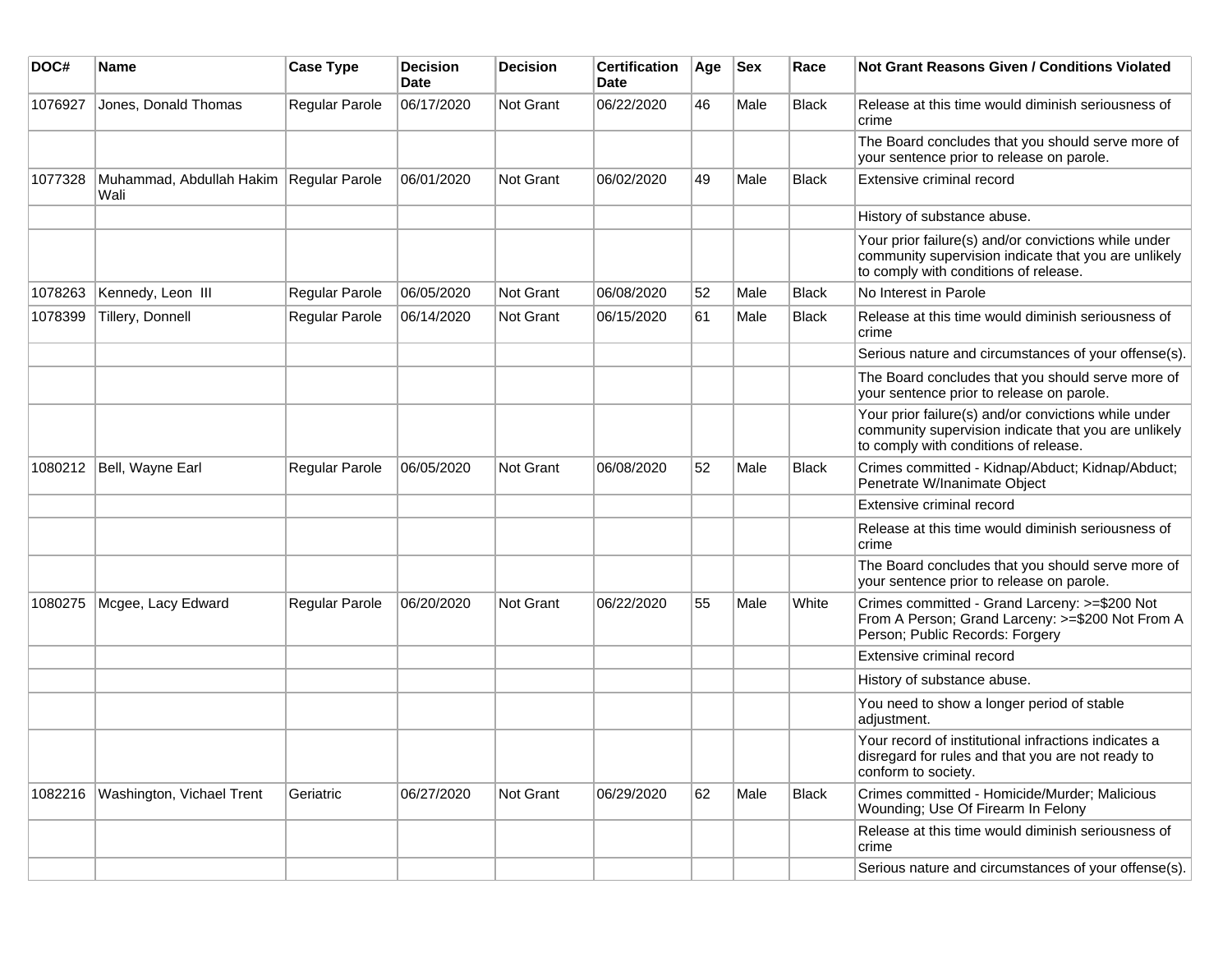| DOC#    | Name                      | <b>Case Type</b>      | <b>Decision</b><br><b>Date</b> | <b>Decision</b>  | <b>Certification</b><br>Date | Age | <b>Sex</b> | Race         | Not Grant Reasons Given / Conditions Violated                                                                                                         |
|---------|---------------------------|-----------------------|--------------------------------|------------------|------------------------------|-----|------------|--------------|-------------------------------------------------------------------------------------------------------------------------------------------------------|
| 1082296 | Anderson, Leonard         | Regular Parole        | 06/01/2020                     | Not Grant        | 06/02/2020                   | 55  | Male       | <b>Black</b> | Crimes committed - Murder: Homicide; Abduct-No<br>Ransom Or Asslt; Sex Assault, Rape                                                                  |
|         |                           |                       |                                |                  |                              |     |            |              | Release at this time would diminish seriousness of<br>crime                                                                                           |
|         |                           |                       |                                |                  |                              |     |            |              | The Board considers you to be a risk to the<br>community.                                                                                             |
| 1082484 | Spradlin, Timothy Wayne   | Regular Parole        | 06/28/2020                     | Not Grant        | 06/30/2020                   | 60  | Male       | White        | Crimes committed - Homicide-Capital; Robbery;<br>Felonious Wounding                                                                                   |
|         |                           |                       |                                |                  |                              |     |            |              | Extensive criminal record                                                                                                                             |
|         |                           |                       |                                |                  |                              |     |            |              | The Board concludes that you should serve more of<br>your sentence prior to release on parole.                                                        |
|         |                           |                       |                                |                  |                              |     |            |              | Your prior failure(s) and/or convictions while under<br>community supervision indicate that you are unlikely<br>to comply with conditions of release. |
| 1082802 | Moran, William Ray        | Regular Parole        | 06/22/2020                     | Not Grant        | 06/24/2020                   | 70  | Male       | White        | Extensive criminal record                                                                                                                             |
|         |                           |                       |                                |                  |                              |     |            |              | Serious nature and circumstances of your offense(s).                                                                                                  |
|         |                           |                       |                                |                  |                              |     |            |              | The Board concludes that you should serve more of<br>your sentence prior to release on parole.                                                        |
| 1082856 | Holmes, Ronald Edward Jr. | <b>Regular Parole</b> | 05/30/2020                     | Not Grant        | 06/01/2020                   | 53  | Male       | White        | Extensive criminal record                                                                                                                             |
|         |                           |                       |                                |                  |                              |     |            |              | Serious nature and circumstances of your offense(s).                                                                                                  |
|         |                           |                       |                                |                  |                              |     |            |              | The Board concludes that you should serve more of<br>your sentence prior to release on parole.                                                        |
| 1082943 | Smith, Warren             | Regular Parole        | 06/08/2020                     | Not Grant        | 06/10/2020                   | 61  | Male       | <b>Black</b> | Crimes committed - Homicide-1st Degree; Breaking<br>And Entering; Breaking And Entering                                                               |
|         |                           |                       |                                |                  |                              |     |            |              | Release at this time would diminish seriousness of<br>crime                                                                                           |
|         |                           |                       |                                |                  |                              |     |            |              | Serious nature and circumstances of your offense(s).                                                                                                  |
| 1083446 | Patera, Richard           | Regular Parole        | 06/09/2020                     | Not Grant        | 06/10/2020                   | 65  | Male       | White        | Crimes committed - Sex Assault, Rape; Aggravated<br>Sexual Battery; Aggravated Sexual Battery                                                         |
|         |                           |                       |                                |                  |                              |     |            |              | Serious nature and circumstances of your offense(s).                                                                                                  |
|         |                           |                       |                                |                  |                              |     |            |              | The Board concludes that you should serve more of<br>your sentence prior to release on parole.                                                        |
| 1083692 | Manning, Linwood Cornell  | Regular Parole        | 06/25/2020                     | <b>Not Grant</b> | 06/26/2020                   | 54  | Male       | <b>Black</b> | Crimes committed - Robbery; Breaking And<br>Entering; Larc-Grand                                                                                      |
|         |                           |                       |                                |                  |                              |     |            |              | Extensive criminal record                                                                                                                             |
|         |                           |                       |                                |                  |                              |     |            |              | History of violence.                                                                                                                                  |
|         |                           |                       |                                |                  |                              |     |            |              | Your prior failure(s) and/or convictions while under<br>community supervision indicate that you are unlikely<br>to comply with conditions of release. |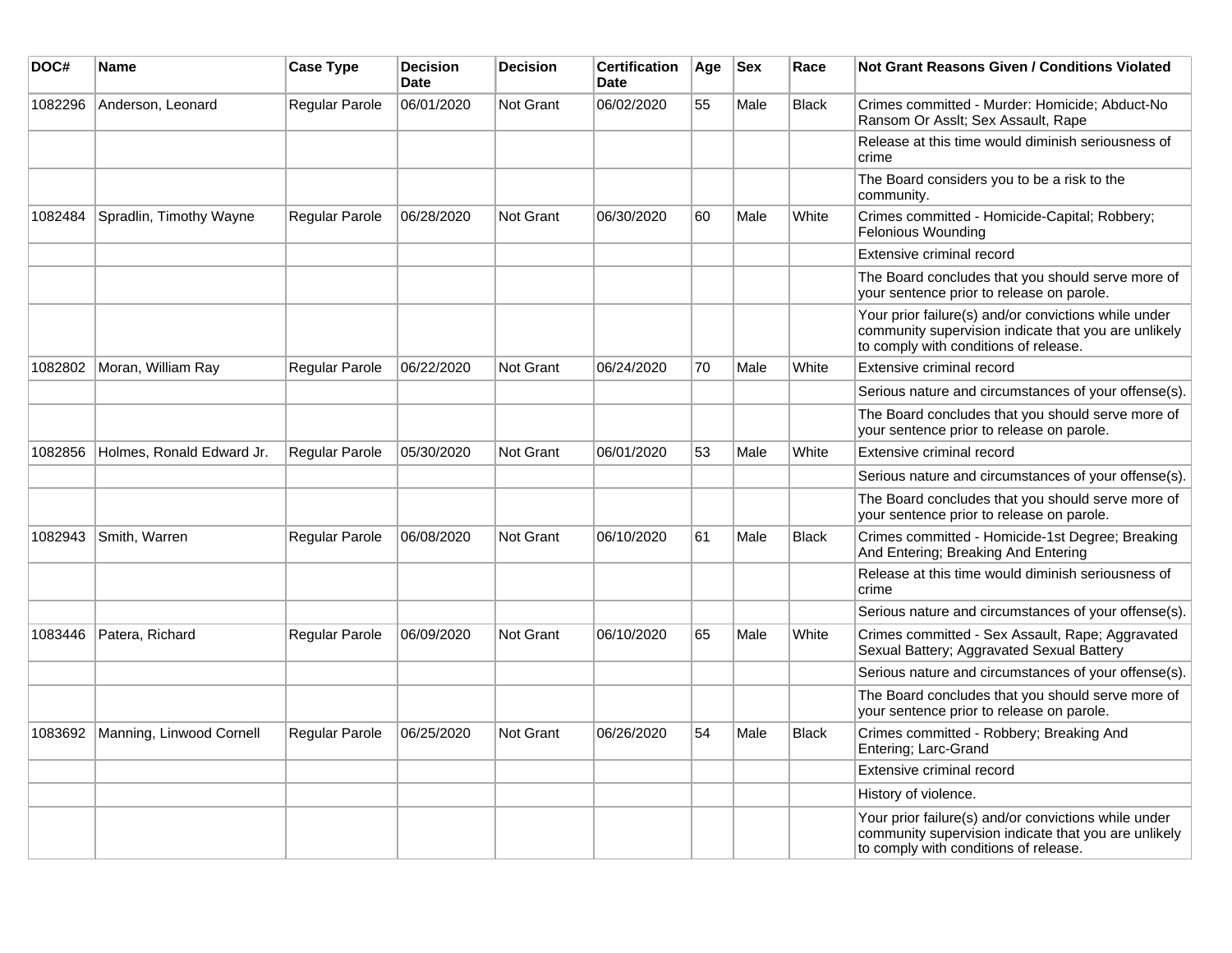| DOC#    | <b>Name</b>                      | <b>Case Type</b>      | <b>Decision</b><br><b>Date</b> | <b>Decision</b> | <b>Certification</b><br>Date | Age | <b>Sex</b> | Race         | Not Grant Reasons Given / Conditions Violated                                                                                                                                         |
|---------|----------------------------------|-----------------------|--------------------------------|-----------------|------------------------------|-----|------------|--------------|---------------------------------------------------------------------------------------------------------------------------------------------------------------------------------------|
| 1084008 | <b>Blanchard, Robert Charles</b> | Geriatric             | 05/30/2020                     | Not Grant       | 06/01/2020                   | 70  | Male       | White        | Poor institutional adjustment (for example,<br>motivation/attitude, unfavorable reports, lack of<br>program involvement, etc.)                                                        |
|         |                                  |                       |                                |                 |                              |     |            |              | Release at this time would diminish seriousness of<br>crime                                                                                                                           |
|         |                                  |                       |                                |                 |                              |     |            |              | Serious nature and circumstances of your offense(s).                                                                                                                                  |
|         |                                  |                       |                                |                 |                              |     |            |              | The Board concludes that you should serve more of<br>your sentence prior to release on parole.                                                                                        |
| 1085806 | Cronan, William Martin Jr.       | Geriatric             | 06/20/2020                     | Not Grant       | 06/22/2020                   | 72  | Male       | White        | Release at this time would diminish seriousness of<br>crime                                                                                                                           |
|         |                                  |                       |                                |                 |                              |     |            |              | Serious nature and circumstances of your offense(s).                                                                                                                                  |
|         |                                  |                       |                                |                 |                              |     |            |              | The Board concludes that you should serve more of<br>your sentence prior to release on parole.                                                                                        |
| 1087540 | Eberwien, Everett M              | Regular Parole        | 06/03/2020                     | Not Grant       | 06/05/2020                   | 77  | Male       | White        | Crimes committed - Homicide/Murder; Use Of<br>Firearm In Felony                                                                                                                       |
|         |                                  |                       |                                |                 |                              |     |            |              | Release at this time would diminish seriousness of<br>crime                                                                                                                           |
|         |                                  |                       |                                |                 |                              |     |            |              | Serious nature and circumstances of your offense(s).                                                                                                                                  |
| 1087964 | Pannell, Sylvester Lee           | Geriatric             | 06/06/2020                     | Not Grant       | 06/08/2020                   | 67  | Male       | <b>Black</b> | Crimes committed - Aggravated Sexual Battery;<br><b>Aggravated Sexual Battery</b>                                                                                                     |
|         |                                  |                       |                                |                 |                              |     |            |              | Release at this time would diminish seriousness of<br>crime                                                                                                                           |
|         |                                  |                       |                                |                 |                              |     |            |              | The Board concludes that you should serve more of<br>your sentence prior to release on parole.                                                                                        |
| 1089592 | Coram, William Randolph Jr.      | Regular Parole        | 06/26/2020                     | Not Grant       | 06/29/2020                   | 57  | Male       | <b>Black</b> | Crimes committed - (Attempted)Rape: Intercourse<br>By Force/Threat/Intimidation; Rape: Intercourse By<br>Force/Threat/Intimidation; Rape: Intercourse By<br>Force/Threat/Intimidation |
|         |                                  |                       |                                |                 |                              |     |            |              | Serious nature and circumstances of your offense(s).                                                                                                                                  |
|         |                                  |                       |                                |                 |                              |     |            |              | The Board concludes that you should serve more of<br>your sentence prior to release on parole.                                                                                        |
|         |                                  |                       |                                |                 |                              |     |            |              | You need further participation in institutional work<br>and/or educational programs to indicate your positive<br>progression towards re-entry into society.                           |
| 1092301 | Logan, George Samuel             | <b>Regular Parole</b> | 06/01/2020                     | Not Grant       | 06/02/2020                   | 64  | Male       | <b>Black</b> | Release at this time would diminish seriousness of<br>crime                                                                                                                           |
|         |                                  |                       |                                |                 |                              |     |            |              | Serious nature and circumstances of your offense(s).                                                                                                                                  |
|         |                                  |                       |                                |                 |                              |     |            |              | The Board concludes that you should serve more of<br>your sentence prior to release on parole.                                                                                        |
| 1093614 | Scott, Kelvin Lee                | Regular Parole        | 06/08/2020                     | Not Grant       | 06/10/2020                   | 57  | Male       | <b>Black</b> | Crimes committed - Sex Assault, Rape; Crimes<br><b>Against Person</b>                                                                                                                 |
|         |                                  |                       |                                |                 |                              |     |            |              | Serious nature and circumstances of your offense(s).                                                                                                                                  |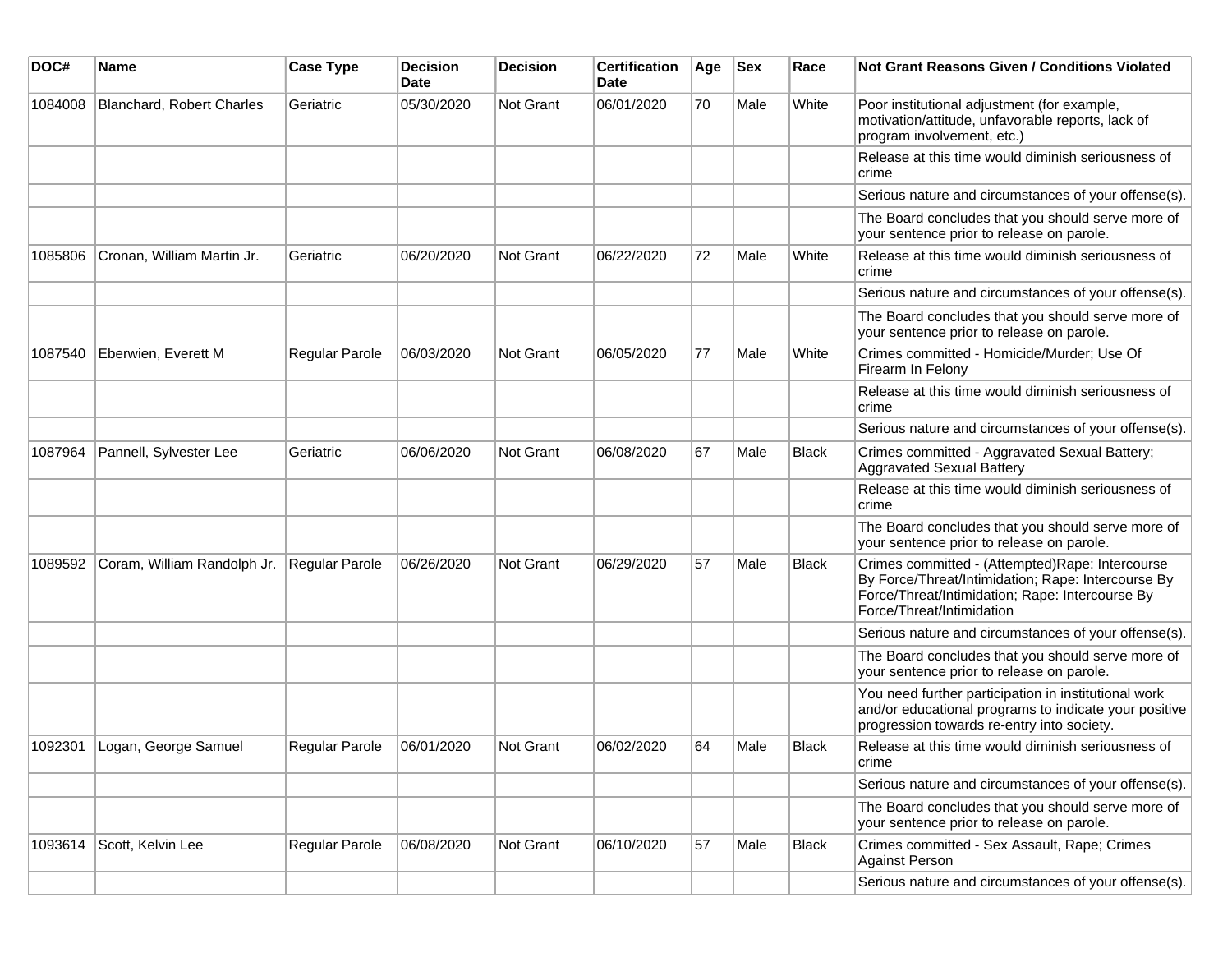| DOC#    | <b>Name</b>             | <b>Case Type</b>      | <b>Decision</b><br><b>Date</b> | <b>Decision</b>  | <b>Certification</b><br>Date | Age | <b>Sex</b> | Race         | Not Grant Reasons Given / Conditions Violated                                                                                                         |
|---------|-------------------------|-----------------------|--------------------------------|------------------|------------------------------|-----|------------|--------------|-------------------------------------------------------------------------------------------------------------------------------------------------------|
| 1096475 | Morgan, Jason S         | Regular Parole        | 06/01/2020                     | <b>Not Grant</b> | 06/02/2020                   | 42  | Male       | White        | Release at this time would diminish seriousness of<br>crime                                                                                           |
|         |                         |                       |                                |                  |                              |     |            |              | Serious nature and circumstances of your offense(s).                                                                                                  |
|         |                         |                       |                                |                  |                              |     |            |              | The Board concludes that you should serve more of<br>your sentence prior to release on parole.                                                        |
|         |                         |                       |                                |                  |                              |     |            |              | Your record indicates a serious disregard for the<br>property rights of others.                                                                       |
| 1096566 | Lewis, Anthony Jay      | Regular Parole        | 06/15/2020                     | <b>Not Grant</b> | 06/16/2020                   | 52  | Male       | <b>Black</b> | Extensive criminal record                                                                                                                             |
|         |                         |                       |                                |                  |                              |     |            |              | History of substance abuse.                                                                                                                           |
|         |                         |                       |                                |                  |                              |     |            |              | The Board concludes that you should serve more of<br>your sentence prior to release on parole.                                                        |
|         |                         |                       |                                |                  |                              |     |            |              | Your prior failure(s) and/or convictions while under<br>community supervision indicate that you are unlikely<br>to comply with conditions of release. |
|         |                         |                       |                                |                  |                              |     |            |              | Your record indicates a serious disregard for the<br>property rights of others.                                                                       |
| 1096873 | McEachin, Willie Donell | Regular Parole        | 06/14/2020                     | <b>Not Grant</b> | 06/16/2020                   | 65  | Male       | <b>Black</b> | Crimes committed - Abduct-No Ransom Or Asslt;<br>Sex Assault, Rape; Sex Assault, Rape                                                                 |
|         |                         |                       |                                |                  |                              |     |            |              | Serious nature and circumstances of your offense(s).                                                                                                  |
|         |                         |                       |                                |                  |                              |     |            |              | The Board concludes that you should serve more of<br>your sentence prior to release on parole.                                                        |
| 1099028 | Thomas, Allen Wayne     | Regular Parole        | 06/08/2020                     | Not Grant        | 06/10/2020                   | 42  | Male       | White        | Crimes committed - Assault & Battery - Family<br>Member; Rental Property: Fail To Return, >=\$200;<br>Grand Larceny: >=\$200 Not From A Person        |
|         |                         |                       |                                |                  |                              |     |            |              | Extensive criminal record                                                                                                                             |
|         |                         |                       |                                |                  |                              |     |            |              | Your prior failure(s) and/or convictions while under<br>community supervision indicate that you are unlikely<br>to comply with conditions of release. |
| 1105856 | Jukes, Jonathan Lee     | <b>Regular Parole</b> | 06/20/2020                     | Not Grant        | 06/22/2020                   | 42  | Male       | White        | Release at this time would diminish seriousness of<br>crime                                                                                           |
|         |                         |                       |                                |                  |                              |     |            |              | Serious nature and circumstances of your offense(s).                                                                                                  |
|         |                         |                       |                                |                  |                              |     |            |              | The Board concludes that you should serve more of<br>your sentence prior to release on parole.                                                        |
| 1107878 | Garioni, Mitchell       | Regular Parole        | 06/25/2020                     | <b>Not Grant</b> | 06/26/2020                   | 79  | Male       | White        | Crimes committed - Homicide-Capital; Homicide-1st<br>Degree; Malicious Wounding                                                                       |
|         |                         |                       |                                |                  |                              |     |            |              | History of violence.                                                                                                                                  |
|         |                         |                       |                                |                  |                              |     |            |              | Serious nature and circumstances of your offense(s).                                                                                                  |
| 1108173 | Callahan, Apollo Lee    | Regular Parole        | 05/31/2020                     | Not Grant        | 06/01/2020                   | 53  | Male       | <b>Black</b> | Crimes committed - Homicide-Capital; Felonious<br>Injury Corr Employee; Cocaine-Possess                                                               |
|         |                         |                       |                                |                  |                              |     |            |              | Extensive criminal record                                                                                                                             |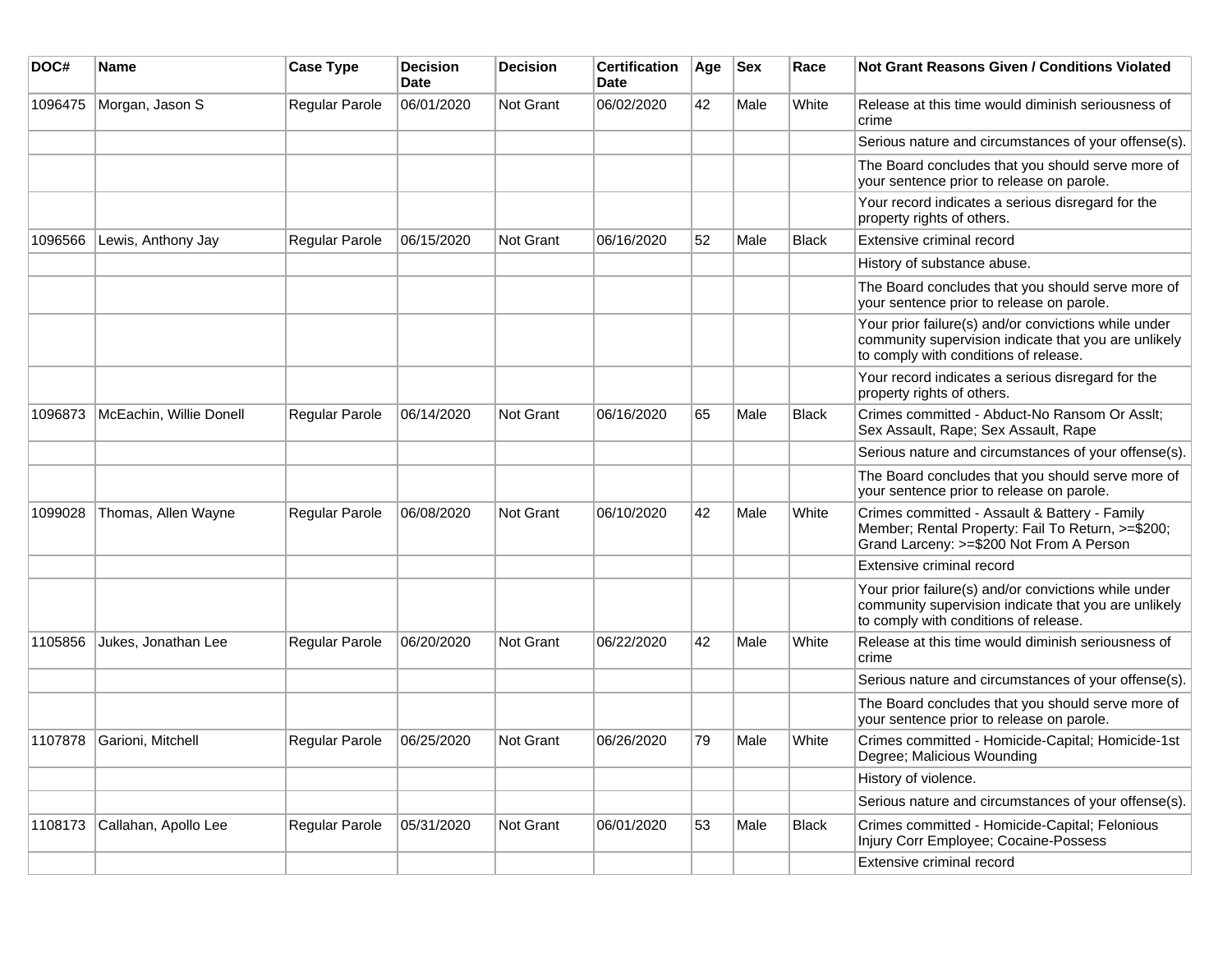| DOC#    | Name                            | <b>Case Type</b> | <b>Decision</b><br>Date | <b>Decision</b> | <b>Certification</b><br>Date | Age | Sex  | Race         | Not Grant Reasons Given / Conditions Violated                                                                                                         |
|---------|---------------------------------|------------------|-------------------------|-----------------|------------------------------|-----|------|--------------|-------------------------------------------------------------------------------------------------------------------------------------------------------|
| 1108173 | Callahan, Apollo Lee            | Regular Parole   | 05/31/2020              | Not Grant       | 06/01/2020                   | 53  | Male | <b>Black</b> | Release at this time would diminish seriousness of<br>crime                                                                                           |
|         |                                 |                  |                         |                 |                              |     |      |              | Serious nature and circumstances of your offense(s).                                                                                                  |
| 1108364 | Johnson, Donald Scott           | Geriatric        | 06/20/2020              | Not Grant       | 06/22/2020                   | 61  | Male | White        | Crimes committed - Murder: 1st Degree                                                                                                                 |
|         |                                 |                  |                         |                 |                              |     |      |              | Release at this time would diminish seriousness of<br>crime                                                                                           |
|         |                                 |                  |                         |                 |                              |     |      |              | The Board concludes that you should serve more of<br>your sentence prior to release on parole.                                                        |
|         |                                 |                  |                         |                 |                              |     |      |              | Your prior failure(s) and/or convictions while under<br>community supervision indicate that you are unlikely<br>to comply with conditions of release. |
| 1108512 | Perry, Lorenzo Lovell           | Regular Parole   | 06/16/2020              | Not Grant       | 06/22/2020                   | 56  | Male | <b>Black</b> | Crimes committed - Homicide-Capital; Robbery;<br><b>Burglary</b>                                                                                      |
|         |                                 |                  |                         |                 |                              |     |      |              | History of violence.                                                                                                                                  |
|         |                                 |                  |                         |                 |                              |     |      |              | Release at this time would diminish seriousness of<br>crime                                                                                           |
|         |                                 |                  |                         |                 |                              |     |      |              | The Board concludes that you should serve more of<br>your sentence prior to release on parole.                                                        |
| 1109733 | Gilbert, Robert Andrew          | Geriatric        | 06/01/2020              | Not Grant       | 06/02/2020                   | 71  | Male | <b>Black</b> | Crimes committed - Dui Manslaughter: Involuntary,<br>Reckless; Murder: 1st Degree                                                                     |
|         |                                 |                  |                         |                 |                              |     |      |              | Serious nature and circumstances of your offense(s).                                                                                                  |
|         |                                 |                  |                         |                 |                              |     |      |              | The Board concludes that you should serve more of<br>your sentence prior to release on parole.                                                        |
| 1110866 | Boll, Howard M                  | Regular Parole   | 06/22/2020              | Not Grant       | 06/24/2020                   | 44  | Male | Black        | Extensive criminal record                                                                                                                             |
|         |                                 |                  |                         |                 |                              |     |      |              | History of violence.                                                                                                                                  |
|         |                                 |                  |                         |                 |                              |     |      |              | Serious nature and circumstances of your offense(s).                                                                                                  |
|         |                                 |                  |                         |                 |                              |     |      |              | The Board concludes that you should serve more of<br>your sentence prior to release on parole.                                                        |
|         |                                 |                  |                         |                 |                              |     |      |              | Your record indicates a serious disregard for the<br>property rights of others.                                                                       |
| 1110975 | Abdulkareem, Jamiel<br>Muhammad | Regular Parole   | 06/04/2020              | Not Grant       | 06/05/2020                   | 67  | Male | <b>Black</b> | Crimes committed - Homicide/Murder; Homicide-<br>Attempted; Assault                                                                                   |
|         |                                 |                  |                         |                 |                              |     |      |              | Release at this time would diminish seriousness of<br>crime                                                                                           |
|         |                                 |                  |                         |                 |                              |     |      |              | Serious nature and circumstances of your offense(s).                                                                                                  |
|         |                                 |                  |                         |                 |                              |     |      |              | The Board concludes that you should serve more of<br>your sentence prior to release on parole.                                                        |
| 1111197 | Spencer, Donald Lee             | Geriatric        | 06/17/2020              | Not Grant       | 06/22/2020                   | 63  | Male | White        | Crimes committed - Kidnap/Abduct; Kidnap/Abduct;<br><b>Aggravated Sexual Battery</b>                                                                  |
|         |                                 |                  |                         |                 |                              |     |      |              | Extensive criminal record                                                                                                                             |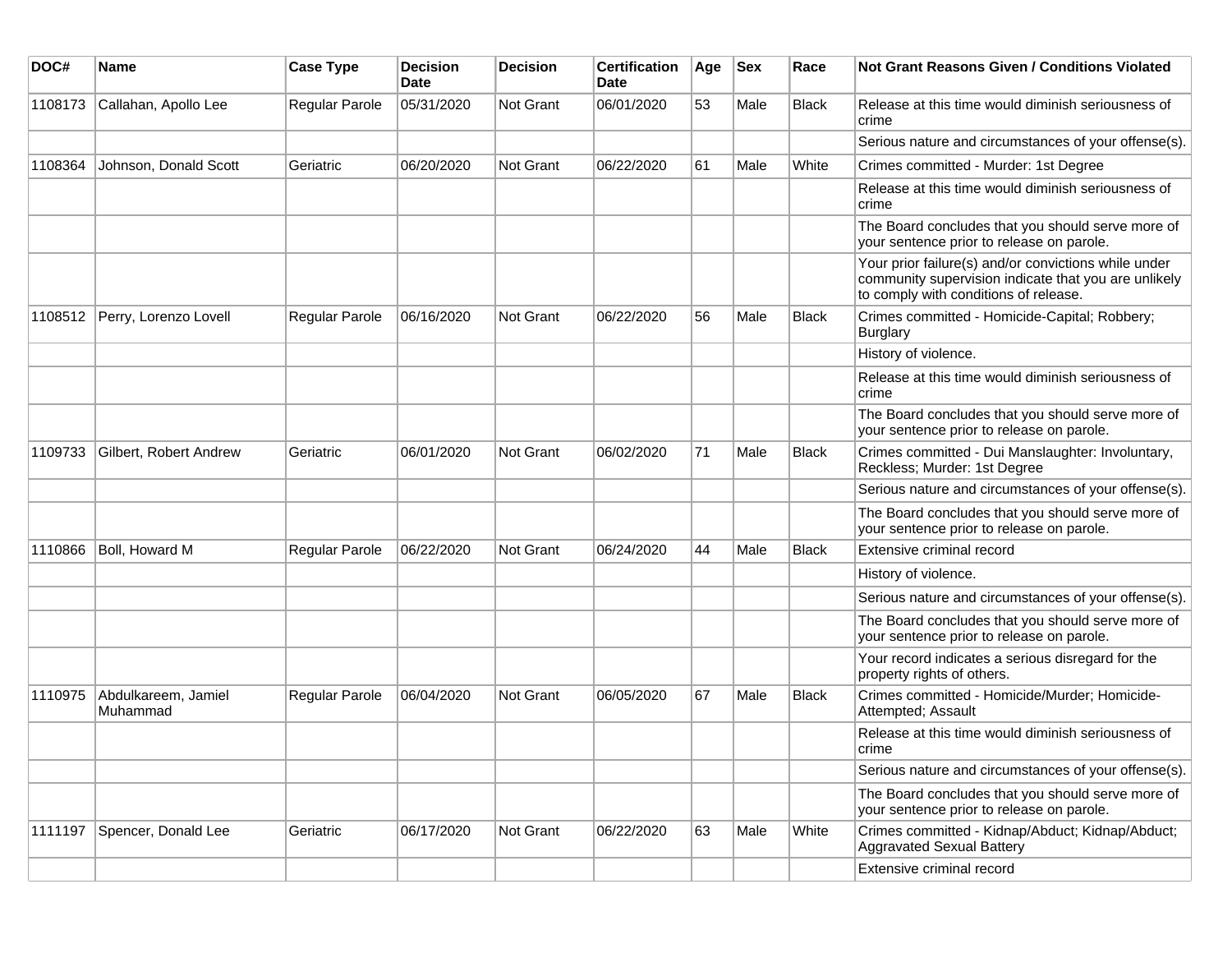| DOC#    | <b>Name</b>             | <b>Case Type</b>      | <b>Decision</b><br>Date | <b>Decision</b> | <b>Certification</b><br>Date | Age | <b>Sex</b> | Race         | <b>Not Grant Reasons Given / Conditions Violated</b>                                                                                                  |
|---------|-------------------------|-----------------------|-------------------------|-----------------|------------------------------|-----|------------|--------------|-------------------------------------------------------------------------------------------------------------------------------------------------------|
| 1111197 | Spencer, Donald Lee     | Geriatric             | 06/17/2020              | Not Grant       | 06/22/2020                   | 63  | Male       | White        | Serious nature and circumstances of your offense(s).                                                                                                  |
|         |                         |                       |                         |                 |                              |     |            |              | The Board concludes that you should serve more of<br>your sentence prior to release on parole.                                                        |
| 1112535 | Rivers, Lee James       | Regular Parole        | 06/23/2020              | Not Grant       | 06/26/2020                   | 47  | Male       | <b>Black</b> | Conviction of a new crime while incarcerated                                                                                                          |
|         |                         |                       |                         |                 |                              |     |            |              | Crimes committed - Homicide-1st Degree; Robbery;<br><b>Unlawful Wounding</b>                                                                          |
|         |                         |                       |                         |                 |                              |     |            |              | Poor institutional adjustment (for example,<br>motivation/attitude, unfavorable reports, lack of<br>program involvement, etc.)                        |
|         |                         |                       |                         |                 |                              |     |            |              | Release at this time would diminish seriousness of<br>crime                                                                                           |
|         |                         |                       |                         |                 |                              |     |            |              | Your record of institutional infractions indicates a<br>disregard for rules and that you are not ready to<br>conform to society.                      |
| 1113860 | Sanford, Arthur Lee     | Geriatric             | 06/20/2020              | Not Grant       | 06/22/2020                   | 67  | Male       | <b>Black</b> | Crimes committed - Murder: 2nd Degree                                                                                                                 |
|         |                         |                       |                         |                 |                              |     |            |              | Serious nature and circumstances of your offense(s).                                                                                                  |
|         |                         |                       |                         |                 |                              |     |            |              | The Board concludes that you should serve more of<br>your sentence prior to release on parole.                                                        |
|         |                         |                       |                         |                 |                              |     |            |              | Your record indicates a serious disregard for the<br>property rights of others.                                                                       |
| 1114704 | Pinkston, Frank Dwayne  | <b>Regular Parole</b> | 06/09/2020              | Not Grant       | 06/10/2020                   | 59  | Male       | White        | Crimes committed - Homicide-1st Degree;<br>Utter/Pass Worthless/Bad Check                                                                             |
|         |                         |                       |                         |                 |                              |     |            |              | Release at this time would diminish seriousness of<br>crime                                                                                           |
|         |                         |                       |                         |                 |                              |     |            |              | Serious nature and circumstances of your offense(s).                                                                                                  |
|         |                         |                       |                         |                 |                              |     |            |              | The Board concludes that you should serve more of<br>your sentence prior to release on parole.                                                        |
| 1114910 | Bibbs, Kenneth          | <b>Board Review</b>   | 05/29/2020              | Not Grant       | 06/01/2020                   | 56  | Male       | <b>Black</b> | Release at this time would diminish seriousness of<br>crime                                                                                           |
|         |                         |                       |                         |                 |                              |     |            |              | Serious nature and circumstances of your offense(s).                                                                                                  |
|         |                         |                       |                         |                 |                              |     |            |              | The Board concludes that you should serve more of<br>your sentence prior to release on parole.                                                        |
| 1114956 | Adams, James Edward III | Regular Parole        | 06/24/2020              | Not Grant       | 06/29/2020                   | 53  | Male       | <b>Black</b> | Crimes committed - Homicide/Murder; Robbery;<br>Robbery                                                                                               |
|         |                         |                       |                         |                 |                              |     |            |              | Extensive criminal record                                                                                                                             |
|         |                         |                       |                         |                 |                              |     |            |              | History of substance abuse.                                                                                                                           |
|         |                         |                       |                         |                 |                              |     |            |              | Your prior failure(s) and/or convictions while under<br>community supervision indicate that you are unlikely<br>to comply with conditions of release. |
| 1115321 | Askew, Darnell          | Geriatric             | 06/20/2020              | Not Grant       | 06/22/2020                   | 60  | Male       | <b>Black</b> | Crimes committed - Kidnap/Abduct; Kidnap/Abduct;<br>Sex Assault, Rape                                                                                 |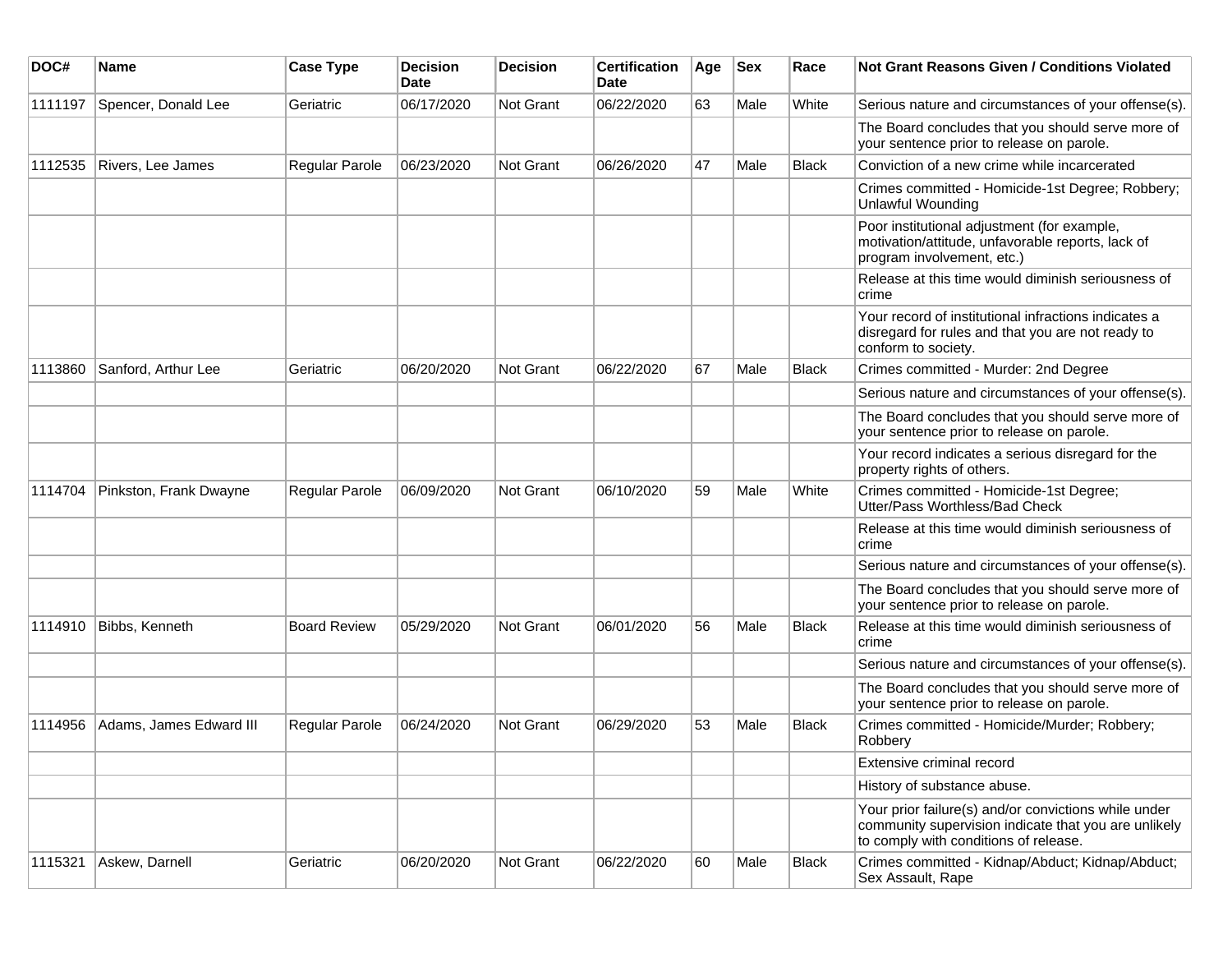| DOC#    | <b>Name</b>               | <b>Case Type</b> | <b>Decision</b><br><b>Date</b> | <b>Decision</b>  | <b>Certification</b><br>Date | Age | <b>Sex</b> | Race         | <b>Not Grant Reasons Given / Conditions Violated</b>                                                                                                        |
|---------|---------------------------|------------------|--------------------------------|------------------|------------------------------|-----|------------|--------------|-------------------------------------------------------------------------------------------------------------------------------------------------------------|
| 1115321 | Askew, Darnell            | Geriatric        | 06/20/2020                     | Not Grant        | 06/22/2020                   | 60  | Male       | Black        | Serious nature and circumstances of your offense(s).                                                                                                        |
|         |                           |                  |                                |                  |                              |     |            |              | The Board concludes that you should serve more of<br>your sentence prior to release on parole.                                                              |
| 1115651 | Aursby, James R           | Geriatric        | 06/24/2020                     | Not Grant        | 06/29/2020                   | 71  | Male       | <b>Black</b> | Poor institutional adjustment (for example,<br>motivation/attitude, unfavorable reports, lack of<br>program involvement, etc.)                              |
|         |                           |                  |                                |                  |                              |     |            |              | Serious nature and circumstances of your offense(s).                                                                                                        |
|         |                           |                  |                                |                  |                              |     |            |              | The Board concludes that you should serve more of<br>your sentence prior to release on parole.                                                              |
|         |                           |                  |                                |                  |                              |     |            |              | Your prior failure(s) and/or convictions while under<br>community supervision indicate that you are unlikely<br>to comply with conditions of release.       |
| 1115670 | Ford, Willie Thomas       | Regular Parole   | 06/18/2020                     | Not Grant        | 06/22/2020                   | 53  | Male       | <b>Black</b> | Crimes committed - Kidnap/Abduct; Sex Assault,<br>Rape; Sex Asslt-Attempted Rape                                                                            |
|         |                           |                  |                                |                  |                              |     |            |              | Release at this time would diminish seriousness of<br>crime                                                                                                 |
|         |                           |                  |                                |                  |                              |     |            |              | Serious nature and circumstances of your offense(s).                                                                                                        |
|         |                           |                  |                                |                  |                              |     |            |              | The Board concludes that you should serve more of<br>your sentence prior to release on parole.                                                              |
| 1117676 | Battle, Nathaniel L       | Regular Parole   | 06/24/2020                     | Not Grant        | 06/29/2020                   | 58  | Male       | <b>Black</b> | Extensive criminal record                                                                                                                                   |
|         |                           |                  |                                |                  |                              |     |            |              | Serious nature and circumstances of your offense(s).                                                                                                        |
|         |                           |                  |                                |                  |                              |     |            |              | The Board concludes that you should serve more of<br>your sentence prior to release on parole.                                                              |
|         |                           |                  |                                |                  |                              |     |            |              | Your prior failure(s) and/or convictions while under<br>community supervision indicate that you are unlikely<br>to comply with conditions of release.       |
| 1119515 | Morin, Gilbert Joseph Jr. | Geriatric        | 06/16/2020                     | Not Grant        | 06/17/2020                   | 66  | Male       | White        | No Interest in Parole                                                                                                                                       |
| 1120322 | Brown, Edward             | Geriatric        | 06/01/2020                     | <b>Not Grant</b> | 06/02/2020                   | 82  | Male       | <b>Black</b> | Crimes committed - Homicide-1st Degree; Homicide-<br>1st Degree; Homicide-1st Degree                                                                        |
|         |                           |                  |                                |                  |                              |     |            |              | Release at this time would diminish seriousness of<br>crime                                                                                                 |
|         |                           |                  |                                |                  |                              |     |            |              | Serious nature and circumstances of your offense(s).                                                                                                        |
| 1121652 | Hicks, Carl Littleto      | Regular Parole   | 06/16/2020                     | Not Grant        | 06/17/2020                   | 49  | Male       | Black        | Crimes committed - Homicide-Capital; Robbery; Use<br>Of Firearm In Felony                                                                                   |
|         |                           |                  |                                |                  |                              |     |            |              | Release at this time would diminish seriousness of<br>crime                                                                                                 |
|         |                           |                  |                                |                  |                              |     |            |              | The Board concludes that you should serve more of<br>your sentence prior to release on parole.                                                              |
|         |                           |                  |                                |                  |                              |     |            |              | You need further participation in institutional work<br>and/or educational programs to indicate your positive<br>progression towards re-entry into society. |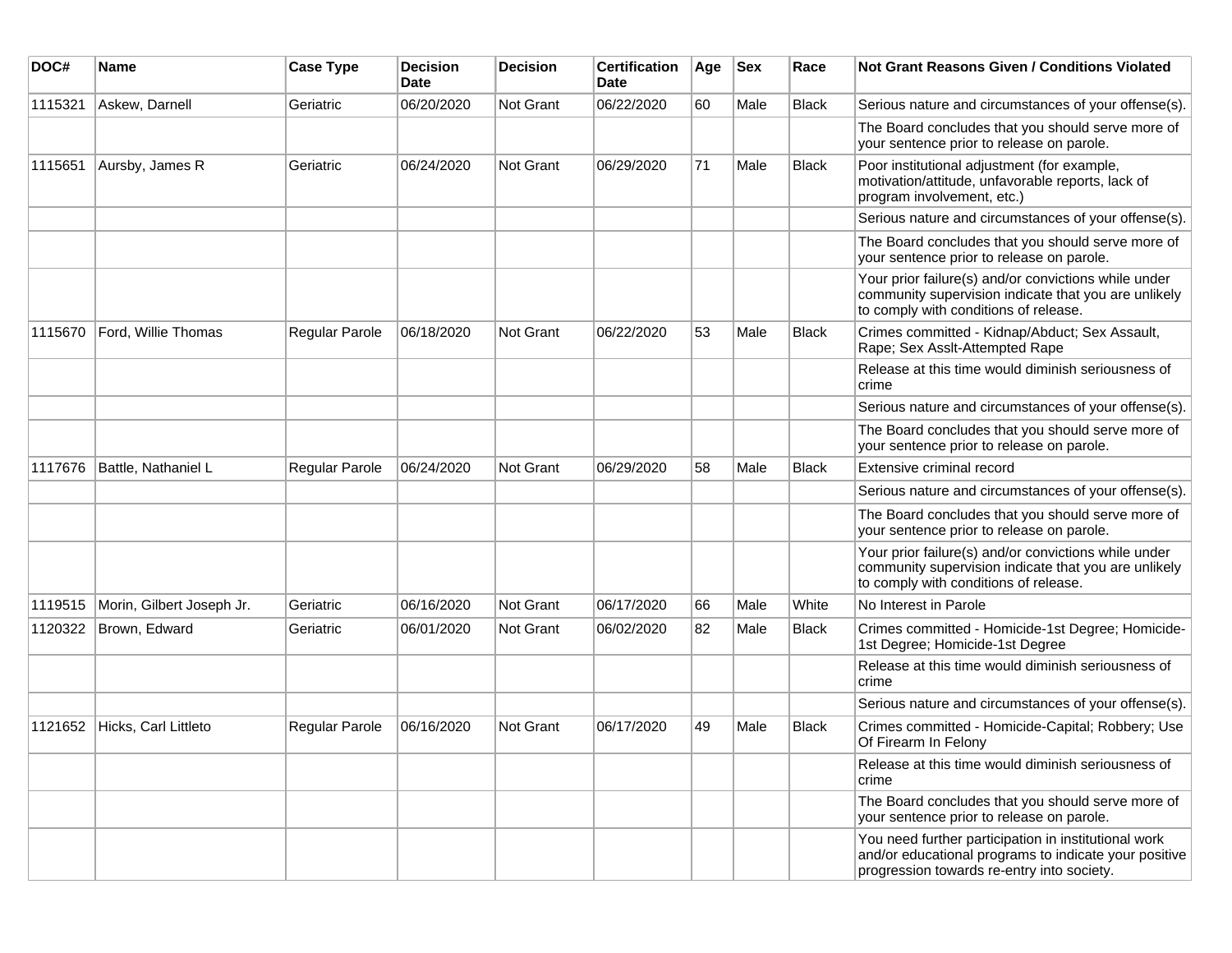| DOC#    | Name                    | <b>Case Type</b>      | <b>Decision</b><br><b>Date</b> | <b>Decision</b>  | <b>Certification</b><br><b>Date</b> | Age | <b>Sex</b> | Race         | <b>Not Grant Reasons Given / Conditions Violated</b>                                                                                                  |
|---------|-------------------------|-----------------------|--------------------------------|------------------|-------------------------------------|-----|------------|--------------|-------------------------------------------------------------------------------------------------------------------------------------------------------|
| 1121652 | Hicks, Carl Littleto    | Regular Parole        | 06/16/2020                     | Not Grant        | 06/17/2020                          | 49  | Male       | <b>Black</b> | You need to show a longer period of stable<br>adjustment.                                                                                             |
| 1122018 | Smith, Darrell Tyrone   | Regular Parole        | 06/22/2020                     | Not Grant        | 06/24/2020                          | 49  | Male       | <b>Black</b> | Crimes committed - Homicide-1st Degree;<br>Mayhem/Maiming; Mayhem/Maiming                                                                             |
|         |                         |                       |                                |                  |                                     |     |            |              | Serious nature and circumstances of your offense(s).                                                                                                  |
|         |                         |                       |                                |                  |                                     |     |            |              | The Board concludes that you should serve more of<br>your sentence prior to release on parole.                                                        |
| 1123096 | Heisler, Earl Warren    | <b>Board Review</b>   | 06/08/2020                     | <b>Not Grant</b> | 06/10/2020                          | 56  | Male       | White        | Extensive criminal record                                                                                                                             |
|         |                         |                       |                                |                  |                                     |     |            |              | History of substance abuse.                                                                                                                           |
|         |                         |                       |                                |                  |                                     |     |            |              | History of violence.                                                                                                                                  |
|         |                         |                       |                                |                  |                                     |     |            |              | Serious nature and circumstances of your offense(s).                                                                                                  |
|         |                         |                       |                                |                  |                                     |     |            |              | Your prior failure(s) and/or convictions while under<br>community supervision indicate that you are unlikely<br>to comply with conditions of release. |
| 1124249 | Peace, Marc Everett     | Regular Parole        | 06/19/2020                     | Not Grant        | 06/22/2020                          | 57  | Male       | <b>Black</b> | Extensive criminal record                                                                                                                             |
|         |                         |                       |                                |                  |                                     |     |            |              | The Board concludes that you should serve more of<br>your sentence prior to release on parole.                                                        |
|         |                         |                       |                                |                  |                                     |     |            |              | Your prior failure(s) and/or convictions while under<br>community supervision indicate that you are unlikely<br>to comply with conditions of release. |
| 1124676 | Bolden, Jerry Waite     | Geriatric             | 06/08/2020                     | <b>Not Grant</b> | 06/08/2020                          | 64  | Male       | Black        | Crimes committed - Homicide-1st Degree; Malicious<br>Wounding                                                                                         |
|         |                         |                       |                                |                  |                                     |     |            |              | History of violence.                                                                                                                                  |
|         |                         |                       |                                |                  |                                     |     |            |              | Serious nature and circumstances of your offense(s).                                                                                                  |
|         |                         |                       |                                |                  |                                     |     |            |              | The Board concludes that you should serve more of<br>your sentence prior to release on parole.                                                        |
| 1126131 | Dotson, Rodney Phillip  | <b>Regular Parole</b> | 06/11/2020                     | Not Grant        | 06/15/2020                          | 51  | Male       | White        | Crimes committed - Homicide/Murder; Use Of<br>Firearm In Felony                                                                                       |
|         |                         |                       |                                |                  |                                     |     |            |              | Release at this time would diminish seriousness of<br>crime                                                                                           |
|         |                         |                       |                                |                  |                                     |     |            |              | Serious nature and circumstances of your offense(s).                                                                                                  |
| 1126471 | Fleming, Michael Travis | Regular Parole        | 06/15/2020                     | <b>Not Grant</b> | 06/16/2020                          | 54  | Male       | White        | Crimes committed - Homicide-Attempted;<br>Kidnap/Abduct; Kidnap/Abduct                                                                                |
|         |                         |                       |                                |                  |                                     |     |            |              | Extensive criminal record                                                                                                                             |
|         |                         |                       |                                |                  |                                     |     |            |              | Release at this time would diminish seriousness of<br>crime                                                                                           |
|         |                         |                       |                                |                  |                                     |     |            |              | The Board concludes that you should serve more of<br>your sentence prior to release on parole.                                                        |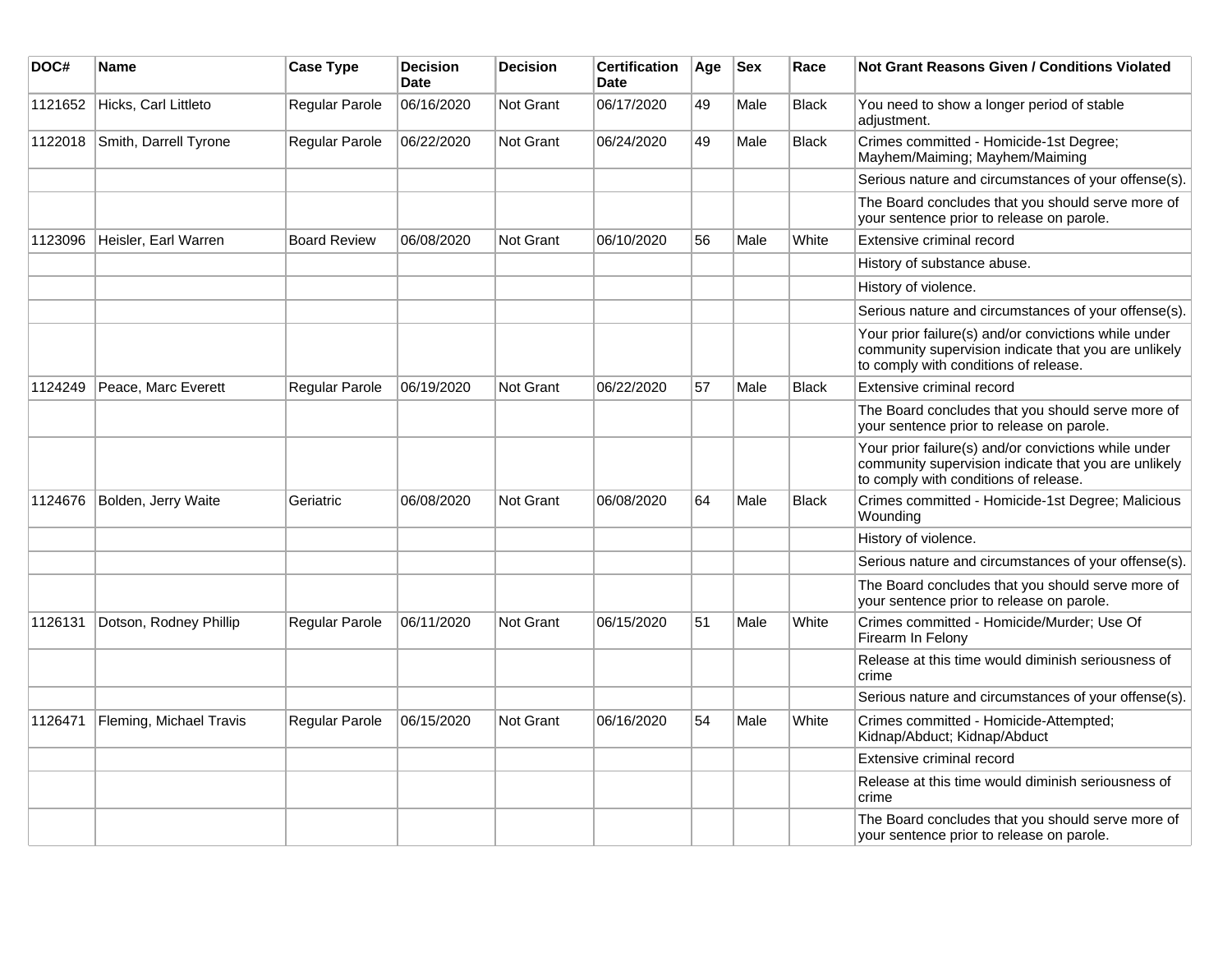| DOC#    | <b>Name</b>             | <b>Case Type</b> | <b>Decision</b><br>Date | <b>Decision</b> | <b>Certification</b><br>Date | Age | <b>Sex</b> | Race         | Not Grant Reasons Given / Conditions Violated                                                                                                               |
|---------|-------------------------|------------------|-------------------------|-----------------|------------------------------|-----|------------|--------------|-------------------------------------------------------------------------------------------------------------------------------------------------------------|
| 1126471 | Fleming, Michael Travis | Regular Parole   | 06/15/2020              | Not Grant       | 06/16/2020                   | 54  | Male       | White        | Your prior failure(s) and/or convictions while under<br>community supervision indicate that you are unlikely<br>to comply with conditions of release.       |
| 1128113 | Byrnes, Frederic A      | Geriatric        | 06/29/2020              | Not Grant       | 06/30/2020                   | 69  | Male       | White        | Crimes committed - Aggravated Sexual Battery;<br>Aggravated Sexual Battery; Aggravated Sexual<br><b>Battery</b>                                             |
|         |                         |                  |                         |                 |                              |     |            |              | Release at this time would diminish seriousness of<br>crime                                                                                                 |
|         |                         |                  |                         |                 |                              |     |            |              | Serious nature and circumstances of your offense(s).                                                                                                        |
|         |                         |                  |                         |                 |                              |     |            |              | The Board concludes that you should serve more of<br>your sentence prior to release on parole.                                                              |
| 1128773 | Watkins, Rickie J       | Regular Parole   | 06/25/2020              | Not Grant       | 06/29/2020                   | 55  | Male       | <b>Black</b> | Extensive criminal record                                                                                                                                   |
|         |                         |                  |                         |                 |                              |     |            |              | Serious nature and circumstances of your offense(s).                                                                                                        |
|         |                         |                  |                         |                 |                              |     |            |              | The Board concludes that you should serve more of<br>your sentence prior to release on parole.                                                              |
|         |                         |                  |                         |                 |                              |     |            |              | The Board considers you to be a risk to the<br>community.                                                                                                   |
|         |                         |                  |                         |                 |                              |     |            |              | You need further participation in institutional work<br>and/or educational programs to indicate your positive<br>progression towards re-entry into society. |
| 1129631 | Edwards, Cedric C       | Regular Parole   | 06/01/2020              | Not Grant       | 06/02/2020                   | 48  | Male       | <b>Black</b> | Crimes committed - Homicide/Murder; Receiv Stolen<br>Prop; Prisoner: Escape                                                                                 |
|         |                         |                  |                         |                 |                              |     |            |              | Serious nature and circumstances of your offense(s).                                                                                                        |
|         |                         |                  |                         |                 |                              |     |            |              | You need to show a longer period of stable<br>adjustment.                                                                                                   |
| 1130601 | Perkins, Thomas Andrew  | Regular Parole   | 06/05/2020              | Not Grant       | 06/08/2020                   | 65  | Male       | <b>Black</b> | Crimes committed - Sex Assault, Rape                                                                                                                        |
|         |                         |                  |                         |                 |                              |     |            |              | Release at this time would diminish seriousness of<br>crime                                                                                                 |
|         |                         |                  |                         |                 |                              |     |            |              | Serious nature and circumstances of your offense(s).                                                                                                        |
| 1130657 | Jenkins, Joseph Junior  | Regular Parole   | 06/20/2020              | Not Grant       | 06/22/2020                   | 58  | Male       | <b>Black</b> | Extensive criminal record                                                                                                                                   |
|         |                         |                  |                         |                 |                              |     |            |              | Your prior failure(s) and/or convictions while under<br>community supervision indicate that you are unlikely<br>to comply with conditions of release.       |
| 1131162 | Artrip, Billy Lee       | Geriatric        | 06/10/2020              | Not Grant       | 06/15/2020                   | 72  | Male       | White        | No Interest in Parole                                                                                                                                       |
| 1136344 | Stanley, John Eugene    | Geriatric        | 06/29/2020              | Not Grant       | 06/29/2020                   | 60  | Male       | White        | Extensive criminal record                                                                                                                                   |
|         |                         |                  |                         |                 |                              |     |            |              | Release at this time would diminish seriousness of<br>crime                                                                                                 |
|         |                         |                  |                         |                 |                              |     |            |              | Serious nature and circumstances of your offense(s).                                                                                                        |
|         |                         |                  |                         |                 |                              |     |            |              | The Board concludes that you should serve more of<br>your sentence prior to release on parole.                                                              |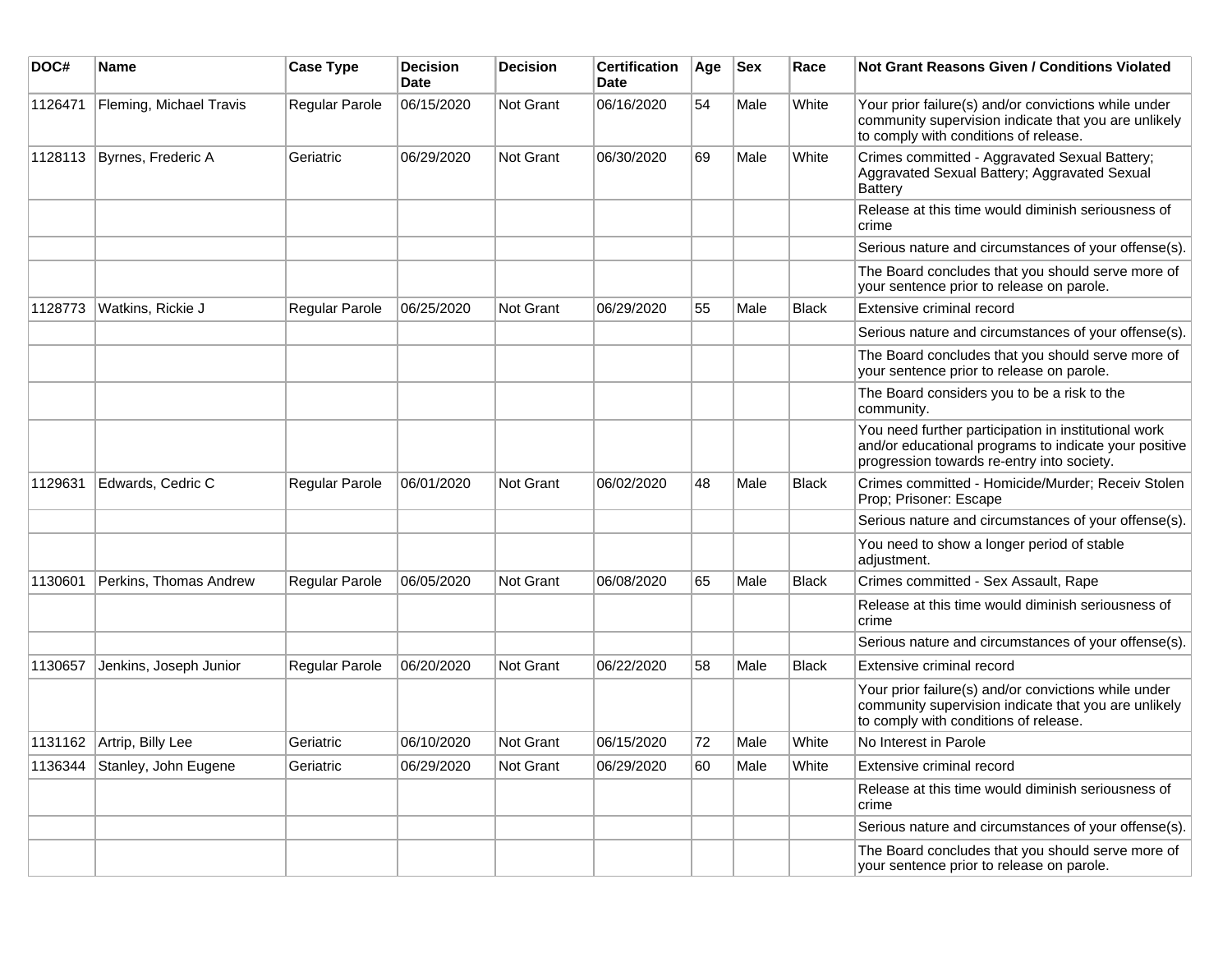| DOC#    | Name                   | <b>Case Type</b> | <b>Decision</b><br><b>Date</b> | <b>Decision</b> | <b>Certification</b><br>Date | Age | Sex  | Race         | Not Grant Reasons Given / Conditions Violated                                                                                                         |
|---------|------------------------|------------------|--------------------------------|-----------------|------------------------------|-----|------|--------------|-------------------------------------------------------------------------------------------------------------------------------------------------------|
| 1137299 | Addison, Gregory Scott | Geriatric        | 06/09/2020                     | Not Grant       | 06/10/2020                   | 63  | Male | White        | Crimes committed - Homicide-1st Degree; Use Of<br>Firearm In Felony; Stalking Person(S)                                                               |
|         |                        |                  |                                |                 |                              |     |      |              | Release at this time would diminish seriousness of<br>crime                                                                                           |
|         |                        |                  |                                |                 |                              |     |      |              | Serious nature and circumstances of your offense(s).                                                                                                  |
|         |                        |                  |                                |                 |                              |     |      |              | The Board considers you to be a risk to the<br>community.                                                                                             |
| 1137517 | Travers, Michael Ervin | Geriatric        | 06/25/2020                     | Not Grant       | 06/26/2020                   | 61  | Male | White        | Crimes committed - Homicide-1st Degree                                                                                                                |
|         |                        |                  |                                |                 |                              |     |      |              | Extensive criminal record                                                                                                                             |
|         |                        |                  |                                |                 |                              |     |      |              | History of violence.                                                                                                                                  |
|         |                        |                  |                                |                 |                              |     |      |              | Serious nature and circumstances of your offense(s).                                                                                                  |
|         |                        |                  |                                |                 |                              |     |      |              | The Board concludes that you should serve more of<br>your sentence prior to release on parole.                                                        |
| 1137844 | Stokes, Donnie Lee     | Regular Parole   | 06/14/2020                     | Not Grant       | 06/16/2020                   | 59  | Male | <b>Black</b> | Crimes committed - Kidnap Adult To Sexually Asslt;<br>Sex Assault, Rape; Robbery                                                                      |
|         |                        |                  |                                |                 |                              |     |      |              | Extensive criminal record                                                                                                                             |
|         |                        |                  |                                |                 |                              |     |      |              | Release at this time would diminish seriousness of<br>crime                                                                                           |
|         |                        |                  |                                |                 |                              |     |      |              | The Board concludes that you should serve more of<br>your sentence prior to release on parole.                                                        |
| 1138419 | Sunkins, Ronald Lee    | Geriatric        | 06/25/2020                     | Not Grant       | 06/26/2020                   | 60  | Male | <b>Black</b> | Crimes committed - Homicide-1st Degree; Homicide-<br>1st Degree; Robbery                                                                              |
|         |                        |                  |                                |                 |                              |     |      |              | Release at this time would diminish seriousness of<br>crime                                                                                           |
|         |                        |                  |                                |                 |                              |     |      |              | The Board concludes that you should serve more of<br>your sentence prior to release on parole.                                                        |
| 1140247 | Smith, Gabert          | Regular Parole   | 06/09/2020                     | Not Grant       | 06/10/2020                   | 57  | Male | <b>Black</b> | Crimes committed - Sex Assault, Rape; Sex Assault,<br>Rape; Sodomy                                                                                    |
|         |                        |                  |                                |                 |                              |     |      |              | Serious nature and circumstances of your offense(s).                                                                                                  |
|         |                        |                  |                                |                 |                              |     |      |              | The Board concludes that you should serve more of<br>your sentence prior to release on parole.                                                        |
| 1140252 | Goad, Joseph Wayne     | Geriatric        | 06/19/2020                     | Not Grant       | 06/22/2020                   | 60  | Male | White        | Crimes committed - Kidnap/Abduct; Kidnap/Abduct;<br>Kidnap/Abduct                                                                                     |
|         |                        |                  |                                |                 |                              |     |      |              | Extensive criminal record                                                                                                                             |
|         |                        |                  |                                |                 |                              |     |      |              | Release at this time would diminish seriousness of<br>crime                                                                                           |
|         |                        |                  |                                |                 |                              |     |      |              | The Board concludes that you should serve more of<br>your sentence prior to release on parole.                                                        |
|         |                        |                  |                                |                 |                              |     |      |              | Your prior failure(s) and/or convictions while under<br>community supervision indicate that you are unlikely<br>to comply with conditions of release. |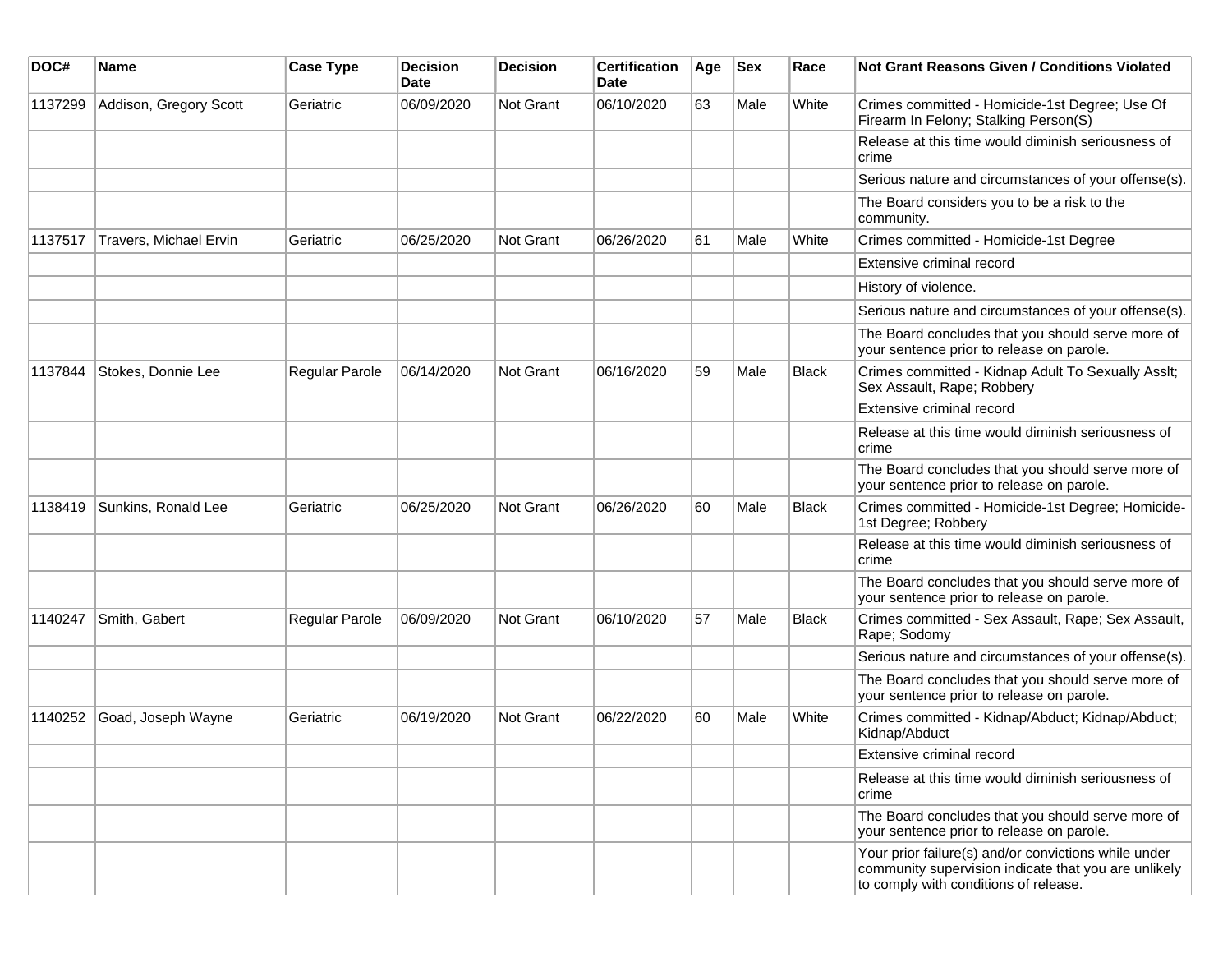| DOC#    | <b>Name</b>               | <b>Case Type</b>    | <b>Decision</b><br><b>Date</b> | <b>Decision</b> | <b>Certification</b><br>Date | Age | <b>Sex</b> | Race                            | Not Grant Reasons Given / Conditions Violated                                                                                                         |
|---------|---------------------------|---------------------|--------------------------------|-----------------|------------------------------|-----|------------|---------------------------------|-------------------------------------------------------------------------------------------------------------------------------------------------------|
| 1141440 | Galicia, Antonio S        | Regular Parole      | 06/05/2020                     | Not Grant       | 06/08/2020                   | 84  | Male       | Asian or<br>Pacific<br>Islander | Crimes committed - Sex Assault, Rape; Sex Assault,<br>Rape; Aggravated Sexual Battery                                                                 |
|         |                           |                     |                                |                 |                              |     |            |                                 | Serious nature and circumstances of your offense(s).                                                                                                  |
| 1145261 | Burns, James Edward Jr.   | Regular Parole      | 06/01/2020                     | Not Grant       | 06/02/2020                   | 56  | Male       | <b>Black</b>                    | Crimes committed - Sex Assault, Rape; Robbery;<br><b>Burglary</b>                                                                                     |
|         |                           |                     |                                |                 |                              |     |            |                                 | Extensive criminal record                                                                                                                             |
|         |                           |                     |                                |                 |                              |     |            |                                 | Your prior failure(s) and/or convictions while under<br>community supervision indicate that you are unlikely<br>to comply with conditions of release. |
| 1145624 | Childress, Jeffrey        | Regular Parole      | 06/19/2020                     | Not Grant       | 06/22/2020                   | 51  | Male       | White                           | Extensive criminal record                                                                                                                             |
|         |                           |                     |                                |                 |                              |     |            |                                 | You need to show a longer period of stable<br>adjustment.                                                                                             |
|         |                           |                     |                                |                 |                              |     |            |                                 | Your prior failure(s) and/or convictions while under<br>community supervision indicate that you are unlikely<br>to comply with conditions of release. |
| 1147302 | Lewis, Nicky Pernell      | <b>Board Review</b> | 06/26/2020                     | Not Grant       | 06/29/2020                   | 56  | Male       | <b>Black</b>                    | Crimes committed - Kidnap/Abduct; Robbery -<br>Attempted; Breaking And Entering                                                                       |
|         |                           |                     |                                |                 |                              |     |            |                                 | The Board concludes that you should serve more of<br>your sentence prior to release on parole.                                                        |
|         |                           |                     |                                |                 |                              |     |            |                                 | Your prior failure(s) and/or convictions while under<br>community supervision indicate that you are unlikely<br>to comply with conditions of release. |
| 1147578 | Runion, Lawrence Everette | Regular Parole      | 06/08/2020                     | Not Grant       | 06/10/2020                   | 70  | Male       | White                           | Crimes committed - Indecent Liberties: W/ Child;<br>Indecent Liberties: W/ Child; Indecent Liberties: W/<br>Child                                     |
|         |                           |                     |                                |                 |                              |     |            |                                 | The Board concludes that you should serve more of<br>your sentence prior to release on parole.                                                        |
| 1147780 | Sirles, Bryan Keith       | Regular Parole      | 06/08/2020                     | Not Grant       | 06/10/2020                   | 53  | Male       | White                           | Crimes committed - Sex Assault, Rape; Robbery;<br><b>Malicious Wounding</b>                                                                           |
|         |                           |                     |                                |                 |                              |     |            |                                 | Serious nature and circumstances of your offense(s).                                                                                                  |
| 1147811 | Nogra, Reil Staana        | Regular Parole      | 06/14/2020                     | Not Grant       | 06/16/2020                   | 64  | Male       | Asian or<br>Pacific<br>Islander | Crimes committed - Homicide-Attempted; Homicide-<br>Attempted; Kidnap/Abduct                                                                          |
|         |                           |                     |                                |                 |                              |     |            |                                 | Serious nature and circumstances of your offense(s).                                                                                                  |
|         |                           |                     |                                |                 |                              |     |            |                                 | The Board concludes that you should serve more of<br>your sentence prior to release on parole.                                                        |
| 1147950 | Flowers, Thomas Joe       | Regular Parole      | 06/15/2020                     | Not Grant       | 06/16/2020                   | 68  | Male       | White                           | Release at this time would diminish seriousness of<br>crime                                                                                           |
|         |                           |                     |                                |                 |                              |     |            |                                 | Serious nature and circumstances of your offense(s).                                                                                                  |
|         |                           |                     |                                |                 |                              |     |            |                                 | The Board concludes that you should serve more of<br>your sentence prior to release on parole.                                                        |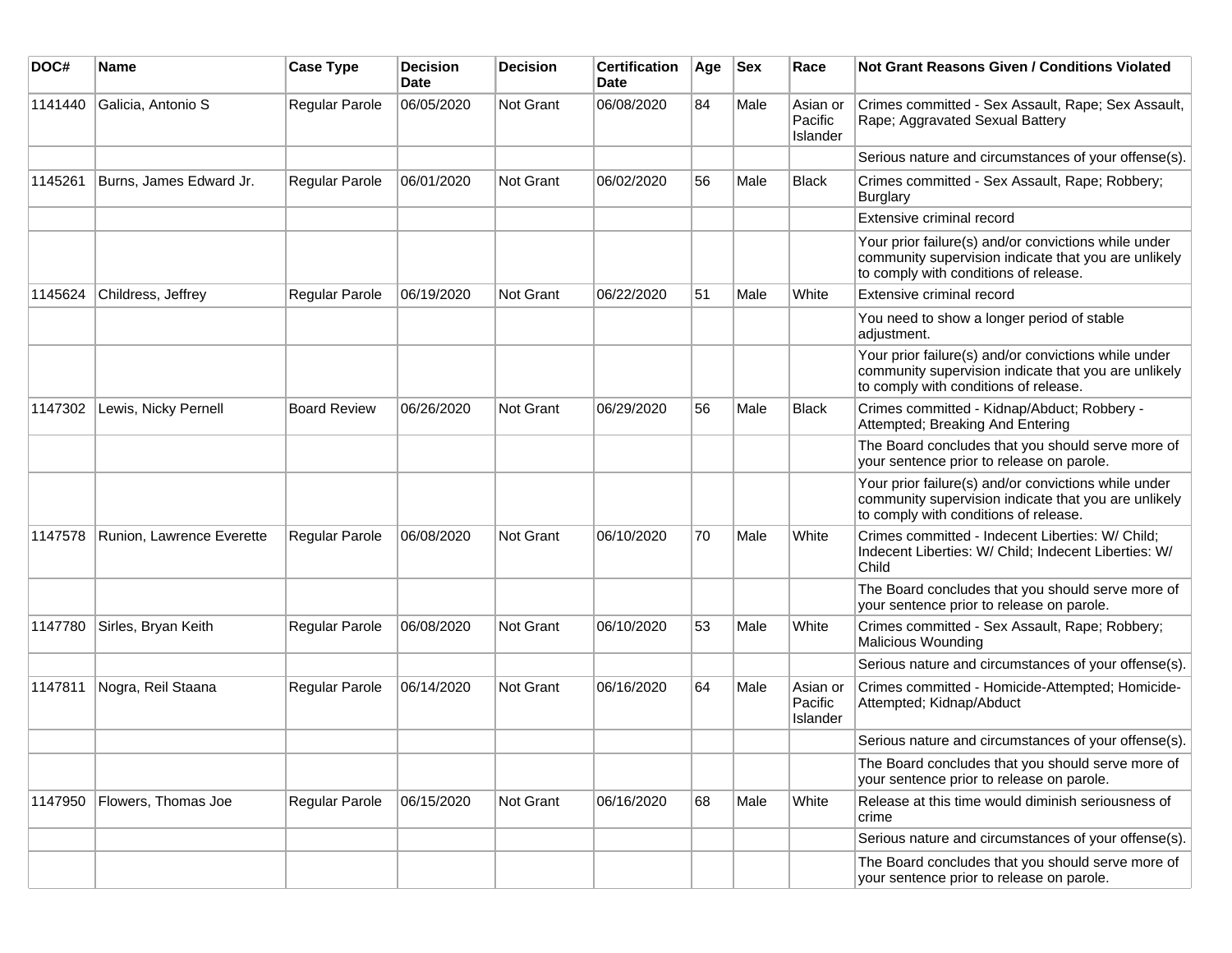| DOC#    | Name                    | <b>Case Type</b> | <b>Decision</b><br><b>Date</b> | <b>Decision</b> | <b>Certification</b><br><b>Date</b> | Age | <b>Sex</b> | Race         | <b>Not Grant Reasons Given / Conditions Violated</b>                                                                                                 |
|---------|-------------------------|------------------|--------------------------------|-----------------|-------------------------------------|-----|------------|--------------|------------------------------------------------------------------------------------------------------------------------------------------------------|
| 1149378 | Jackson, Kenneth Edward | Regular Parole   | 06/04/2020                     | Not Grant       | 06/05/2020                          | 54  | Male       | <b>Black</b> | Considering your offense and your institutional<br>records, the Board concludes that you should serve<br>more of your sentence before being paroled. |
|         |                         |                  |                                |                 |                                     |     |            |              | Conviction of a new crime while incarcerated                                                                                                         |
|         |                         |                  |                                |                 |                                     |     |            |              | Crimes committed - Homicide-1st Degree; Malicious<br>Wounding; Grand Larceny Auto                                                                    |
|         |                         |                  |                                |                 |                                     |     |            |              | Extensive criminal record                                                                                                                            |
| 1149905 | Garland, Timothy Lowell | Regular Parole   | 06/22/2020                     | Not Grant       | 06/24/2020                          | 72  | Male       | <b>Black</b> | Crimes committed - Homicide-1st Degree                                                                                                               |
|         |                         |                  |                                |                 |                                     |     |            |              | Serious nature and circumstances of your offense(s).                                                                                                 |
|         |                         |                  |                                |                 |                                     |     |            |              | The Board concludes that you should serve more of<br>your sentence prior to release on parole.                                                       |
| 1151231 | Lafon, John David       | Geriatric        | 06/22/2020                     | Not Grant       | 06/24/2020                          | 60  | Male       | White        | Crimes committed - Homicide-1st Degree;<br>Kidnap/Abduct; Arson                                                                                      |
|         |                         |                  |                                |                 |                                     |     |            |              | Serious nature and circumstances of your offense(s).                                                                                                 |
|         |                         |                  |                                |                 |                                     |     |            |              | The Board concludes that you should serve more of<br>your sentence prior to release on parole.                                                       |
| 1151604 | Kinsey, John            | Regular Parole   | 06/17/2020                     | Not Grant       | 06/22/2020                          | 60  | Male       | White        | Crimes committed - Rape: Intercourse By<br>Force/Threat/Intimidation; Burglary: Enter House To<br>Murder/Rape/Etc, Armed                             |
|         |                         |                  |                                |                 |                                     |     |            |              | History of substance abuse.                                                                                                                          |
|         |                         |                  |                                |                 |                                     |     |            |              | Release at this time would diminish seriousness of<br>crime                                                                                          |
|         |                         |                  |                                |                 |                                     |     |            |              | Serious nature and circumstances of your offense(s).                                                                                                 |
|         |                         |                  |                                |                 |                                     |     |            |              | The Board concludes that you should serve more of<br>your sentence prior to release on parole.                                                       |
| 1154453 | Lambert, Sammy Crockett | Regular Parole   | 06/12/2020                     | Not Grant       | 06/15/2020                          | 68  | Male       | White        | Crimes committed - Sex Assault, Rape; Aggravated<br>Sexual Battery; Aggravated Sexual Battery                                                        |
|         |                         |                  |                                |                 |                                     |     |            |              | Release at this time would diminish seriousness of<br>crime                                                                                          |
|         |                         |                  |                                |                 |                                     |     |            |              | Serious nature and circumstances of your offense(s).                                                                                                 |
| 1155543 | Holloway, Gary Tyrone   | Regular Parole   | 06/20/2020                     | Not Grant       | 06/22/2020                          | 58  | Male       | <b>Black</b> | Crimes committed - Sex Assault, Rape;<br>Mayhem/Maiming; Breaking And Entering                                                                       |
|         |                         |                  |                                |                 |                                     |     |            |              | Release at this time would diminish seriousness of<br>crime                                                                                          |
|         |                         |                  |                                |                 |                                     |     |            |              | The Board concludes that you should serve more of<br>your sentence prior to release on parole.                                                       |
| 1156061 | Pope, William Thomas    | Regular Parole   | 06/17/2020                     | Not Grant       | 06/22/2020                          | 45  | Male       | Black        | Extensive criminal record                                                                                                                            |
|         |                         |                  |                                |                 |                                     |     |            |              | History of substance abuse.                                                                                                                          |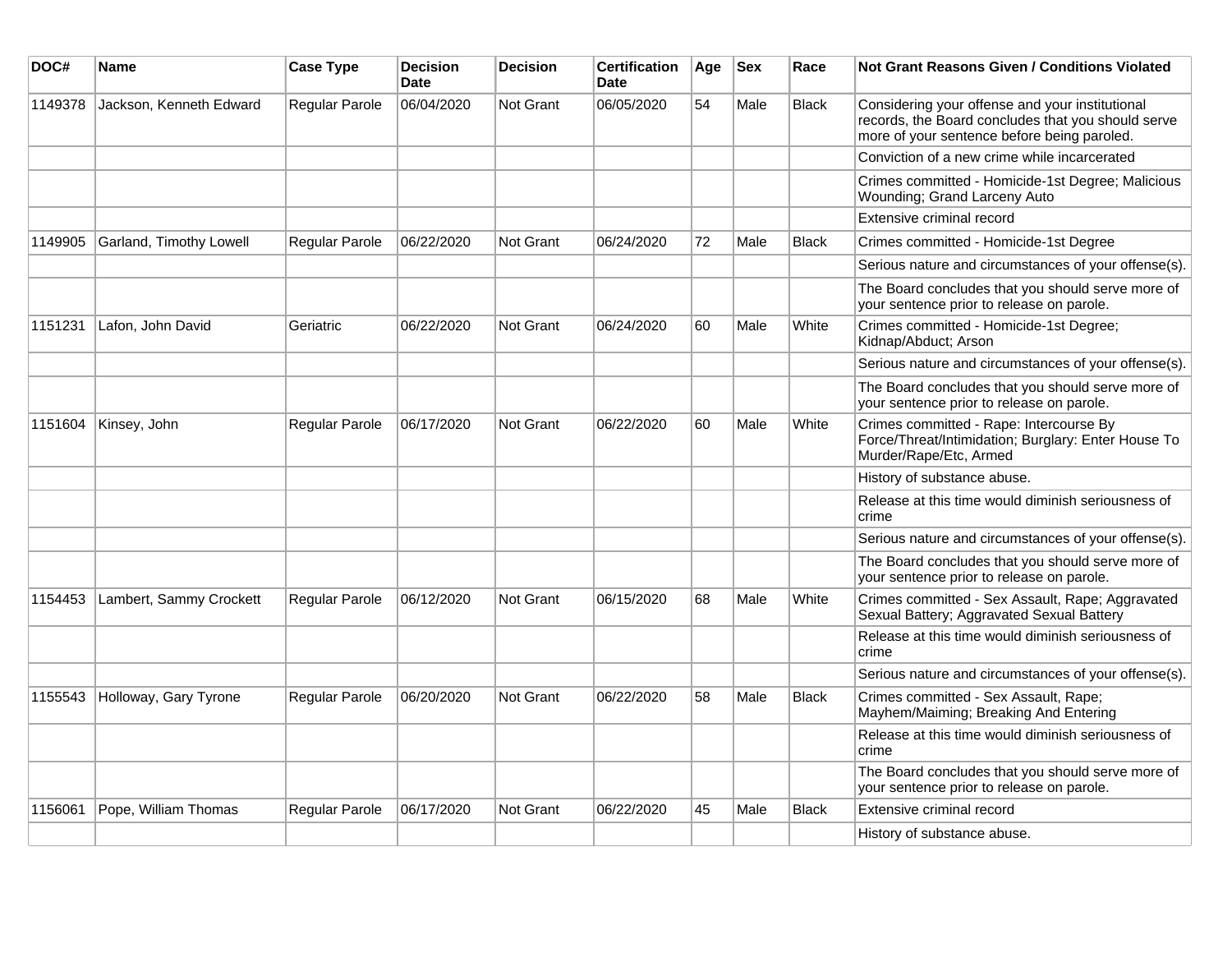| DOC#    | Name                     | <b>Case Type</b>    | <b>Decision</b><br>Date | <b>Decision</b> | <b>Certification</b><br>Date | Age | <b>Sex</b>   | Race         | <b>Not Grant Reasons Given / Conditions Violated</b>                                                                                                  |
|---------|--------------------------|---------------------|-------------------------|-----------------|------------------------------|-----|--------------|--------------|-------------------------------------------------------------------------------------------------------------------------------------------------------|
| 1156061 | Pope, William Thomas     | Regular Parole      | 06/17/2020              | Not Grant       | 06/22/2020                   | 45  | Male         | <b>Black</b> | Your prior failure(s) and/or convictions while under<br>community supervision indicate that you are unlikely<br>to comply with conditions of release. |
| 1156222 | Minor, Charles           | Regular Parole      | 06/22/2020              | Not Grant       | 06/24/2020                   | 63  | Male         | <b>Black</b> | Crimes committed - Homicide-1st Degree; Sex<br>Assault, Rape; Sex Assault, Rape                                                                       |
|         |                          |                     |                         |                 |                              |     |              |              | Serious nature and circumstances of your offense(s).                                                                                                  |
|         |                          |                     |                         |                 |                              |     |              |              | The Board concludes that you should serve more of<br>your sentence prior to release on parole.                                                        |
| 1156909 | Coupland, Lori Kay       | <b>Board Review</b> | 05/30/2020              | Not Grant       | 06/01/2020                   | 55  | Female White |              | Crimes committed - Larc-Grand; Larc-Grand; Larc-<br>Grand                                                                                             |
|         |                          |                     |                         |                 |                              |     |              |              | History of substance abuse.                                                                                                                           |
|         |                          |                     |                         |                 |                              |     |              |              | Release at this time would diminish seriousness of<br>crime                                                                                           |
|         |                          |                     |                         |                 |                              |     |              |              | Serious nature and circumstances of your offense(s).                                                                                                  |
|         |                          |                     |                         |                 |                              |     |              |              | The Board considers you to be a risk to the<br>community.                                                                                             |
| 1158385 | Gholson, Lonnie          | Regular Parole      | 06/08/2020              | Not Grant       | 06/10/2020                   | 49  | Male         | <b>Black</b> | Considering your offense and your institutional<br>records, the Board concludes that you should serve<br>more of your sentence before being paroled.  |
|         |                          |                     |                         |                 |                              |     |              |              | Crimes committed - Malicious Wounding; Felonious<br>Injury Corr Employee; Felonious Injury Corr<br>Employee                                           |
|         |                          |                     |                         |                 |                              |     |              |              | History of violence.                                                                                                                                  |
|         |                          |                     |                         |                 |                              |     |              |              | The Board considers you to be a risk to the<br>community.                                                                                             |
| 1158563 | Miles, Bernard Lewis Jr. | Geriatric           | 06/29/2020              | Not Grant       | 06/30/2020                   | 63  | Male         | White        | Crimes committed - Kidnap Minor; Sex Offense -<br>Attempted                                                                                           |
|         |                          |                     |                         |                 |                              |     |              |              | Extensive criminal record                                                                                                                             |
|         |                          |                     |                         |                 |                              |     |              |              | History of violence.                                                                                                                                  |
|         |                          |                     |                         |                 |                              |     |              |              | The Board concludes that you should serve more of<br>your sentence prior to release on parole.                                                        |
| 1158615 | Johnson, Bobby Wayne     | <b>Board Review</b> | 06/07/2020              | Not Grant       | 06/08/2020                   | 65  | Male         | White        | Crimes committed - Homicide/Murder; Weapon<br>Offense; Firing Into Dwelling Or Buildi                                                                 |
|         |                          |                     |                         |                 |                              |     |              |              | Extensive criminal record                                                                                                                             |
|         |                          |                     |                         |                 |                              |     |              |              | Serious nature and circumstances of your offense(s).                                                                                                  |
| 1159044 | Thomas, Raymond Huston   | Geriatric           | 06/26/2020              | Not Grant       | 06/29/2020                   | 64  | Male         | <b>Black</b> | Crimes committed - Sex Assault, Rape; Sex Asslt-<br>Sodomy-Woman; Assault                                                                             |
|         |                          |                     |                         |                 |                              |     |              |              | Serious nature and circumstances of your offense(s).                                                                                                  |
| 1160003 | Banks, Cordell           | Regular Parole      | 06/09/2020              | Not Grant       | 06/10/2020                   | 79  | Male         | Black        | Crimes committed -                                                                                                                                    |
|         |                          |                     |                         |                 |                              |     |              |              | Extensive criminal record                                                                                                                             |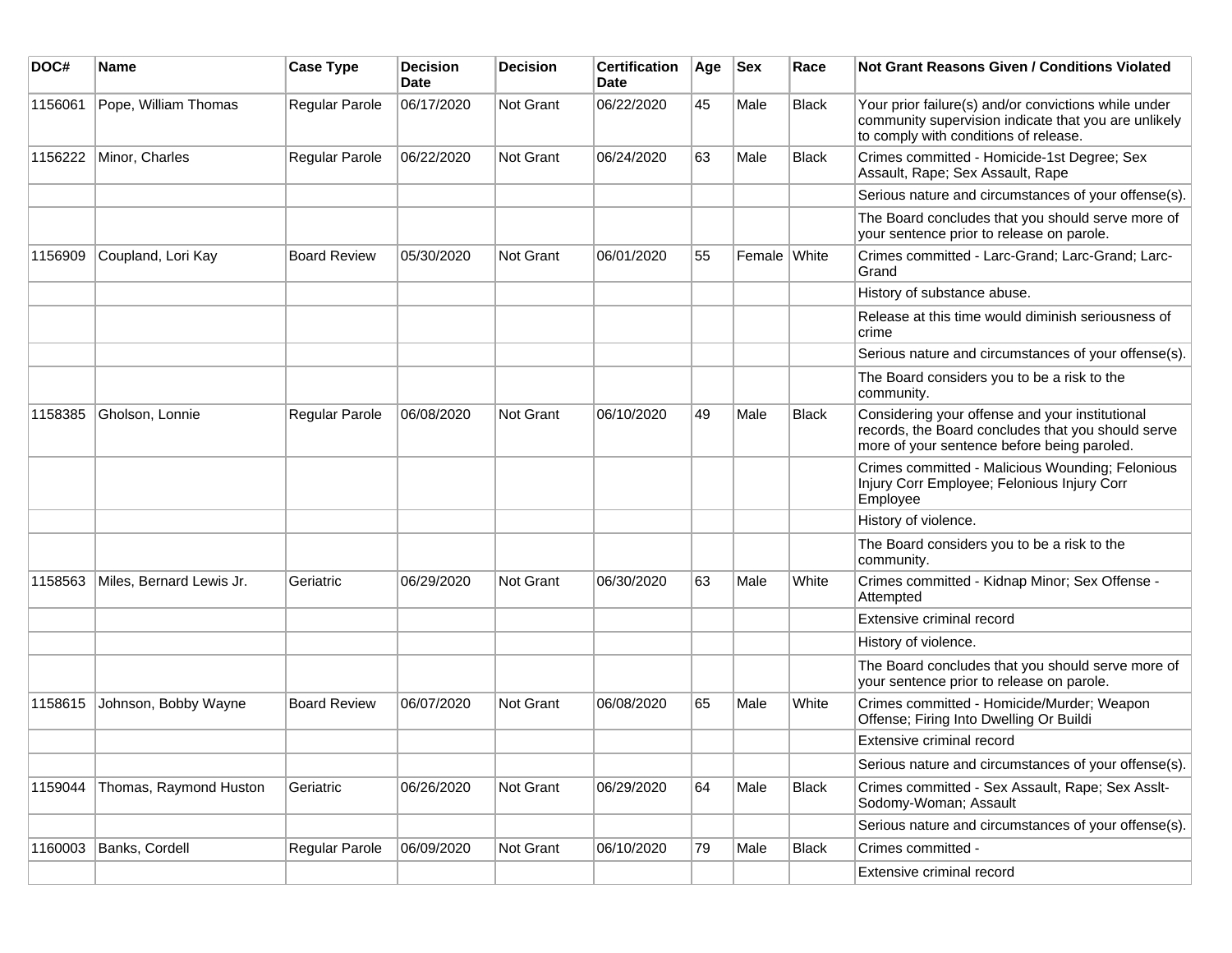| DOC#    | Name                     | <b>Case Type</b>      | <b>Decision</b><br>Date | <b>Decision</b> | <b>Certification</b><br>Date | Age | <b>Sex</b> | Race  | <b>Not Grant Reasons Given / Conditions Violated</b>                                                                                                  |
|---------|--------------------------|-----------------------|-------------------------|-----------------|------------------------------|-----|------------|-------|-------------------------------------------------------------------------------------------------------------------------------------------------------|
| 1160003 | Banks, Cordell           | <b>Regular Parole</b> | 06/09/2020              | Not Grant       | 06/10/2020                   | 79  | Male       | Black | History of violence.                                                                                                                                  |
|         |                          |                       |                         |                 |                              |     |            |       | Serious nature and circumstances of your offense(s).                                                                                                  |
|         |                          |                       |                         |                 |                              |     |            |       | Your prior failure(s) and/or convictions while under<br>community supervision indicate that you are unlikely<br>to comply with conditions of release. |
| 1161021 | White, Jonathan Darryl   | Geriatric             | 06/09/2020              | Not Grant       | 06/10/2020                   | 61  | Male       | Black | Crimes committed - Kidnap/Abduct; Kidnap/Abduct;<br>Kidnap/Abduct                                                                                     |
|         |                          |                       |                         |                 |                              |     |            |       | The Board concludes that you should serve more of<br>your sentence prior to release on parole.                                                        |
| 1161827 | Jordan, Anthony Maurice  | <b>Regular Parole</b> | 06/24/2020              | Not Grant       | 06/29/2020                   | 52  | Male       | Black | Release at this time would diminish seriousness of<br>crime                                                                                           |
|         |                          |                       |                         |                 |                              |     |            |       | Serious nature and circumstances of your offense(s).                                                                                                  |
|         |                          |                       |                         |                 |                              |     |            |       | The Board concludes that you should serve more of<br>your sentence prior to release on parole.                                                        |
| 1163448 | Turner, Edwin Cecil Jr.  | Regular Parole        | 06/08/2020              | Not Grant       | 06/10/2020                   | 67  | Male       | White | Crimes committed - Homicide/Murder; Use Of<br>Firearm In Felony                                                                                       |
|         |                          |                       |                         |                 |                              |     |            |       | Serious nature and circumstances of your offense(s).                                                                                                  |
|         |                          |                       |                         |                 |                              |     |            |       | The Board considers you to be a risk to the<br>community.                                                                                             |
| 1163949 | Corcoran, John Bernard   | Geriatric             | 06/22/2020              | Not Grant       | 06/22/2020                   | 74  | Male       | White | Crimes committed - Abduct-No Ransom Or Asslt;<br>Sex Assault, Rape; Sex Asslt-Carnal Abuse                                                            |
|         |                          |                       |                         |                 |                              |     |            |       | Release at this time would diminish seriousness of<br>crime                                                                                           |
|         |                          |                       |                         |                 |                              |     |            |       | Serious nature and circumstances of your offense(s).                                                                                                  |
|         |                          |                       |                         |                 |                              |     |            |       | Your prior failure(s) and/or convictions while under<br>community supervision indicate that you are unlikely<br>to comply with conditions of release. |
| 1164716 | Gravley, Leonard Dean    | <b>Regular Parole</b> | 06/15/2020              | Not Grant       | 06/16/2020                   | 58  | Male       | White | Crimes committed - Homicide-1st Degree; Arson;<br>Damage Property                                                                                     |
|         |                          |                       |                         |                 |                              |     |            |       | Release at this time would diminish seriousness of<br>crime                                                                                           |
|         |                          |                       |                         |                 |                              |     |            |       | The Board considers you to be a risk to the<br>community.                                                                                             |
| 1164998 | Spratley, Brian Robinson | <b>Regular Parole</b> | 06/23/2020              | Not Grant       | 06/26/2020                   | 48  | Male       | Black | Crimes committed - Robbery; Malicious Wounding;<br>Larc-Petty                                                                                         |
|         |                          |                       |                         |                 |                              |     |            |       | Extensive criminal record                                                                                                                             |
|         |                          |                       |                         |                 |                              |     |            |       | Your prior failure(s) and/or convictions while under<br>community supervision indicate that you are unlikely<br>to comply with conditions of release. |
|         |                          |                       |                         |                 |                              |     |            |       | Your record of institutional infractions indicates a<br>disregard for rules and that you are not ready to<br>conform to society.                      |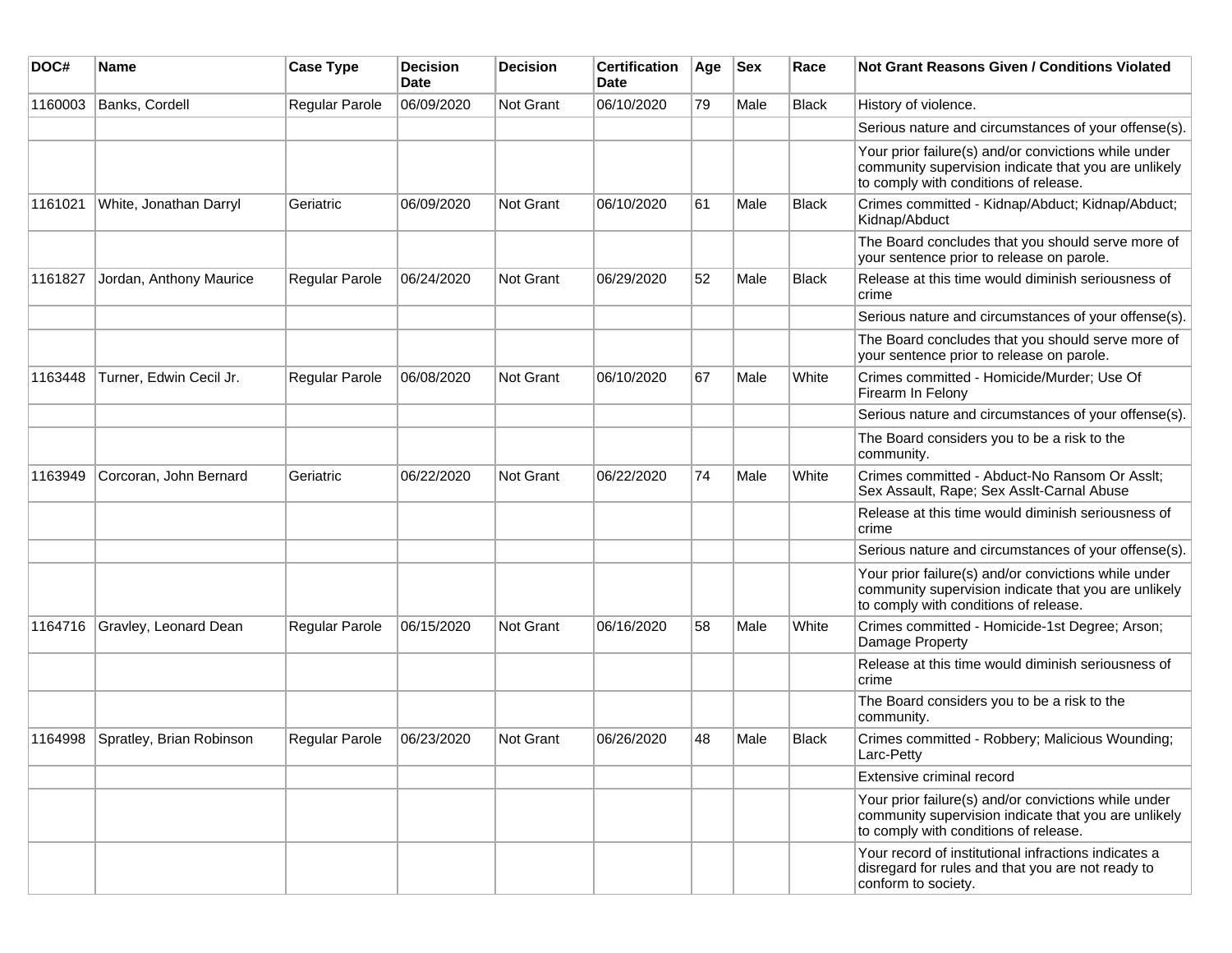| DOC#    | Name                   | <b>Case Type</b> | <b>Decision</b><br>Date | <b>Decision</b> | <b>Certification</b><br>Date | Age | <b>Sex</b> | Race                            | <b>Not Grant Reasons Given / Conditions Violated</b>                                                                                                        |
|---------|------------------------|------------------|-------------------------|-----------------|------------------------------|-----|------------|---------------------------------|-------------------------------------------------------------------------------------------------------------------------------------------------------------|
| 1165012 | Sollami, Kevin Jack    | Regular Parole   | 06/01/2020              | Not Grant       | 06/02/2020                   | 55  | Male       | White                           | Crimes committed - Homicide-1st Degree;<br>Kidnap/Abduct; Use Of Firearm In Felony                                                                          |
|         |                        |                  |                         |                 |                              |     |            |                                 | The Board concludes that you should serve more of<br>your sentence prior to release on parole.                                                              |
|         |                        |                  |                         |                 |                              |     |            |                                 | Your prior failure(s) and/or convictions while under<br>community supervision indicate that you are unlikely<br>to comply with conditions of release.       |
| 1165096 | Chulaki, Ivan S        | Geriatric        | 05/30/2020              | Not Grant       | 06/01/2020                   | 61  | Male       | White                           | Release at this time would diminish seriousness of<br>crime                                                                                                 |
|         |                        |                  |                         |                 |                              |     |            |                                 | Serious nature and circumstances of your offense(s).                                                                                                        |
|         |                        |                  |                         |                 |                              |     |            |                                 | The Board concludes that you should serve more of<br>your sentence prior to release on parole.                                                              |
|         |                        |                  |                         |                 |                              |     |            |                                 | The Board considers you to be a risk to the<br>community.                                                                                                   |
| 1165363 | Vanover, Jessie Lee    | Regular Parole   | 06/09/2020              | Not Grant       | 06/10/2020                   | 68  | Male       | White                           | Crimes committed - Homicide/Murder; Possession<br>Of Weapon; Use Of Firearm In Felony                                                                       |
|         |                        |                  |                         |                 |                              |     |            |                                 | Extensive criminal record                                                                                                                                   |
|         |                        |                  |                         |                 |                              |     |            |                                 | History of violence.                                                                                                                                        |
|         |                        |                  |                         |                 |                              |     |            |                                 | Serious nature and circumstances of your offense(s).                                                                                                        |
|         |                        |                  |                         |                 |                              |     |            |                                 | You need further participation in institutional work<br>and/or educational programs to indicate your positive<br>progression towards re-entry into society. |
| 1165540 | Parker, Hobart Matthew | Geriatric        | 06/14/2020              | Not Grant       | 06/15/2020                   | 60  | Male       | <b>Black</b>                    | Extensive criminal record                                                                                                                                   |
|         |                        |                  |                         |                 |                              |     |            |                                 | Release at this time would diminish seriousness of<br>crime                                                                                                 |
|         |                        |                  |                         |                 |                              |     |            |                                 | Serious nature and circumstances of your offense(s).                                                                                                        |
|         |                        |                  |                         |                 |                              |     |            |                                 | Your prior failure(s) and/or convictions while under<br>community supervision indicate that you are unlikely<br>to comply with conditions of release.       |
| 1165881 | Sol, Kim               | Regular Parole   | 06/20/2020              | Not Grant       | 06/22/2020                   | 63  | Male       | Asian or<br>Pacific<br>Islander | Crimes committed - Robbery; Robbery; Unlawful<br>Wound/Bodily Injury                                                                                        |
|         |                        |                  |                         |                 |                              |     |            |                                 | Extensive criminal record                                                                                                                                   |
|         |                        |                  |                         |                 |                              |     |            |                                 | History of violence.                                                                                                                                        |
|         |                        |                  |                         |                 |                              |     |            |                                 | The Board concludes that you should serve more of<br>your sentence prior to release on parole.                                                              |
|         |                        |                  |                         |                 |                              |     |            |                                 | Your prior failure(s) and/or convictions while under<br>community supervision indicate that you are unlikely<br>to comply with conditions of release.       |
| 1167254 | Cole, Carl Junior      | Regular Parole   | 06/20/2020              | Not Grant       | 06/22/2020                   | 63  | Male       | <b>Black</b>                    | Release at this time would diminish seriousness of<br>crime                                                                                                 |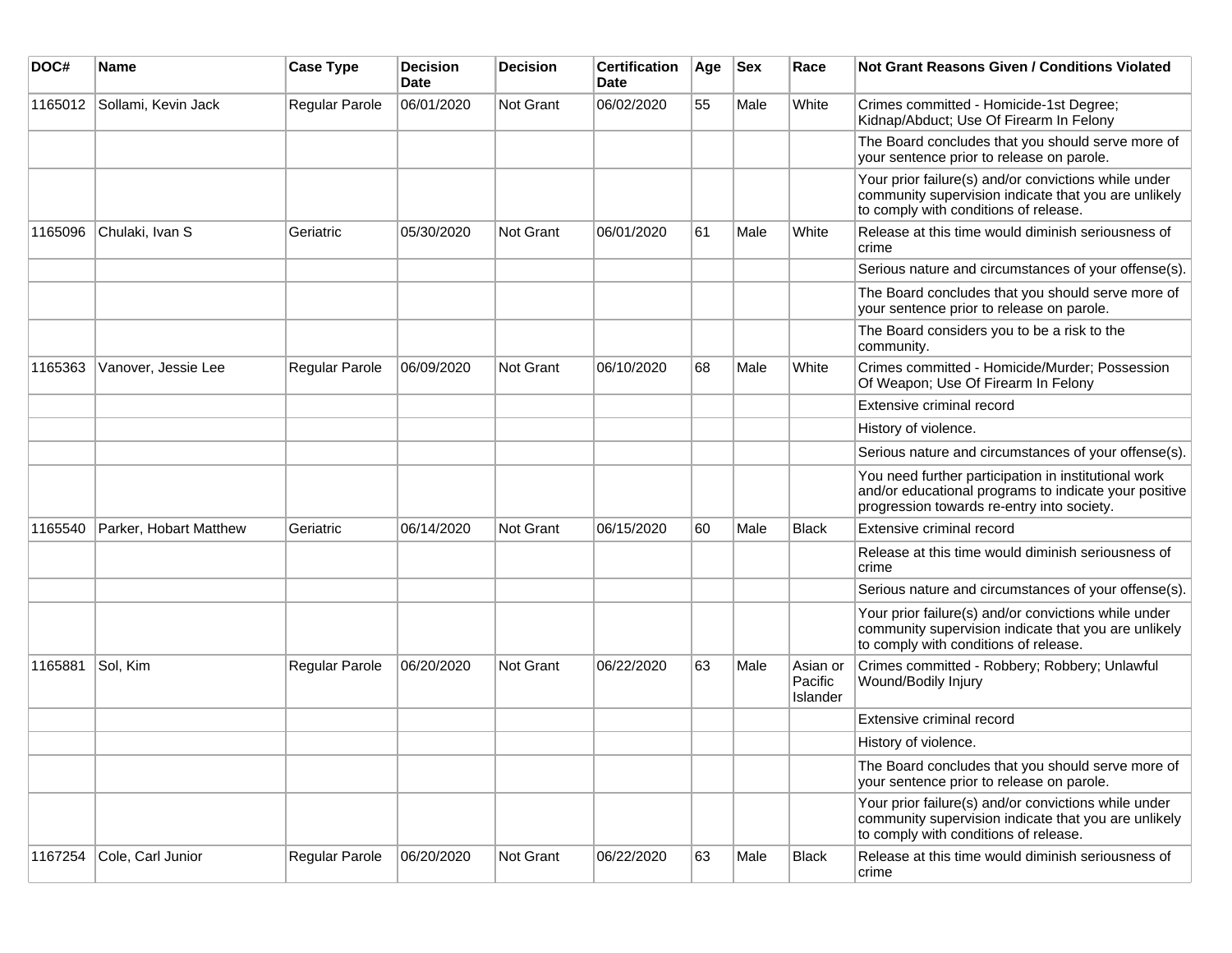| DOC#    | <b>Name</b>             | <b>Case Type</b>      | <b>Decision</b><br><b>Date</b> | <b>Decision</b> | <b>Certification</b><br>Date | Age | <b>Sex</b> | Race         | Not Grant Reasons Given / Conditions Violated                                                                                                         |
|---------|-------------------------|-----------------------|--------------------------------|-----------------|------------------------------|-----|------------|--------------|-------------------------------------------------------------------------------------------------------------------------------------------------------|
| 1167254 | Cole, Carl Junior       | Regular Parole        | 06/20/2020                     | Not Grant       | 06/22/2020                   | 63  | Male       | Black        | The Board concludes that you should serve more of<br>your sentence prior to release on parole.                                                        |
|         |                         |                       |                                |                 |                              |     |            |              | Your prior failure(s) and/or convictions while under<br>community supervision indicate that you are unlikely<br>to comply with conditions of release. |
| 1168765 | Mcgill, James Joseph    | Regular Parole        | 06/23/2020                     | Not Grant       | 06/24/2020                   | 59  | Male       | White        | Release at this time would diminish seriousness of<br>crime                                                                                           |
|         |                         |                       |                                |                 |                              |     |            |              | Serious nature and circumstances of your offense(s).                                                                                                  |
|         |                         |                       |                                |                 |                              |     |            |              | The Board concludes that you should serve more of<br>your sentence prior to release on parole.                                                        |
| 1168842 | Barber, Kenneth Larry   | Geriatric             | 05/30/2020                     | Not Grant       | 06/01/2020                   | 65  | Male       | <b>Black</b> | Crimes committed - Dui Manslaughter: Involuntary,<br>Reckless; Dui Manslaughter: Involuntary, Reckless                                                |
|         |                         |                       |                                |                 |                              |     |            |              | Release at this time would diminish seriousness of<br>crime                                                                                           |
|         |                         |                       |                                |                 |                              |     |            |              | Serious nature and circumstances of your offense(s).                                                                                                  |
|         |                         |                       |                                |                 |                              |     |            |              | The Board concludes that you should serve more of<br>your sentence prior to release on parole.                                                        |
| 1170021 | Spencer, Walter         | <b>Board Review</b>   | 06/08/2020                     | Not Grant       | 06/10/2020                   | 69  | Male       | White        | Crimes committed - Homicide-Capital; Homicide-<br>2Nd-Degree; Malicious Wounding                                                                      |
|         |                         |                       |                                |                 |                              |     |            |              | The Board concludes that you should serve more of<br>your sentence prior to release on parole.                                                        |
|         |                         |                       |                                |                 |                              |     |            |              | The Board considers you to be a risk to the<br>community.                                                                                             |
| 1170671 | Nelson, Johnny Lee      | <b>Board Review</b>   | 06/01/2020                     | Not Grant       | 06/02/2020                   | 73  | Male       | <b>Black</b> | Extensive criminal record                                                                                                                             |
|         |                         |                       |                                |                 |                              |     |            |              | Serious nature and circumstances of your offense(s).                                                                                                  |
|         |                         |                       |                                |                 |                              |     |            |              | The Board concludes that you should serve more of<br>your sentence prior to release on parole.                                                        |
|         |                         |                       |                                |                 |                              |     |            |              | Your prior failure(s) and/or convictions while under<br>community supervision indicate that you are unlikely<br>to comply with conditions of release. |
| 1174730 | Alvarez, John Downs Jr. | <b>Regular Parole</b> | 06/04/2020                     | Not Grant       | 06/05/2020                   | 48  | Male       | White        | Release at this time would diminish seriousness of<br>crime                                                                                           |
|         |                         |                       |                                |                 |                              |     |            |              | Serious nature and circumstances of your offense(s).                                                                                                  |
|         |                         |                       |                                |                 |                              |     |            |              | The Board concludes that you should serve more of<br>your sentence prior to release on parole.                                                        |
|         |                         |                       |                                |                 |                              |     |            |              | The Board considers you to be a risk to the<br>community.                                                                                             |
| 1175495 | Hudnall, Spencer L      | Regular Parole        | 06/08/2020                     | Not Grant       | 06/10/2020                   | 52  | Male       | <b>Black</b> | Crimes committed - Sex Assault, Rape; Forcible<br>Sodomy; Robbery                                                                                     |
|         |                         |                       |                                |                 |                              |     |            |              | Release at this time would diminish seriousness of<br>crime                                                                                           |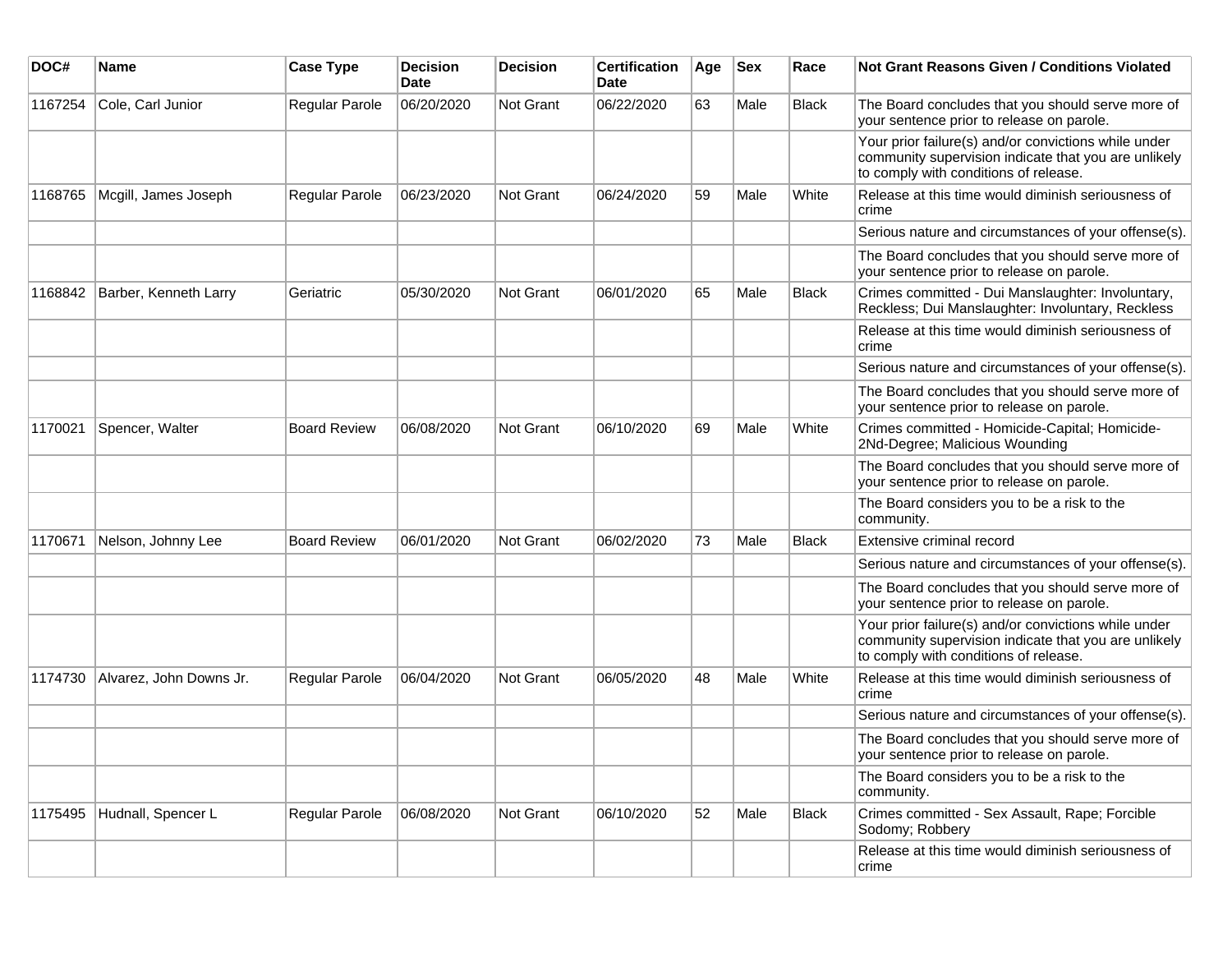| DOC#    | <b>Name</b>                   | <b>Case Type</b>      | <b>Decision</b><br>Date | <b>Decision</b>  | <b>Certification</b><br>Date | Age | <b>Sex</b> | Race         | <b>Not Grant Reasons Given / Conditions Violated</b>                                                                                                            |
|---------|-------------------------------|-----------------------|-------------------------|------------------|------------------------------|-----|------------|--------------|-----------------------------------------------------------------------------------------------------------------------------------------------------------------|
| 1175495 | Hudnall, Spencer L            | Regular Parole        | 06/08/2020              | <b>Not Grant</b> | 06/10/2020                   | 52  | Male       | <b>Black</b> | Serious nature and circumstances of your offense(s).                                                                                                            |
|         |                               |                       |                         |                  |                              |     |            |              | The Board concludes that you should serve more of<br>your sentence prior to release on parole.                                                                  |
| 1176979 | Cook, Hershel Sayre III       | Geriatric             | 06/12/2020              | <b>Not Grant</b> | 06/15/2020                   | 62  | Male       | White        | Crimes committed - Child Pornography:<br>Reproduce/Sell/Transmit; Child Pornography:<br>Reproduce/Sell/Transmit; Possess Obscene Material<br>With Minor, Felony |
|         |                               |                       |                         |                  |                              |     |            |              | The Board concludes that you should serve more of<br>your sentence prior to release on parole.                                                                  |
|         |                               |                       |                         |                  |                              |     |            |              | The Board considers you to be a risk to the<br>community.                                                                                                       |
| 1179476 | Snyder, Hartimus George       | Dual Eligibility      | 06/29/2020              | Not Grant        | 06/30/2020                   | 77  | Male       | White        | Crimes committed - Aggravated Sexual Battery;<br>Penetrate W/Inanimate Object; Forcible Sodomy                                                                  |
|         |                               |                       |                         |                  |                              |     |            |              | Release at this time would diminish seriousness of<br>crime                                                                                                     |
|         |                               |                       |                         |                  |                              |     |            |              | Serious nature and circumstances of your offense(s).                                                                                                            |
|         |                               |                       |                         |                  |                              |     |            |              | The Board concludes that you should serve more of<br>your sentence prior to release on parole.                                                                  |
| 1179950 | Bustillo, Alberto             | Geriatric             | 06/22/2020              | <b>Not Grant</b> | 06/24/2020                   | 67  | Male       | White        | History of violence.                                                                                                                                            |
|         |                               |                       |                         |                  |                              |     |            |              | Serious nature and circumstances of your offense(s).                                                                                                            |
|         |                               |                       |                         |                  |                              |     |            |              | The Board concludes that you should serve more of<br>your sentence prior to release on parole.                                                                  |
| 1180151 | Foreman, Glenn Edward         | Regular Parole        | 06/17/2020              | <b>Not Grant</b> | 06/22/2020                   | 50  | Male       | <b>Black</b> | Extensive criminal record                                                                                                                                       |
|         |                               |                       |                         |                  |                              |     |            |              | Serious nature and circumstances of your offense(s).                                                                                                            |
|         |                               |                       |                         |                  |                              |     |            |              | The Board concludes that you should serve more of<br>your sentence prior to release on parole.                                                                  |
|         |                               |                       |                         |                  |                              |     |            |              | Your prior failure(s) and/or convictions while under<br>community supervision indicate that you are unlikely<br>to comply with conditions of release.           |
|         |                               |                       |                         |                  |                              |     |            |              | Your record of institutional infractions indicates a<br>disregard for rules and that you are not ready to<br>conform to society.                                |
| 1182252 | Baskerville, Harvey Lee       | <b>Regular Parole</b> | 06/09/2020              | <b>Not Grant</b> | 06/10/2020                   | 46  | Male       | <b>Black</b> | Crimes committed - Homicide-1st Degree; Homicide-<br>2Nd-Degree; Robbery                                                                                        |
|         |                               |                       |                         |                  |                              |     |            |              | Serious nature and circumstances of your offense(s).                                                                                                            |
|         |                               |                       |                         |                  |                              |     |            |              | You need to show a longer period of stable<br>adjustment.                                                                                                       |
|         | 1182372 Bullock, Ronnie Buddy | Geriatric             | 06/25/2020              | Not Grant        | 06/29/2020                   | 65  | Male       | <b>Black</b> | Crimes committed - Homicide/Murder; Use Of<br>Firearm In Felony; Possess Firearm-Felon                                                                          |
|         |                               |                       |                         |                  |                              |     |            |              | The Board concludes that you should serve more of<br>your sentence prior to release on parole.                                                                  |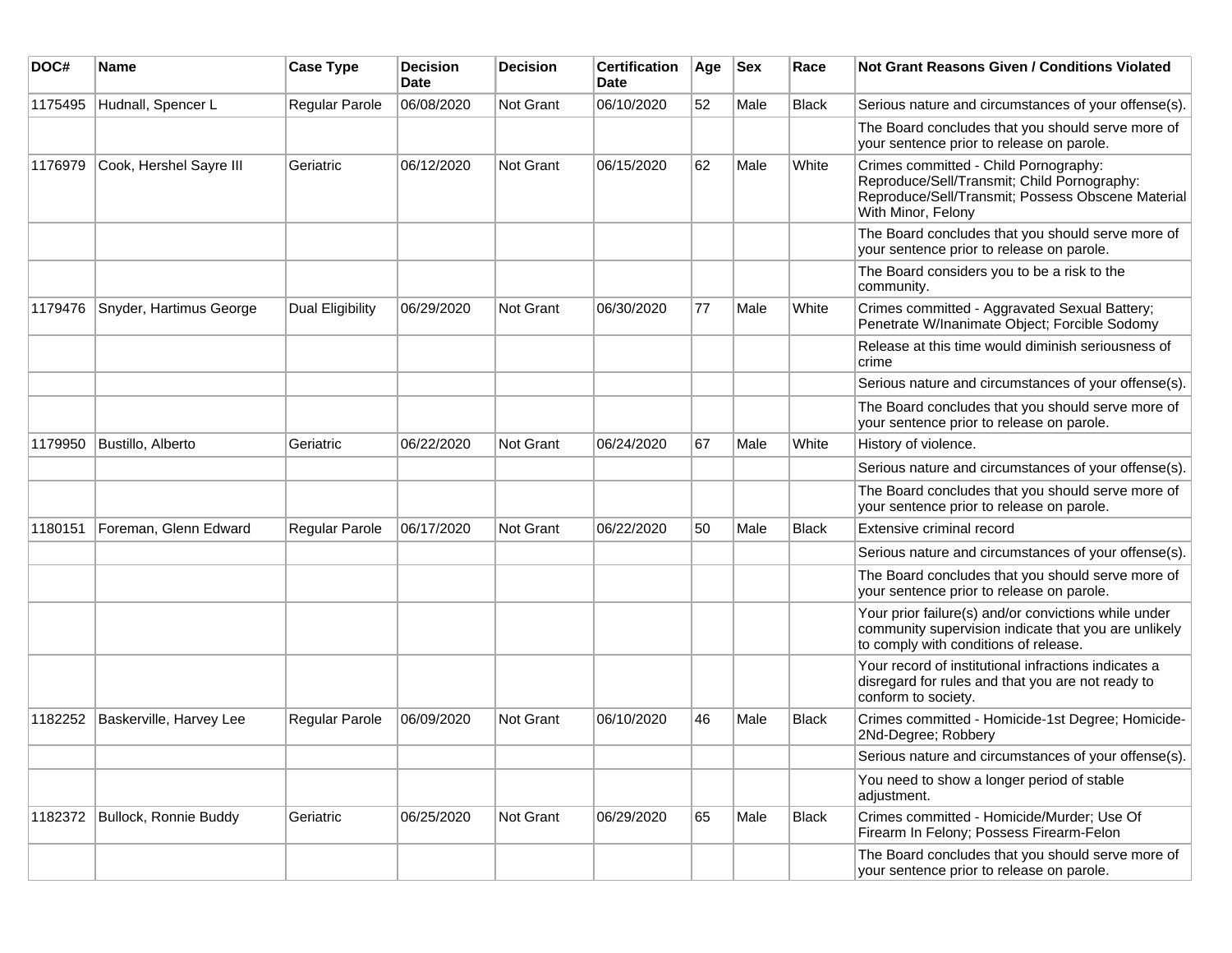| DOC#    | <b>Name</b>               | <b>Case Type</b> | <b>Decision</b><br><b>Date</b> | <b>Decision</b> | <b>Certification</b><br>Date | Age | <b>Sex</b> | Race         | <b>Not Grant Reasons Given / Conditions Violated</b>                                                                                             |
|---------|---------------------------|------------------|--------------------------------|-----------------|------------------------------|-----|------------|--------------|--------------------------------------------------------------------------------------------------------------------------------------------------|
| 1183931 | Clark, Larry Mckinley     | Geriatric        | 06/24/2020                     | Not Grant       | 06/29/2020                   | 68  | Male       | White        | Release at this time would diminish seriousness of<br>crime                                                                                      |
|         |                           |                  |                                |                 |                              |     |            |              | Serious nature and circumstances of your offense(s).                                                                                             |
|         |                           |                  |                                |                 |                              |     |            |              | The Board concludes that you should serve more of<br>your sentence prior to release on parole.                                                   |
| 1198360 | Mcphatter, Henry Clay     | Geriatric        | 06/28/2020                     | Not Grant       | 06/29/2020                   | 71  | Male       | <b>Black</b> | Release at this time would diminish seriousness of<br>crime                                                                                      |
|         |                           |                  |                                |                 |                              |     |            |              | Serious nature and circumstances of your offense(s).                                                                                             |
|         |                           |                  |                                |                 |                              |     |            |              | The Board concludes that you should serve more of<br>your sentence prior to release on parole.                                                   |
| 1199748 | Startz, Rodney Gene       | Geriatric        | 06/20/2020                     | Not Grant       | 06/22/2020                   | 60  | Male       | White        | Crimes committed - Murder: 1st Degree; Firearm:<br>Use In Commission Of Felony, 1st Off                                                          |
|         |                           |                  |                                |                 |                              |     |            |              | Release at this time would diminish seriousness of<br>crime                                                                                      |
|         |                           |                  |                                |                 |                              |     |            |              | Serious nature and circumstances of your offense(s).                                                                                             |
|         |                           |                  |                                |                 |                              |     |            |              | The Board considers you to be a risk to the<br>community.                                                                                        |
| 1200137 | Elliott, Walter Lee       | Geriatric        | 06/18/2020                     | Not Grant       | 06/22/2020                   | 77  | Male       | Black        | Crimes committed - Carnal Know: Of Child 13-14Y:<br>W/O Force; Aggravated Sexual Battery: Victim <13<br>Yrs; Rape: Intercourse W/ Victim <13 Yrs |
|         |                           |                  |                                |                 |                              |     |            |              | Serious nature and circumstances of your offense(s).                                                                                             |
|         |                           |                  |                                |                 |                              |     |            |              | The Board concludes that you should serve more of<br>your sentence prior to release on parole.                                                   |
|         |                           |                  |                                |                 |                              |     |            |              | The Board considers you to be a risk to the<br>community.                                                                                        |
| 1201822 | Dudley, James William Jr. | Geriatric        | 06/28/2020                     | Not Grant       | 06/30/2020                   | 72  | Male       | White        | Release at this time would diminish seriousness of<br>crime                                                                                      |
|         |                           |                  |                                |                 |                              |     |            |              | The Board concludes that you should serve more of<br>your sentence prior to release on parole.                                                   |
|         |                           |                  |                                |                 |                              |     |            |              | The Board considers you to be a risk to the<br>community.                                                                                        |
| 1205200 | Matthews, Buddy Ray       | Geriatric        | 06/22/2020                     | Not Grant       | 06/24/2020                   | 66  | Male       | White        | Extensive criminal record                                                                                                                        |
|         |                           |                  |                                |                 |                              |     |            |              | History of violence.                                                                                                                             |
|         |                           |                  |                                |                 |                              |     |            |              | Serious nature and circumstances of your offense(s).                                                                                             |
|         |                           |                  |                                |                 |                              |     |            |              | The Board concludes that you should serve more of<br>your sentence prior to release on parole.                                                   |
| 1205608 | Angove, Joseph Edward     | Geriatric        | 06/29/2020                     | Not Grant       | 06/30/2020                   | 67  | Male       | White        | Extensive criminal record                                                                                                                        |
|         |                           |                  |                                |                 |                              |     |            |              | The Board concludes that you should serve more of<br>your sentence prior to release on parole.                                                   |
|         |                           |                  |                                |                 |                              |     |            |              | The Board considers you to be a risk to the<br>community.                                                                                        |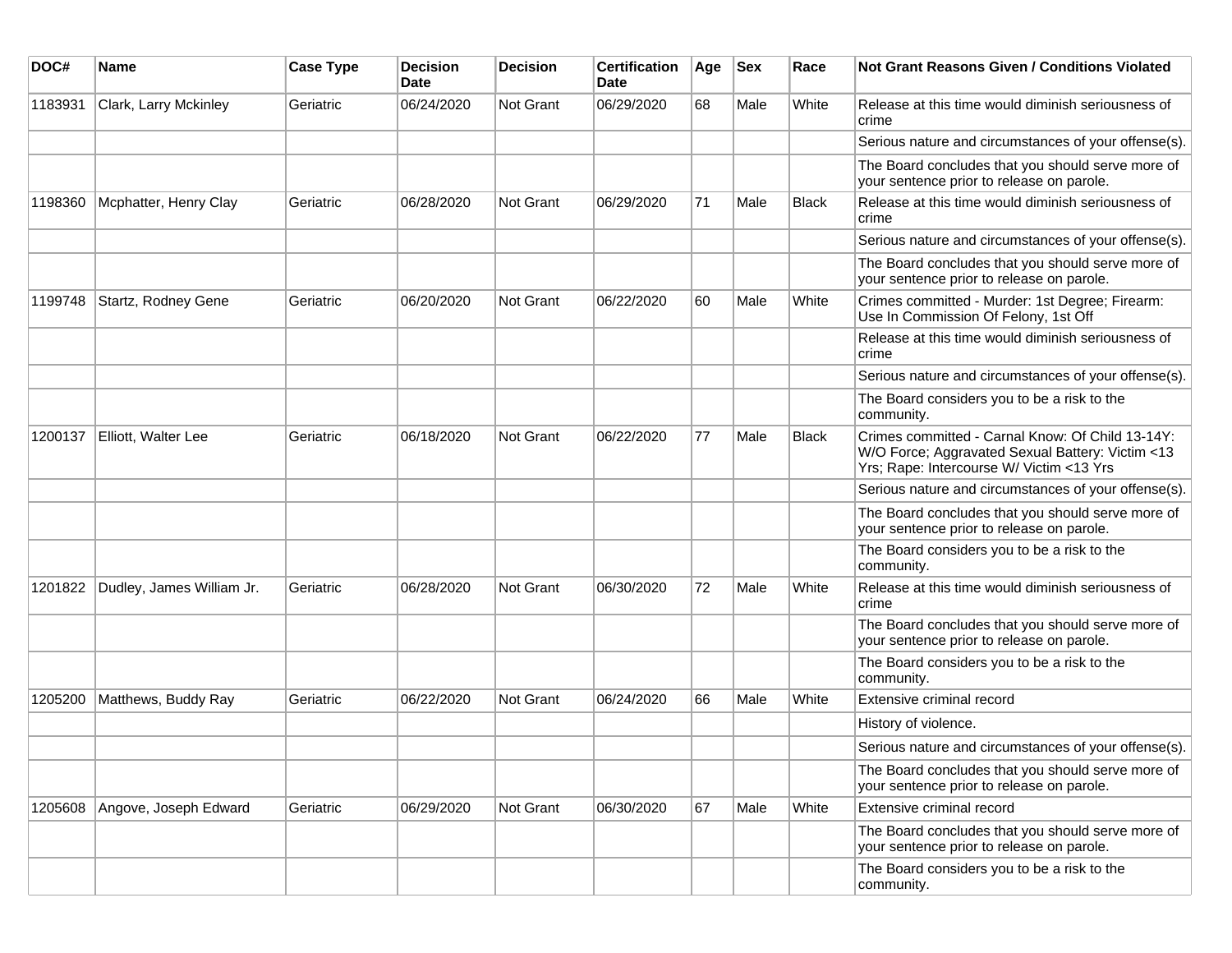| DOC#    | Name                        | <b>Case Type</b> | <b>Decision</b><br><b>Date</b> | <b>Decision</b>  | <b>Certification</b><br>Date | Age | <b>Sex</b> | Race         | Not Grant Reasons Given / Conditions Violated                                                                                                                       |
|---------|-----------------------------|------------------|--------------------------------|------------------|------------------------------|-----|------------|--------------|---------------------------------------------------------------------------------------------------------------------------------------------------------------------|
| 1205608 | Angove, Joseph Edward       | Geriatric        | 06/29/2020                     | Not Grant        | 06/30/2020                   | 67  | Male       | White        | Your prior failure(s) and/or convictions while under<br>community supervision indicate that you are unlikely<br>to comply with conditions of release.               |
| 1206504 | Robbins, Meredith Mack Jr.  | Geriatric        | 06/29/2020                     | <b>Not Grant</b> | 06/30/2020                   | 65  | Male       | White        | Release at this time would diminish seriousness of<br>crime                                                                                                         |
|         |                             |                  |                                |                  |                              |     |            |              | Serious nature and circumstances of your offense(s).                                                                                                                |
|         |                             |                  |                                |                  |                              |     |            |              | The Board concludes that you should serve more of<br>your sentence prior to release on parole.                                                                      |
| 1394643 | Walker, Morris Clifford     | Geriatric        | 06/22/2020                     | Not Grant        | 06/24/2020                   | 64  | Male       | <b>Black</b> | Crimes committed - Murder: 1st Degree                                                                                                                               |
|         |                             |                  |                                |                  |                              |     |            |              | Serious nature and circumstances of your offense(s).                                                                                                                |
| 1404401 | Garcia, Hector Lizandro     | Geriatric        | 06/24/2020                     | Not Grant        | 06/29/2020                   | 63  | Male       | White        | Crimes committed - Object Sexual Penetration: By<br>Force Or Helpless                                                                                               |
|         |                             |                  |                                |                  |                              |     |            |              | Release at this time would diminish seriousness of<br>crime                                                                                                         |
|         |                             |                  |                                |                  |                              |     |            |              | Serious nature and circumstances of your offense(s).                                                                                                                |
| 1409601 | Rogers, Phillip Ransom      | Geriatric        | 06/25/2020                     | Not Grant        | 06/29/2020                   | 68  | Male       | <b>Black</b> | Crimes committed - Rape: Intercourse W/ Victim <13<br>Yrs; Rape: Intercourse W/ Victim <13 Yrs; Rape:<br>Intercourse W/ Victim <13 Yrs                              |
|         |                             |                  |                                |                  |                              |     |            |              | Serious nature and circumstances of your offense(s).                                                                                                                |
|         |                             |                  |                                |                  |                              |     |            |              | The Board concludes that you should serve more of<br>your sentence prior to release on parole.                                                                      |
| 1412743 | Walton, Lloyd White         | Geriatric        | 05/29/2020                     | <b>Not Grant</b> | 06/01/2020                   | 83  | Male       | White        | No Interest in Parole                                                                                                                                               |
| 1415219 | Rogopoulos, William Richard | Geriatric        | 06/11/2020                     | Not Grant        | 06/15/2020                   | 62  | Male       | White        | No Interest in Parole                                                                                                                                               |
| 1433005 | Johnson, Bruce E            | Geriatric        | 06/23/2020                     | Not Grant        | 06/26/2020                   | 61  | Male       | <b>Black</b> | Extensive criminal record                                                                                                                                           |
|         |                             |                  |                                |                  |                              |     |            |              | History of violence.                                                                                                                                                |
|         |                             |                  |                                |                  |                              |     |            |              | The Board concludes that you should serve more of<br>your sentence prior to release on parole.                                                                      |
| 1456242 | Puckett, Jackson Devoe      | Geriatric        | 06/22/2020                     | Not Grant        | 06/26/2020                   | 68  | Male       | White        | Crimes committed - (Attempted)Indecent Liberties:<br>W/Child <15Y; (Attempted)Possess Obscene<br>Material With Minor, Felony; Propose Sex By<br>Computer Etc. < 15Y |
|         |                             |                  |                                |                  |                              |     |            |              | Release at this time would diminish seriousness of<br>crime                                                                                                         |
|         |                             |                  |                                |                  |                              |     |            |              | Serious nature and circumstances of your offense(s).                                                                                                                |
|         |                             |                  |                                |                  |                              |     |            |              | The Board concludes that you should serve more of<br>your sentence prior to release on parole.                                                                      |
| 1461274 | Gillman, Henry Jr.          | Geriatric        | 06/22/2020                     | <b>Not Grant</b> | 06/26/2020                   | 78  | Male       | Black        | Crimes committed - Carnal Know: Of Child 13-14Y:<br>W/O Force; Carnal Know: Of Child 13-14Y: W/O<br>Force; Carnal Know: Of Child 13-14Y: W/O Force                  |
|         |                             |                  |                                |                  |                              |     |            |              | Release at this time would diminish seriousness of<br>crime                                                                                                         |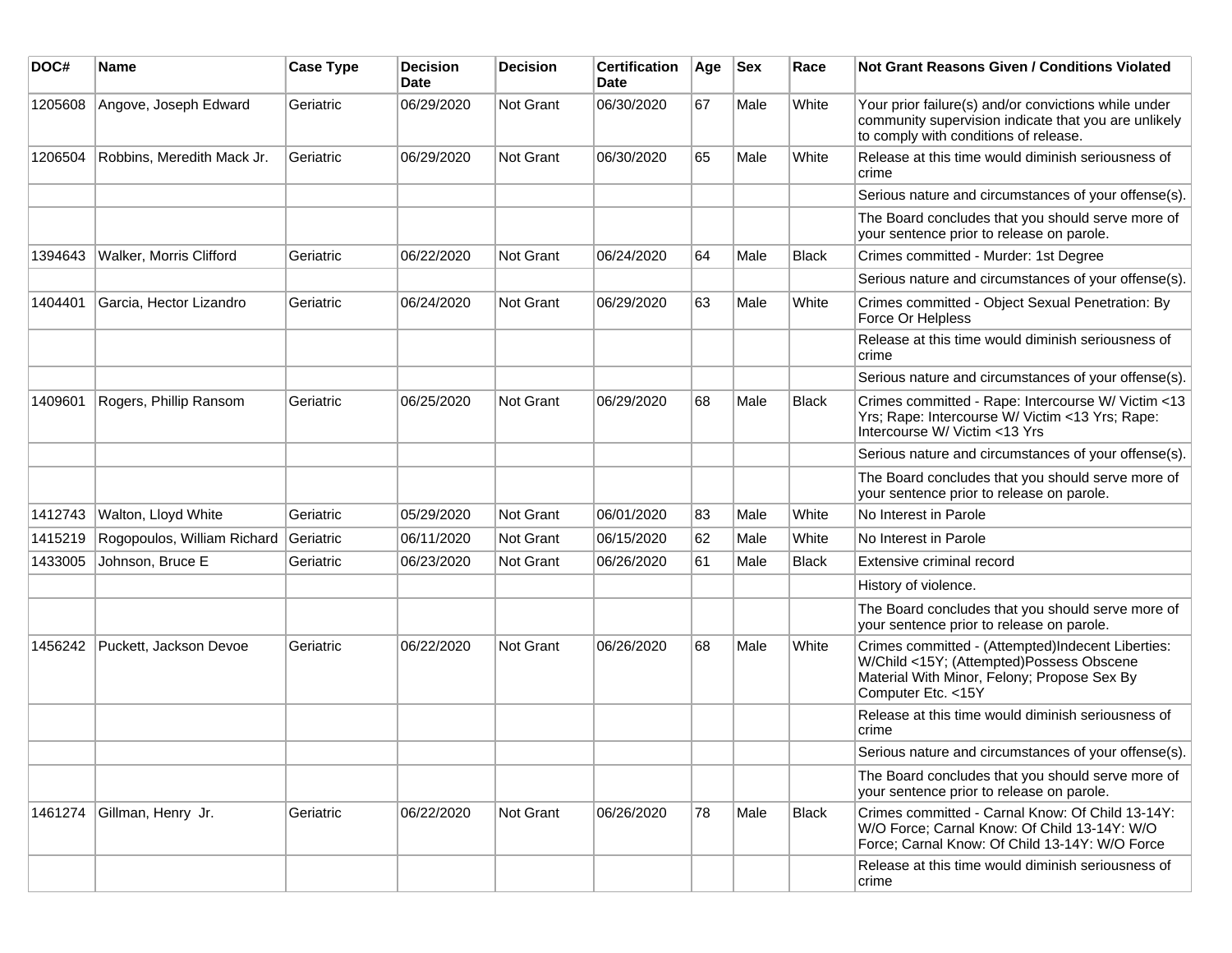| DOC#    | Name                                        | <b>Case Type</b> | <b>Decision</b><br>Date | <b>Decision</b> | <b>Certification</b><br>Date | Age | <b>Sex</b> | Race         | <b>Not Grant Reasons Given / Conditions Violated</b>                                                                                                                                                    |
|---------|---------------------------------------------|------------------|-------------------------|-----------------|------------------------------|-----|------------|--------------|---------------------------------------------------------------------------------------------------------------------------------------------------------------------------------------------------------|
| 1461274 | Gillman, Henry Jr.                          | Geriatric        | 06/22/2020              | Not Grant       | 06/26/2020                   | 78  | Male       | <b>Black</b> | Serious nature and circumstances of your offense(s).                                                                                                                                                    |
|         |                                             |                  |                         |                 |                              |     |            |              | The Board considers you to be a risk to the<br>community.                                                                                                                                               |
| 1465534 | Hutchinson, Anthony Barringt Regular Parole |                  | 06/16/2020              | Not Grant       | 06/22/2020                   | 51  | Male       | <b>Black</b> | Crimes committed - Murder: 1st Degree; Murder:<br>2nd Degree; Abduction: By Force, Intimidation Or<br>Deception                                                                                         |
|         |                                             |                  |                         |                 |                              |     |            |              | The Board concludes that you should serve more of<br>your sentence prior to release on parole.                                                                                                          |
| 1466096 | Trevillian, Barton Dale                     | Geriatric        | 05/30/2020              | Not Grant       | 06/01/2020                   | 68  | Male       | White        | Crimes committed - Murder: 2nd Degree                                                                                                                                                                   |
|         |                                             |                  |                         |                 |                              |     |            |              | Release at this time would diminish seriousness of<br>crime                                                                                                                                             |
|         |                                             |                  |                         |                 |                              |     |            |              | Serious nature and circumstances of your offense(s).                                                                                                                                                    |
|         |                                             |                  |                         |                 |                              |     |            |              | The Board concludes that you should serve more of<br>your sentence prior to release on parole.                                                                                                          |
| 1523743 | Preston, Gary Stephen                       | Geriatric        | 06/20/2020              | Not Grant       | 06/22/2020                   | 77  | Male       | White        | Crimes committed - (Attempted)Capital Murder: Law<br>Enforcement Officer; (Attempted) Assault: Malicious<br>Injury To Law Enf/Fire/Emerg; (Attempted)Assault:<br>Malicious Injury To Law Enf/Fire/Emerg |
|         |                                             |                  |                         |                 |                              |     |            |              | Release at this time would diminish seriousness of<br>crime                                                                                                                                             |
|         |                                             |                  |                         |                 |                              |     |            |              | The Board concludes that you should serve more of<br>your sentence prior to release on parole.                                                                                                          |
|         |                                             |                  |                         |                 |                              |     |            |              | You need to show a longer period of stable<br>adjustment.                                                                                                                                               |
| 1536104 | Allen, Robert Clyde                         | Geriatric        | 06/14/2020              | Not Grant       | 06/15/2020                   | 82  | Male       | White        | Release at this time would diminish seriousness of<br>crime                                                                                                                                             |
|         |                                             |                  |                         |                 |                              |     |            |              | Serious nature and circumstances of your offense(s).                                                                                                                                                    |
|         |                                             |                  |                         |                 |                              |     |            |              | The Board concludes that you should serve more of<br>your sentence prior to release on parole.                                                                                                          |
| 1593209 | Jones, Albert Lee                           | Geriatric        | 06/19/2020              | Not Grant       | 06/22/2020                   | 66  | Male       | <b>Black</b> | Crimes committed - Aggravated Sexual Battery:<br>Victim <13 Yrs; Aggravated Sexual Battery: Victim<br>$<$ 13 Yrs                                                                                        |
|         |                                             |                  |                         |                 |                              |     |            |              | Extensive criminal record                                                                                                                                                                               |
|         |                                             |                  |                         |                 |                              |     |            |              | The Board concludes that you should serve more of<br>your sentence prior to release on parole.                                                                                                          |
|         |                                             |                  |                         |                 |                              |     |            |              | The Board considers you to be a risk to the<br>community.                                                                                                                                               |
|         | 1680413 Newsome, Roger Lee Sr.              | Geriatric        | 06/25/2020              | Not Grant       | 06/29/2020                   | 69  | Male       | White        | Crimes committed - Object Sexual Penetration:<br>Victim <13 Yrs; Aggravated Sexual Battery: Victim<br><13 Yrs; Sodomy: Victim <13 Yrs                                                                   |
|         |                                             |                  |                         |                 |                              |     |            |              | Extensive criminal record                                                                                                                                                                               |